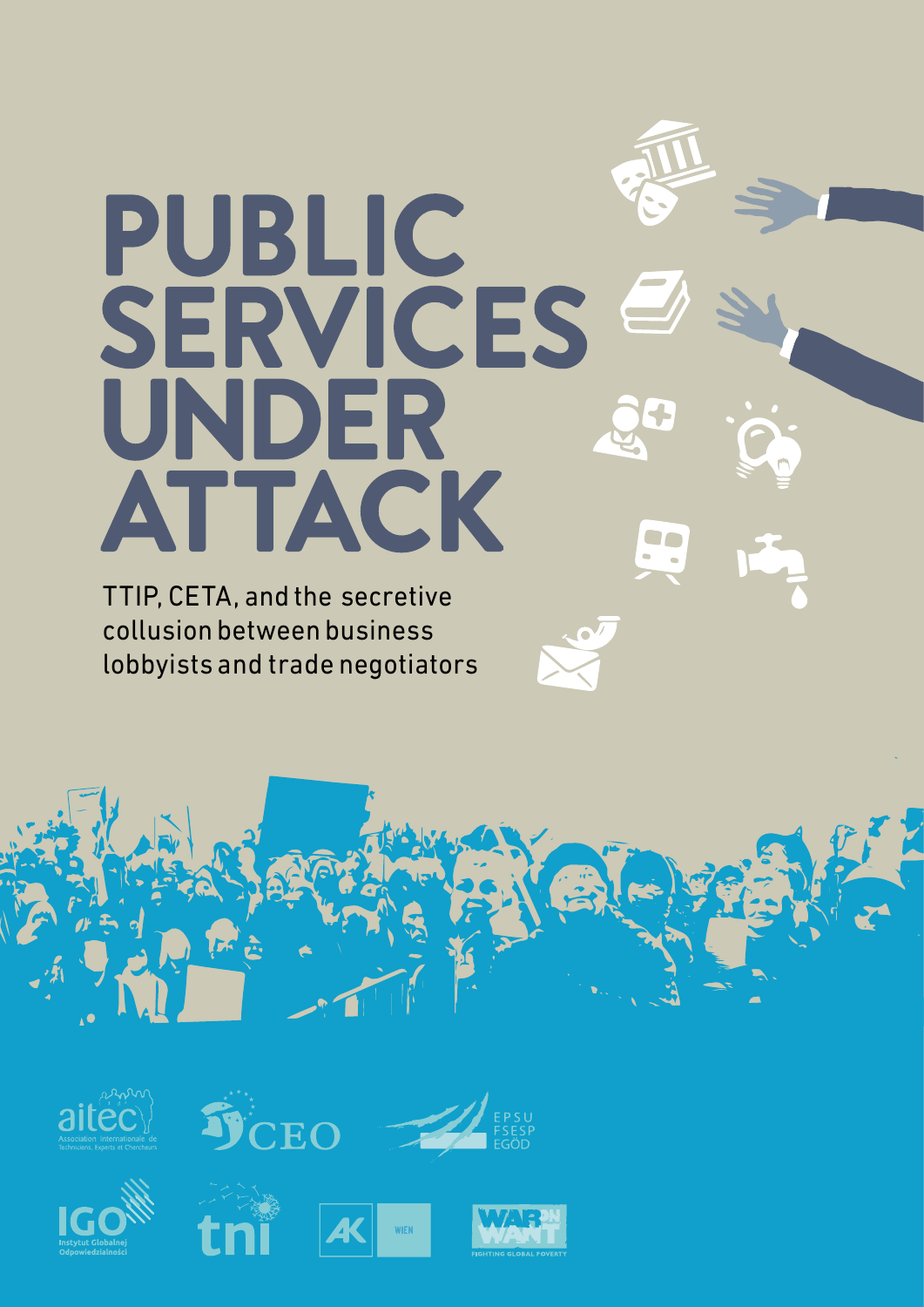## Table of contents

## Public services under attack

TTIP, CETA, and the secretive collusion between business lobbyists and trade negotiators

Author: Thomas Fritz, [www.thomas-fritz.org](http://www.thomas-fritz.org/) Editor: Katharine Ainger Design: Ricardo Santos

Published by Association Internationale de Techniciens, Experts et Chercheurs (AITEC), Corporate Europe Observatory (CEO), European Federation of Public Services Unions (EPSU), Instytut Globalnej Odpowiedzialności (IGO), Transnational Institute (TNI), Vienna Chamber of Labour (AK Vienna), and War on Want

#### Amsterdam/ Brussels/ London/ Paris/ Vienna/ Warsaw, October 2015

The views presented in this study do not necessarily represent official positions of the publishing organisations.

Acknowledgement: Many thanks for valuable advice and comments to Pia Eberhardt, Penny Clarke, Pietje Vervest, Katharine Ainger, Lora Verheecke, Amélie Canonne, Nikolai Soukup, Kenneth Haar, John Hilary, Oliver Prausmüller, and Roland Zarzycki.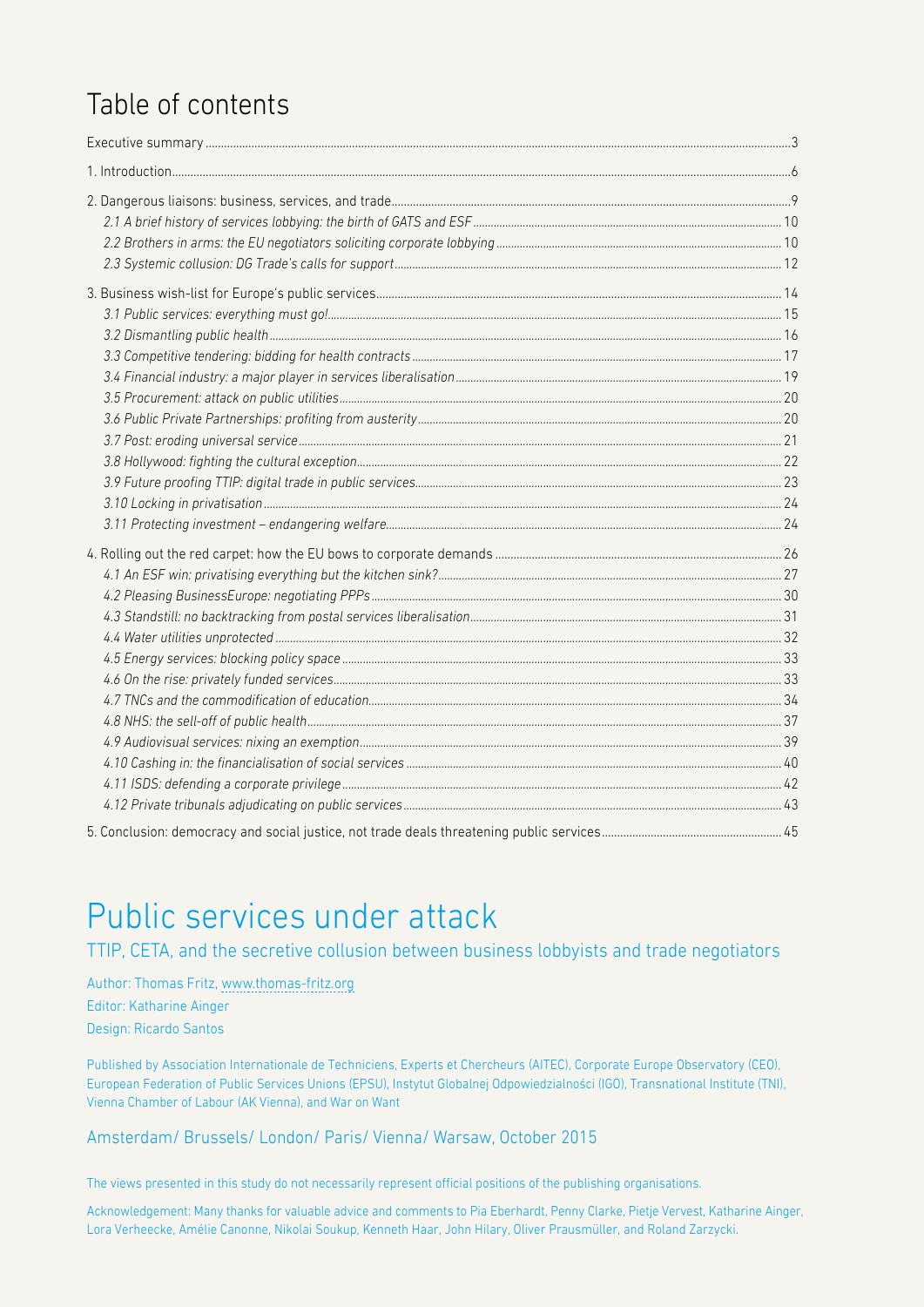## Executive summary

Public services in the European Union (EU) are under threat from international trade negotiations that endanger governments' ability to regulate and citizens' rights to access basic services like water, health, and energy, for the sake of corporate profits. The EU's CETA (Comprehensive Economic and Trade Agreement) agreement with Canada, the ratification of which could begin in 2016, and the TTIP (Transatlantic Trade and Investment Partnership) treaty under negotiation with the United States are the latest culmination in such efforts. In a worst case scenario, they could lock in public services into a commercialisation from which they will not recover – no matter how damaging to welfare the results may be.

This report sheds some light on the secretive collusion between big business and trade negotiators in the making of the EU's international trade deals. It shows the aggressive agenda of services corporations with regards to TTIP and CETA, pushing for far-reaching market opening in areas such as health, cultural and postal services, and water, which would allow them to enter and dominate the markets. And it shows how those in charge of EU trade negotiations are rolling out the red carpet for the services industry, with both the consolidated CETA agreement published in September 2014, as well as drafts of TTIP chapters and internal negotiation documents that reflect the wishlists of corporate lobbyists.

Key findings:

1. TTIP and CETA show clear hallmarks of being influenced by the same corporate lobby groups working in the area of services that have been built over the past decades during previous trade talks, such as the EU's most powerful corporate lobby group BusinessEurope and the European Services Forum, a lobby outfit banding together business associations as well as major companies such as British Telecommunications and Deutsche Bank.

2. The relationship between industry and the European Commission is bi-directional, with the Commission actively stimulating business lobbying around its trade negotiations. This has been characterised as 'reverse lobbying', ie "the public authority lobbies business to lobby itself". Pierre Defraigne, former Deputy Director-General of the European Commission's trade department, speaks of a "systemic collusion between the Commission and business circles".

3. The business lobby has achieved a huge success as CETA is set to become the first EU agreement with the 'negative list' approach for services commitments. This means that all services are subject to liberalisation unless an explicit exception is made. It marks a radical departure from the positive lists used so far in EU trade deals which contain only those services which governments have agreed to liberalise, leaving other sectors unaffected. The negative list approach dramatically expands the scope of a trade agreement as governments make commitments in areas they might not even be aware of, such as new services emerging in the future. The same could happen in TTIP where the Commission is pressuring EU member states to accept the same, risky approach, meeting the demands of the business lobby.

4. Big business has successfully lobbied against the exemption of public services from CETA and TTIP as both agreements apply to virtually all services. A very limited general exemption only exists for services "supplied in the exercise of governmental authority". But to qualify for this exemption, a service has to be carried out "neither on a commercial basis nor in competition with one or more economic operators". Yet nowadays, in virtually all traditional public sectors, private companies exist alongside public suppliers – often resulting in fierce competition between the two. This effectively limits the governmental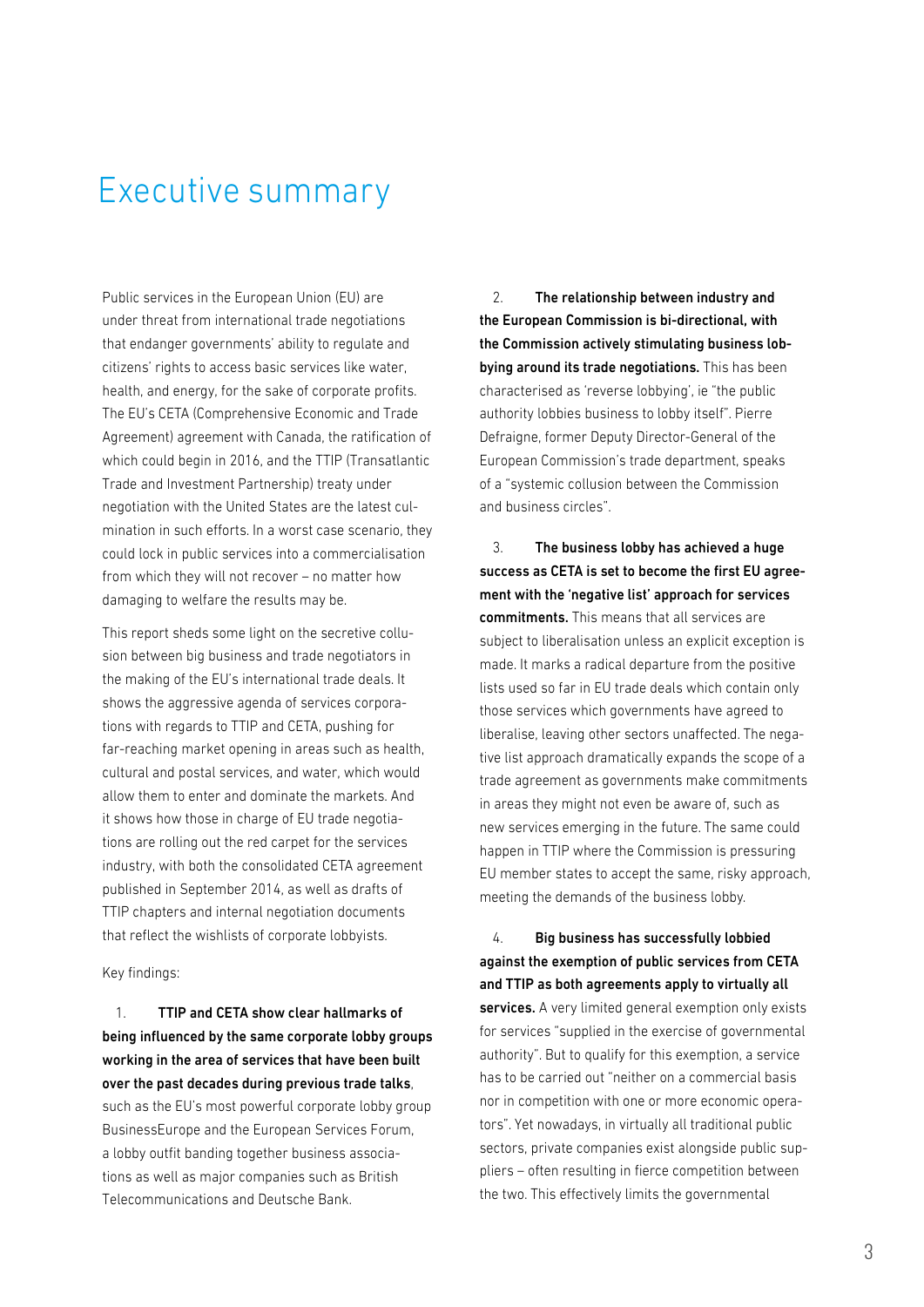

authority exemption to a few core sovereign functions such as law enforcement, the judiciary, or the services of a central bank. Similar problems apply to the so-called 'public utilities' exemption, which only reserves EU member states' right to subject certain services to public monopolies or to exclusive rights: it contains so many loopholes that it cannot award adequate protection for public services either.

5. Probably the biggest threat to public services comes from the far-reaching investment protection provisions enshrined in CETA and also foreseen for TTIP. Under a system called investor-state dispute settlement (ISDS), thousands of US and Canadian corporations (as well as EU-headquartered multinationals structuring their investments through subsidiaries on the other side of the Atlantic) could sue the EU and its member states over regulatory changes in the services sector diminishing corporate profits, potentially leading to multi-billion euro payouts in compensation. Policies regulating public services – from capping the price for water to reversed privatisations – have already been targets of ISDS claims.

6. The different reservations and exemptions in CETA and TTIP are inadequate to effectively protect the public sector and democratic decisionmaking over how to organise it. This is particularly true as the exceptions generally do not apply to the most dangerous investment protection standards and ISDS, making regulations in sensitive public service sectors such as education, water, health, social welfare, and pensions prone to all kinds of investor attacks.

7. The European Commission follows industry demands to lock in present and future liberalisations and privatisations of public services, for instance, via the dangerous 'standstill' and 'ratchet' mechanisms – even when past decisions have turned out as failures. This could threaten the growing trend of remunicipalisation of water services (in France, Germany, Italy, Spain, Sweden, and Hungary), energy grids (in Germany and Finland), and transport services (in the UK and France). A roll-back of some

of the failed privatisations of the UK's National Health Service (NHS) to strengthen non-profit healthcare providers might be seen as violations of CETA/ TTIP – as might nationalisations and re-regulations in the financial sector such as those seen during the economic crisis.

8. Giving in to corporate demands for unfettered access to government procurement could restrict governments' ability to support local and not-for-profit providers and foster the outsourcing of public sector jobs to private firms, where staff are often forced to do the same work with worse pay and working conditions. In CETA, governments have already signed up several sectors to mandatory transatlantic competitive tendering when they want to purchase supplies and services – an effective means for privatisation by gradually transferring public services to for-profit providers. US lobby groups such as the Alliance for Healthcare Competitiveness (AHC) and the US government want to drastically lower the thresholds for transatlantic tendering in TTIP.

9. Both CETA and TTIP threaten to liberalise health and social care, making it difficult to adopt new regulations in the sector. The UK's TTIP services offer explicitly includes hospital services. In the CETA text and recent TTIP drafts no less than 11 EU member States liberalise long-term care such as residential care for the elderly (Belgium, Cyprus, Denmark, France, Germany, Greece, Ireland, Italy, Portugal, Spain, and the UK). This could stand in the way of measures protecting the long-term care sector against asset-stripping strategies of financial investors like those that lead to the Southern Cross collapse in the UK.

10. The EU's most recent draft TTIP services text severely restricts the use of universal service obligations (USOs) and curbs competition by public postal operators, mirroring the wishes of big courier companies such as UPS or FedEx. USOs such as daily delivery of mail to remote areas without extra charges aim at guaranteeing universal access to basic services at affordable prices.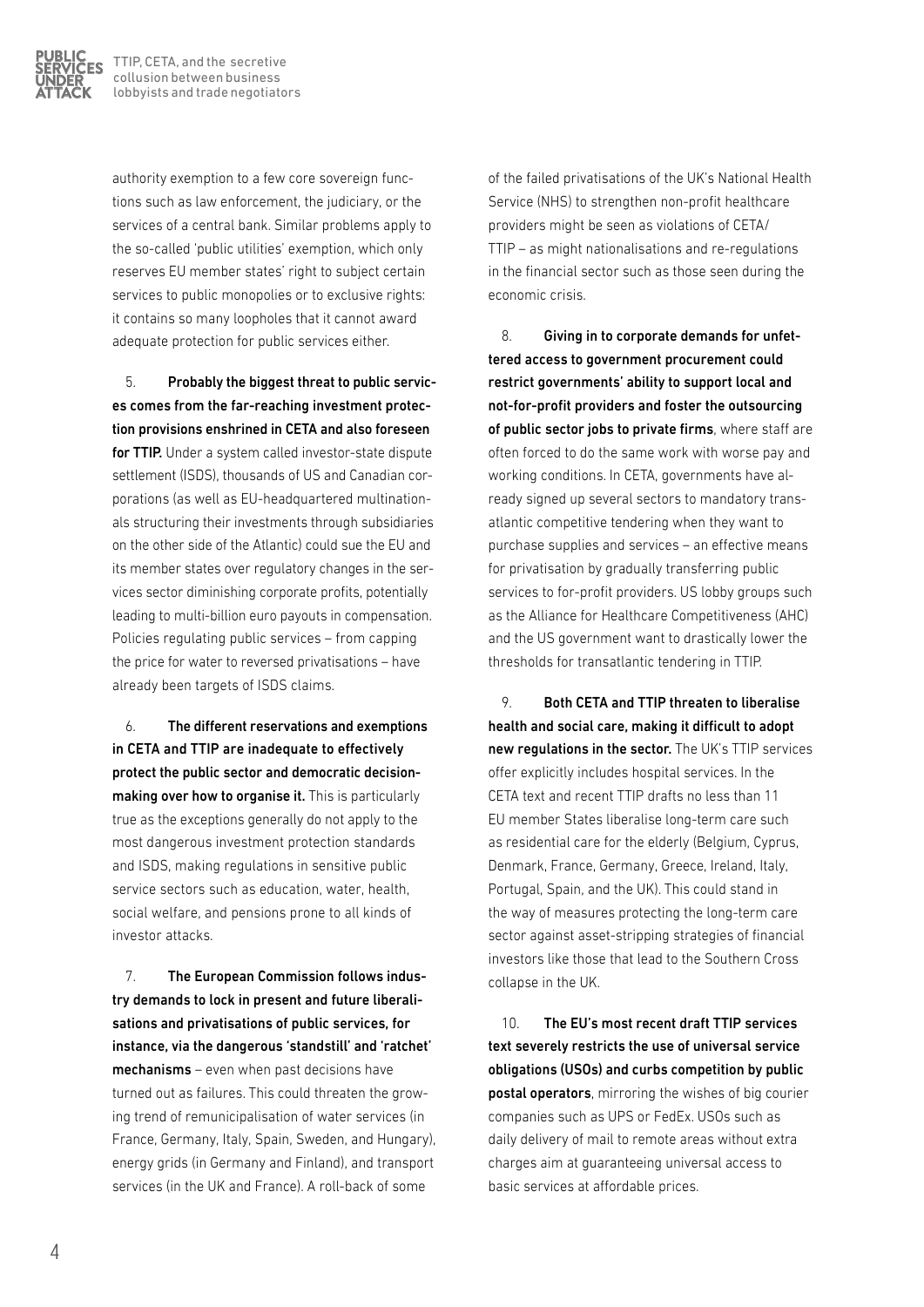11. TTIP and CETA threaten to limit the freedom of public utilities to produce and distribute energy according to public interest goals, for example, by supporting renewables to combat climate change. Very few EU member states have explicitly reserved their right to adopt certain measures with regard to the production of electricity (only Belgium, Portugal, and Slovakia) and local energy distribution networks (amongst them Belgium, Bulgaria, Hungary and Slovakia) in the trade deals.

12. The US is eyeing the opening up of the education market via TTIP – from management training, and language courses, to high school admission tests. US education firms on the European market such as Laureate Education, the Apollo Group, and the Kaplan Group could benefit as much as German media conglomerate Bertelsmann, which has recently bought a stake in US-based online education provider Udacity. The European Commission has asked EU member states for their "potential flexibilities" on the US request relating to education services.

13. The US film industry wants TTIP to remove European content quotas and other support schemes for the local film industry

(for example, in Poland, France, Spain, and Italy). Lobby groups like the Motion Picture Association of America (MPPA) and the US government have therefore opposed the exclusion of audiovisual services from the EU's TTIP mandate, fought for by the French Government. They are now trying to limit the exception as much as possible, for example, by excluding broadcasting from the concept of audiovisual services – seemingly with the support of EU industry groups like BusinessEurope and the European Commission.

14. Financial investors such as BlackRock engaged in European public services could use TTIP and CETA provisions on financial services and investment protection to defend their interests against 'burdensome' regulations, for example, to improve working conditions in the long term care sector. Lobby groups like TheCityUK, representing the financial services industry based in the UK, are pushing heavily for a "comprehensive" TTIP, which "should cover all aspects of the transatlantic economy".

15. US services companies are also lobbying for TTIP to tackle 'trade barriers' such as labour regulations. For example US company Home Instead, a leading provider of home care services for seniors operating franchises in several EU member states, wants TTIP to address "inflexible labour laws" which oblige the firm to offer its part-time employees "extensive benefits including paid vacations" which it claims "unnecessarily inflate the costs of home care".

What is at stake in trade agreements such as TTIP and CETA is our right to vital services, and more, it is about our ability to steer services of all kinds to the benefit of society at large. If left to their own course, trade negotiations will eventually make it impossible to implement decisions for the common good.

One measure to effectively protect public services from the great trade attack would be a full and unequivocal exclusion of all public services from any EU trade agreements and negotiations. But such an exclusion would certainly not be sufficient to undo the manifold other threats posed by CETA and TTIP as many more provisions endanger democracy and the well-being of citizens. As long as TTIP and CETA do not protect the ability to regulate in the public interest, they have to be rejected.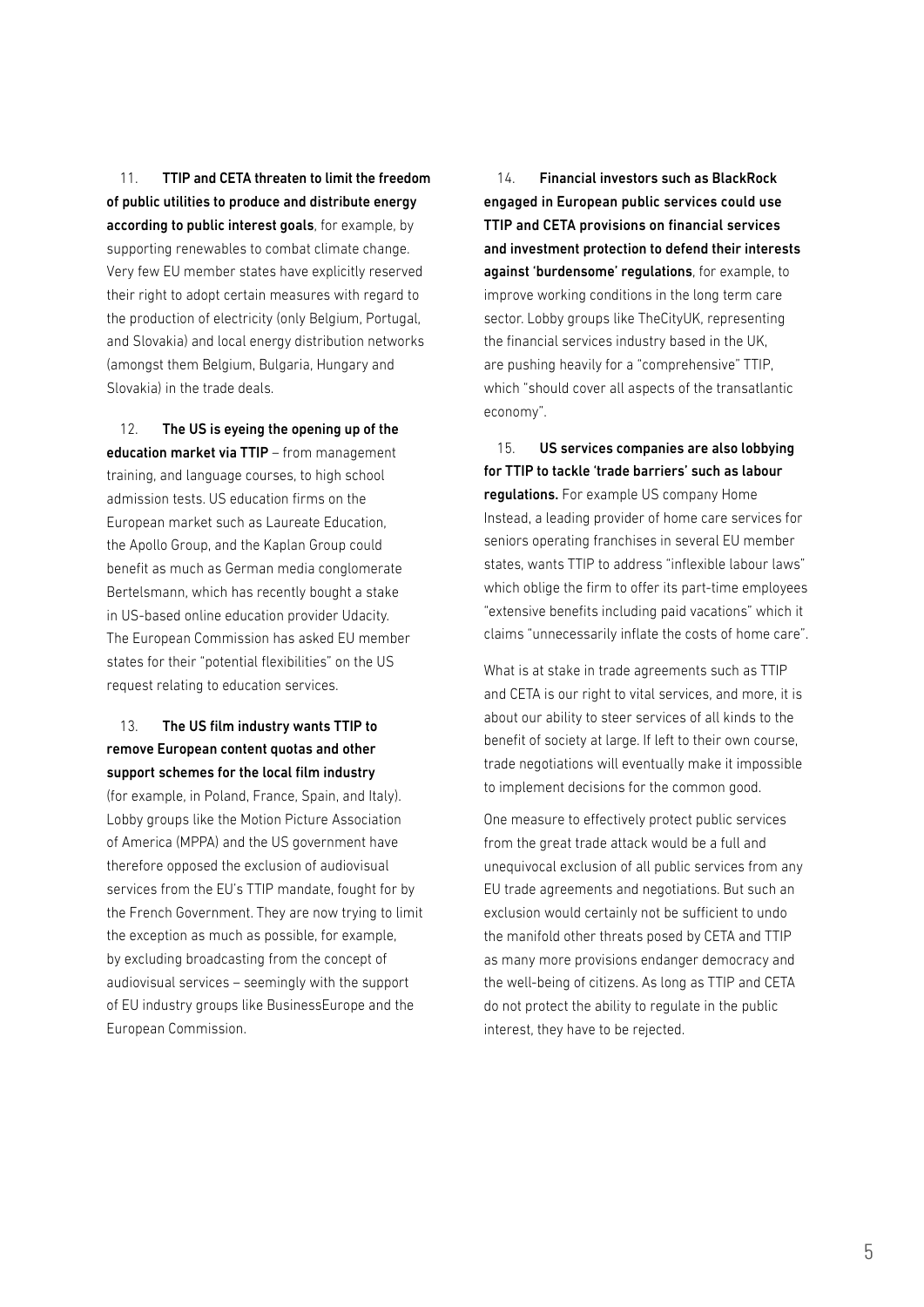## 1. INTRODUCTION

Europe's public services, from health, to education, to social welfare, and beyond, are under serious threat from the EU's free trade agreements with Canada and the United States of America. While the ratification of the EU-Canada deal known as CETA (Comprehensive Economic and Trade Agreement) could begin in 2016, the EU-US deal TTIP (Transatlantic Trade and Investment Partnership) is currently under negotiation.

6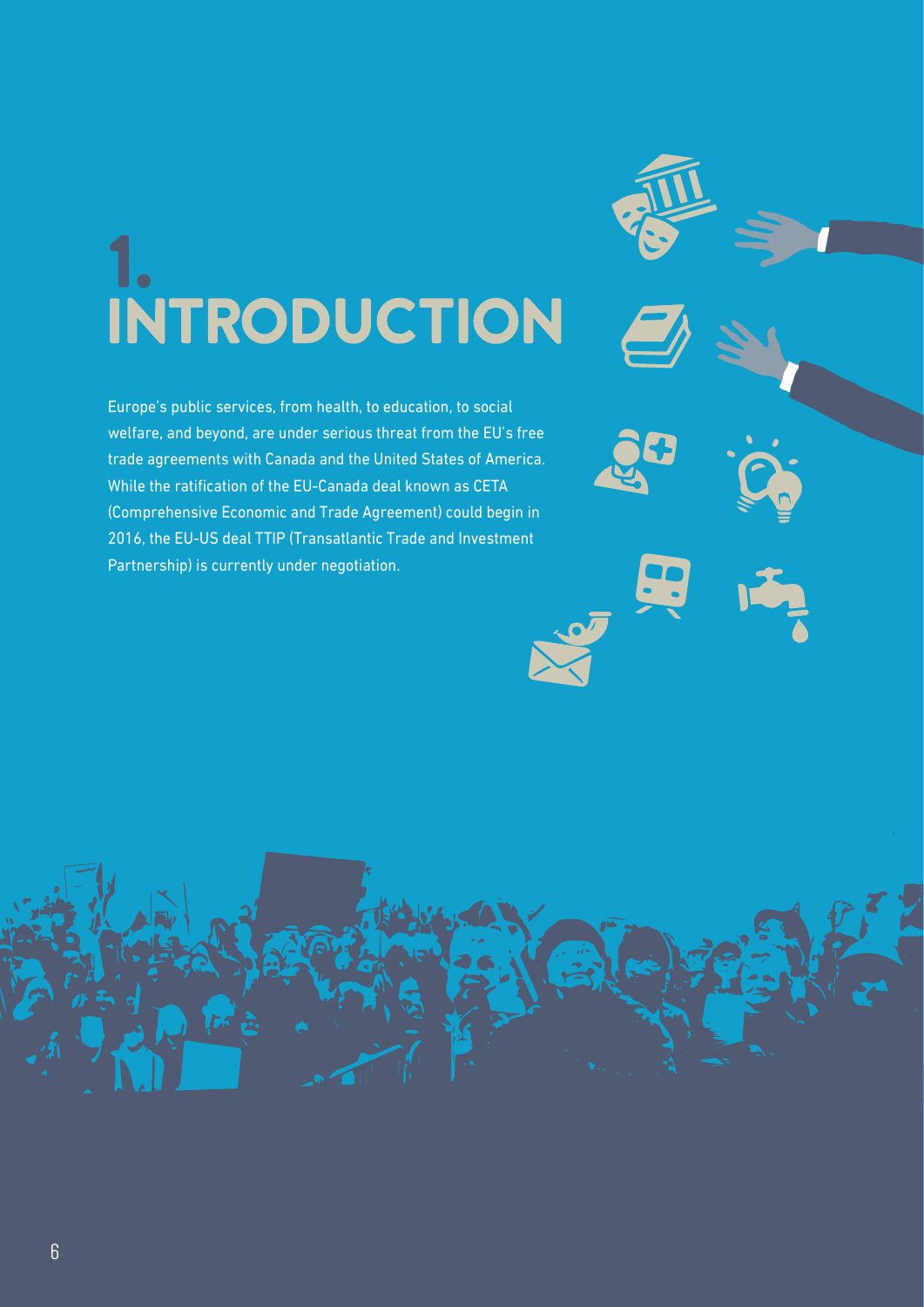While there is growing concern in Europe among citizens and some parliamentarians about the fate of public services under trade agreements, the EU's official negotiators are all too often siding with corporations to expand markets into public services – endangering citizens' access to basic services in the hunt for quick returns.

The European Union's secretive and largely corporatedriven approach to trade negotiations has attracted strong criticism from civil society. Research has revealed the close links between corporations and the European Commission's DG Trade, entrusted with leading trade negotiations for both CETA and TTIP on behalf of EU member states. While Commission officials held some public hearings and regular civil society dialogues over these trade deals, these have been vastly outweighed by numerous parallel meetings behind closed doors with big corporations and their lobby groups, collecting inputs for CETA, TTIP and other free trade agreements (FTAs).<sup>1</sup>

The resulting trade agreements threaten to be a veritable corporate wish-list of public services opened up to the free market. This will be a major blow to attempts to regulate markets in the public interest, taking decisions about these rules beyond elected parliamentary scrutiny and into the undemocratic realm of trade bureaucracy. The principle of profit will be enshrined in the deals, coming before public interest objectives to provide citizens with services key to their welfare and prospects in life.

The Commission has been a reliable advocate for corporate interests, pushing for the very same liberalisation of services and opening of markets as the European business community, whose views they have courted. After each TTIP negotiation round, DG Trade representatives have refined

See, for instance: Corporate Europe Observatory 2015: TTIP: a corporate lobbying paradise, 14 July 2015,

their joint strategies with business lobbyists, while trade unions, consumer groups and other NGOs have been sidelined.

Despite the many assurances from the European Commission claiming public services will remain unaffected by TTIP and CETA, analyses of texts and drafts of these agreements prove the contrary. The recently published consolidated CETA text as well as the latest draft of the TTIP services and investment chapter contain many provisions that put public services in severe jeopardy, not to mention the aim of governing them in the public interest.

The CETA process is far more advanced than the TTIP talks, and so give us some idea of what may be coming with TTIP, as core elements of both agreements are likely to be similar. However, when it comes to the detail, the first TTIP drafts point to an agreement with even harsher liberalisation commitments going beyond those already contained in CETA.

Both agreements closely mirror corporate demands, promoting the opening-up of evermore public services to private competition, the liberalisation of public procurement at all levels of government, as well as the locking-in of current liberalisations and potential future deregulations. By doing so, CETA and TTIP put democratic decision making into a dangerous straitjacket, impeding reversals of past privatisations which have so often proved to be outright failures.

These dangers, coupled with the privileged access of business representatives to the Commission, are fueling growing public discontent with these trade agreements, with citizens increasingly questioning the democratic legitimacy of the European Union as a whole.

[http://corporateeurope.org/international-trade/](http://corporateeurope.org/international-trade/
2015/07/ttip-corporate-lobbying-paradise) [2015/07/ttip-corporate-lobbying-paradise](http://corporateeurope.org/international-trade/
2015/07/ttip-corporate-lobbying-paradise)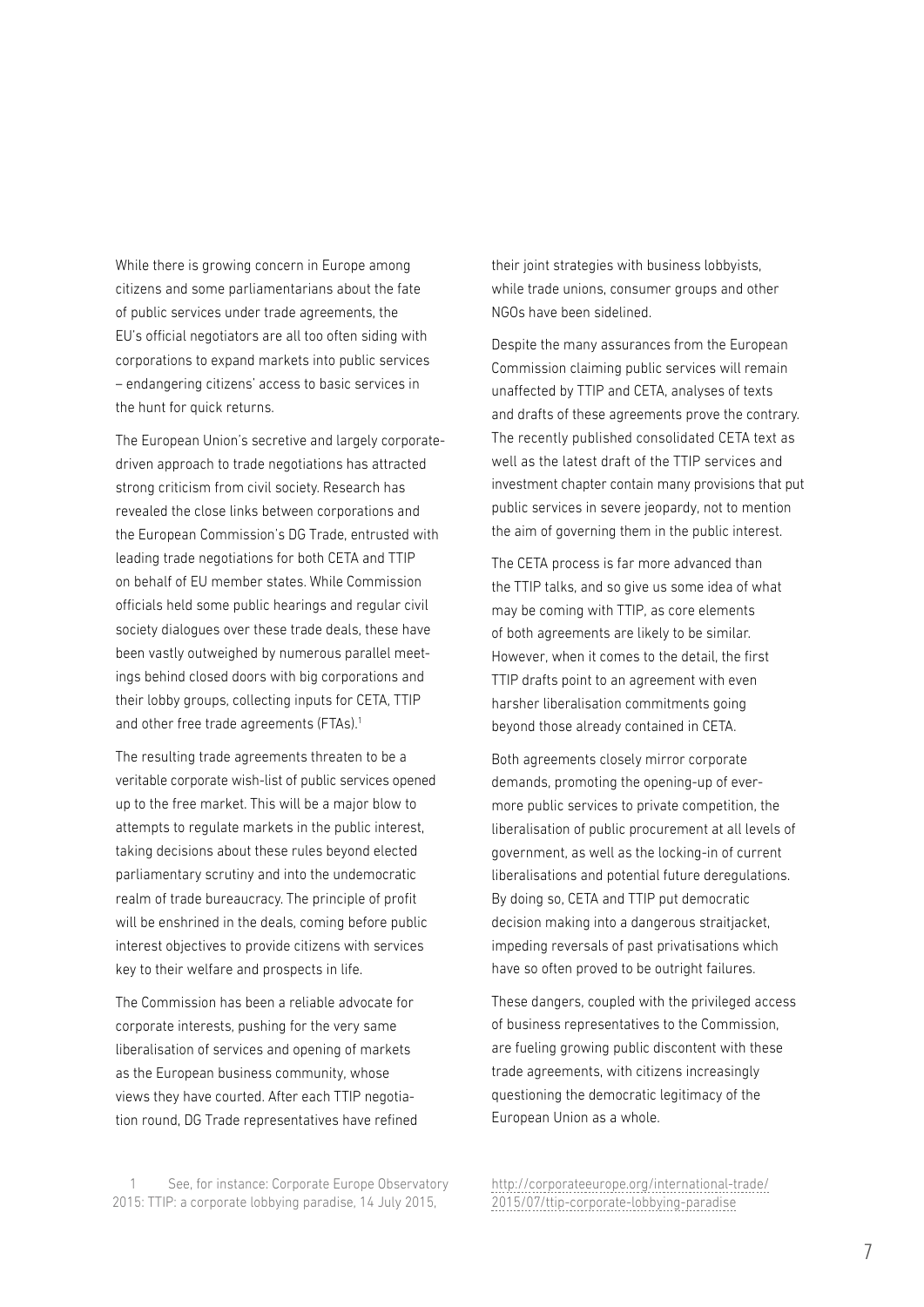

This report sheds some light on the collusion between corporations and trade negotiators in the making of these deals. The imminent risks are examined in two main chapters: the first lays out the aggressive agenda of corporations with regards to TTIP and

CETA, and the second shows how the European Commission is lending a helping hand to big corporations in these negotiations. But let's first take a brief look at the history of services in trade agreements and the role played by big business.

## Box 1 What are public services?

Public services are those provided by a government to its population, usually based around the social consensus that certain services should be available to all regardless of income. These include provisions to advance the health, well-being, and social advancement of society, particularly of those groups commonly disadvantaged. Depending on societies' preferences, public services may include health, education, social welfare, pensions, as well as transport, communication, banking, postal, housing, emergency, cultural and recreational services. They can also include utilities such as the provision of gas, electricity, and water, as well as waste collection and disposal. Services rendered in the public interest have not traditionally had profit as a primary goal, eg serving the health needs of the elderly who cannot afford to pay for medicine, or combating social deprivation through free education.

However, the private, for-profit sector is increasingly being contracted by governments to provide public services. Yet even those public services contracted out are usually subject to more stringent government regulation than other private sector areas. With free trade treaties like CETA and TTIP, governments will lose policy space to organise public services according to societies' preferences by locking in liberalisation and privatisation. This is raising great concerns about whether profit will distort the ability of these services to be run in the public interest. Moreover, government attempts to regulate them could be deemed 'barriers to trade' and overturned.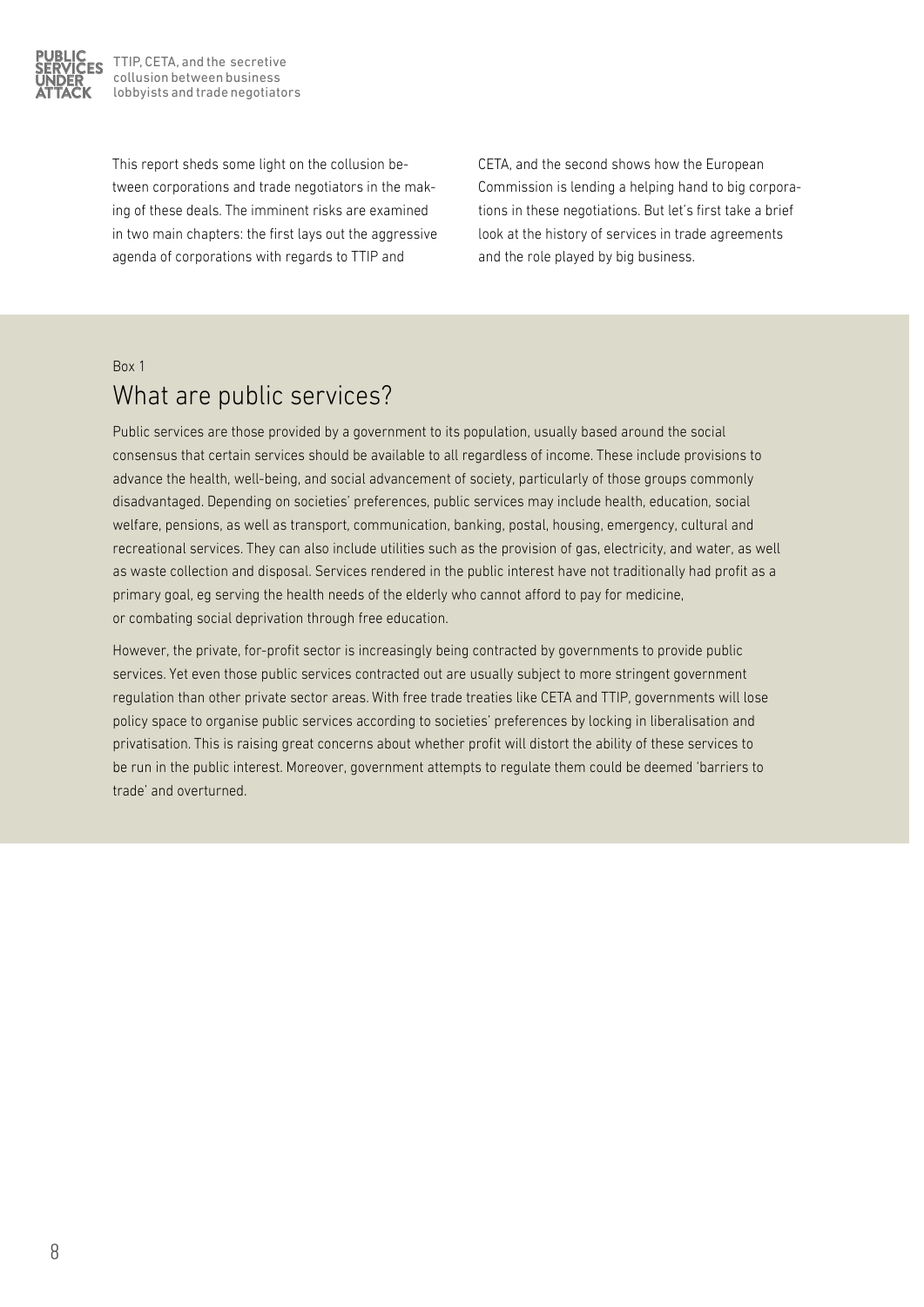## 2. **DANGEROUS** LIAISONS: BUSINESS, SERVICES, AND TRADE

Many have asked why services are being included in trade agreements at all? Many service sectors, from health to education, have been national affairs, requiring proper state regulation in order to be run in the interests of the public. But corporate lobbyists, spying a huge potential market, along with the collusion of trade negotiators, succeeded in overcoming policy-makers' reticence to exposing services to international competition.

Before delving deeper into the current trade deals, it is worth taking a look at the recent history of trade agreements in services, and the role played by corporations. TTIP and CETA show clear hallmarks of being influenced by the very same corporate lobby groups working in the area of services that have been built over the past couple of decades during previous trade talks. Analysing the relationship between these services lobbyists and trade negotiators, including the European Commission, is key to understanding the dynamics of these agreements.

9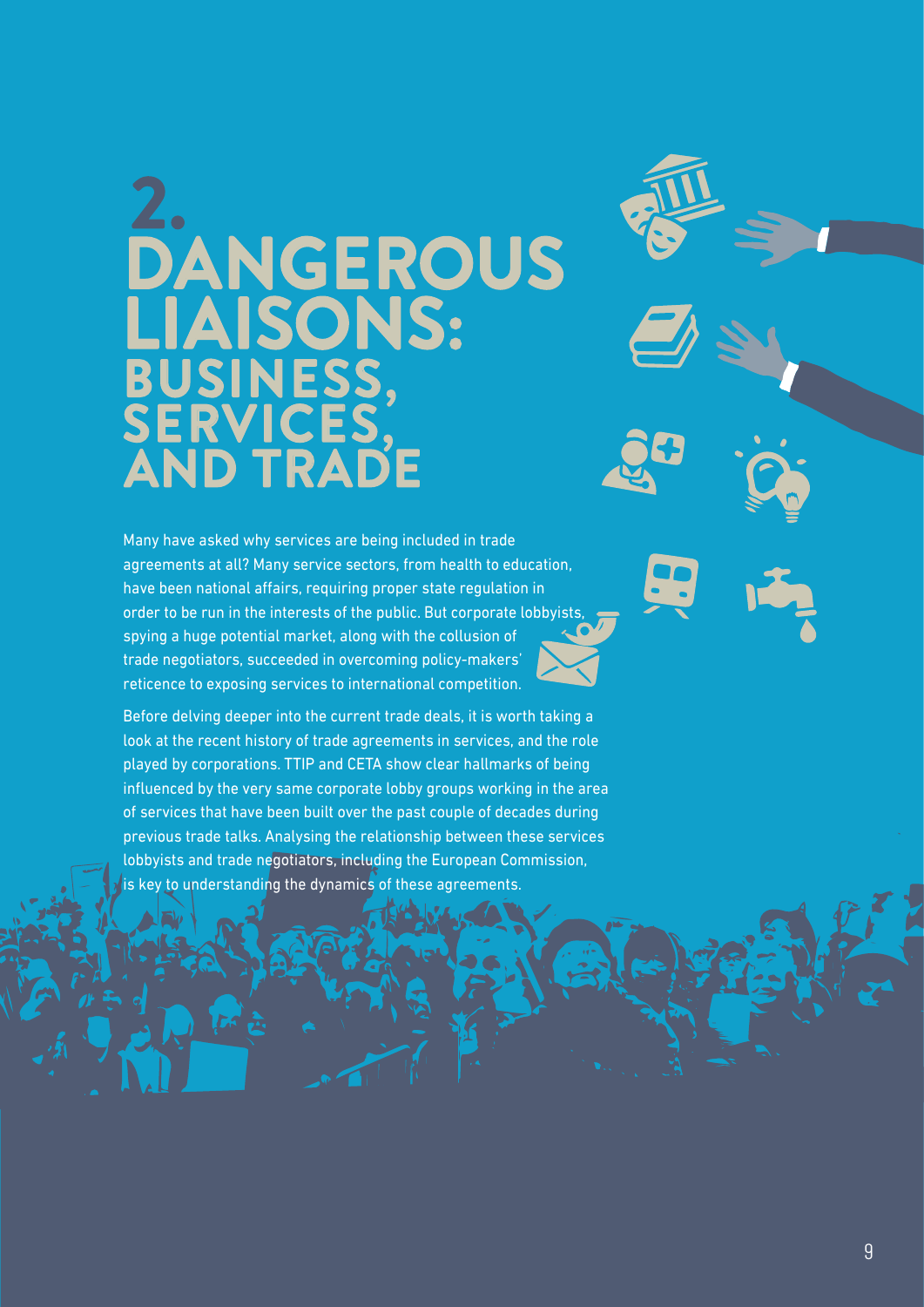## 2.1 A brief history of services lobbying: the birth of GATS and ESF

During the multilateral trade negotiations known as the Uruguay-Round (1986-1994) which led to the creation of the World Trade Organisation (WTO), industry groups strongly advocated for the inclusion of a services agreement. Their efforts were rewarded: the General Agreement on Trade in Services (GATS) became one of the founding treaties of the WTO. Under GATS, WTO members committed to liberalisation of a broad range of services, which included many traditional public services such as health, education, energy, social, sewerage, waste, postal, telecommunications, and cultural services.

Among the most influential GATS proponents were the US Chamber of Commerce and a newly created group, the US Coalition of Services Industries (CSI).2 Founded in 1982, CSI originally focused on the financial sector (banking and insurance) but soon developed into a broader alliance representing corporations also active in information technology, telecommunication, express delivery, retailing, life insurance, health, and film industry. Among its current members are multinationals as varied as AIG, Metlife, Citigroup, FedEx, UPS, IBM, Google, Walmart, and The Walt Disney Company.3

Meanwhile in 1985, at the urging of the European Commission itself, European services exporters created a lobby group dedicated to the Uruguay Round negotiations, the European Community Services Group (ECSG). The group was composed of national chambers of commerce, employers' federations, and

2 Marchetti, Juan A./Mavroidis, Petros C., 2011: The Genesis of the GATS (General Agreement on Trade in Services), The European Journal of International Law, Vol. 22, No. 3, 689-721, doi: [http://ejil.oxfordjournals.org/](http://ejil.oxfordjournals.org/content/22/3/689) [content/22/3/689](http://ejil.oxfordjournals.org/content/22/3/689)

3 Coalition of Services Industries, CSI Members: <http://servicescoalition.org/about-csi/csi-members>

4 Arkell, Julian 1990: The Draft Services Agreement at GATT: a European private sector perspective, conference paper, Budapest, 11 September 1999. Arkell, Julian 1991: British Invisibles, the EC single market, and the Services Agreement at GATT, conference paper, Toronto, 15 January 1991.

5 Deckwirth, Christina 2005: The EU Corporate Trade Agenda. The Role and the Interests of Corporations and their Lobby Groups in Trade Policy-Making in the European Union, Editor: Seattle to Brussels Network, November 2005, Brussels/Berlin

national service coalitions such as the UK's LOTIS committee (Liberalisation of Trade in Services).4

Ahead of the new GATS talks of the WTO's 'Millennium Round' in 1999, then EU trade commissioner Leon Brittan initiated the creation of another business group, the European Services Forum (ESF),<sup>5</sup> to which he said: "You are the driving force of the consultation system which we have established; my door is open for any matters of concern."6 Michel Servoz, former head of the services unit of DG Trade, the Commission's trade department, admitted that for "the Commission, the contribution of the ESF is absolutely decisive. We need them in permanence… or we simply cannot negotiate".7 Today, ESF's membership consists of national and European business associations such as MEDEF, France's largest employer federation, and the EU's most powerful corporate lobby group BusinessEurope, as well as CEOs and board members of several major companies including British Telecommunications and Deutsche Bank.<sup>8</sup>

## 2.2 Brothers in arms: the EU negotiators soliciting corporate lobbying

The examples of ECSG and ESF illustrate the special relationship between the European Commission and business circles, characterised as a kind of 'reverse lobbying', where EU officials actively request the close input of Europe's most powerful corporations, ie "the public authority lobbies business to lobby itself".9 The Commission's 'reverse lobbying' has

8 See: European Services Forum website (<http://www.esf.be>): Who we are, Members

9 Woll, Cornelia 2011: Who Scripts European Trade Policy? Business-Government Relations in the EU-Canada negotiations. In: Kurt Hübner (ed.): Europe, Canada and the Comprehensive Economic Partnership, London, 2011, p. 41-58. See also: [http://corporateeurope.org/trade/2013/02/](http://corporateeurope.org/trade/2013/02/your-service-european-services-forum-privileged-access-eu-commission) [your-service-european-services-forum-privileged](http://corporateeurope.org/trade/2013/02/your-service-european-services-forum-privileged-access-eu-commission)[access-eu-commission](http://corporateeurope.org/trade/2013/02/your-service-european-services-forum-privileged-access-eu-commission)

<sup>6</sup> Leon Brittan 1999: European Service Leaders' Group, European Commission, Office of Sir Leon Brittan, 26 January 1999

<sup>7</sup> Cited in: Lietaert, Matthieu 2009: New strategy, new partnership: EU Commission as a policy entrepreneur in the trade policy, conference paper, 7-9 April 2009, Manchester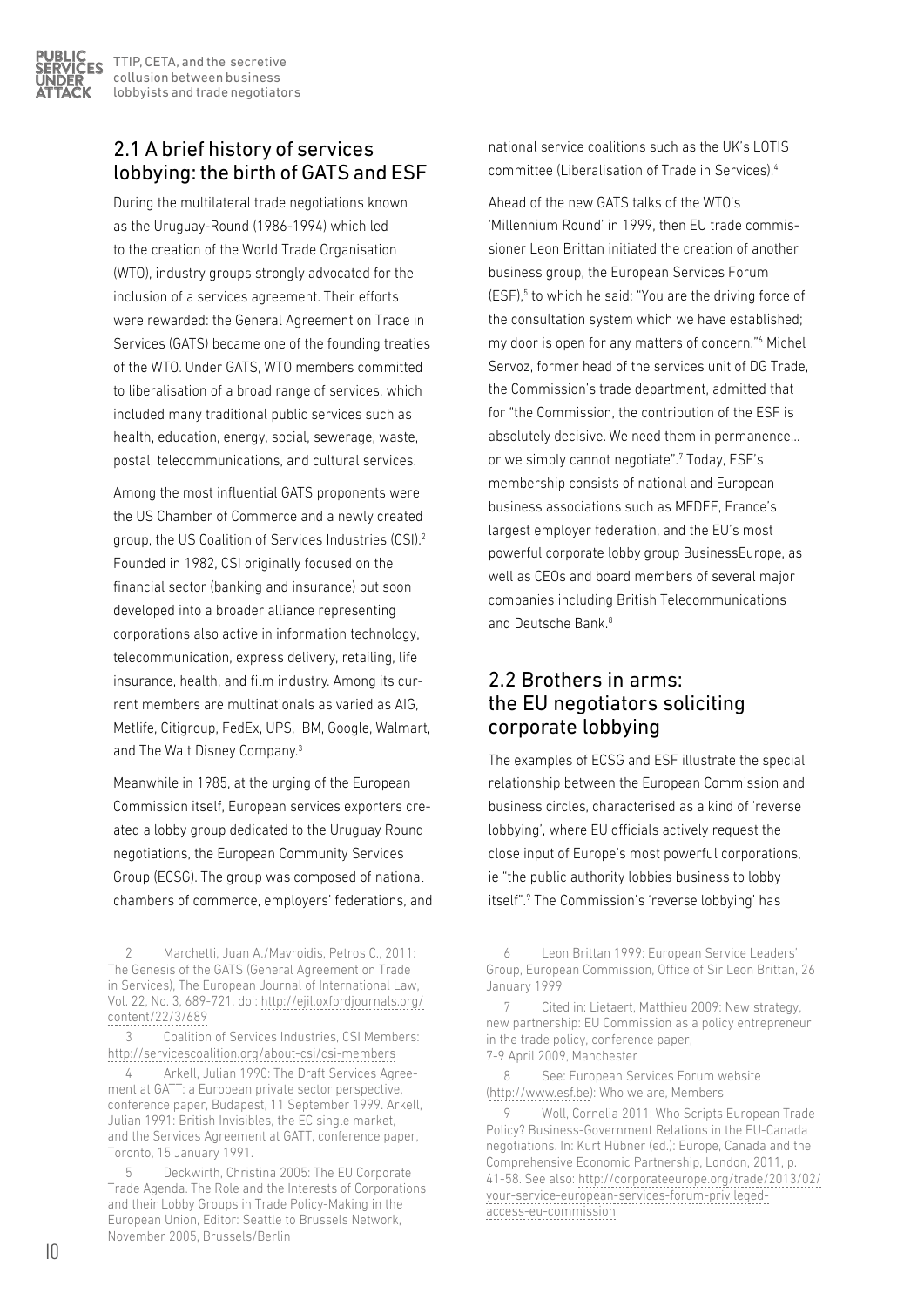been very much part of the TTIP negotiations, as internal documents of ESF and DG Trade reveal.

For example, in an email sent to the members of ESF's Policy Committee in March 2012 regarding the EU-US negotiations, the ESF secretariat wrote that "Ignacio Iruarrizaga-Diez, Services Unit Head of DG Trade, has asked sectors to provide specific services priorities directly to him by the 13<sup>th</sup> April". The secretariat goes on to explain that "the services unit is very eager to receive services sector specific information concerning the US. A trade agreement

with the US will be unlike other agreements in that it will be deeper, the Commission therefore needs specific information on each sector in order to tackle and frame the correct issues from an early stage."10

In addition, Commission officials are regularly participating in ESF meetings themselves. DG Trade's Iruarrizaga-Diez, for instance, attended the ESF's 55th Policy

Committee on October 16, 2012. According to the minutes, the DG Trade official reported on the progress of the High Level Working Group on Jobs and Growth (HLWG), a circle of EU and US technocrats engaged in the preparation of the TTIP negotiations: "On the EU-US HLWG work, the Commission welcomed ESF contribution and encouraged ESF and ESF members to provide as specific information as possible to help the negotiators in their tasks."11

According to an internal DG Trade memo, three of its officials also attended the ESF Policy Committee meeting of 25 February 2013 "to present a state of play on the ongoing and future services negotiations". One of the officials outlined the main TTIP features,

10 European Services Forum 2012: Electronic Mail, No. PC 22, Brussels, 28th March 2012

11 European Services Forum 2012: 55<sup>th</sup> Meeting of the ESF Policy Committee, Brussels, 16<sup>th</sup> October 2012, Minutes, 26 October 2012

12 DG Trade 2013: Subject: Meeting with ESF Policy Committee 25 February

FOR THE COMMISSION, THE CONTRIBUTION OF THE ESF IS ABSOLUTELY DECISIVE. WE NEED THEM IN PERMANENCE … OR WE SIMPLY CANNOT NEGOTIATE.

Michel Servoz, former head of the services unit of DG Trade

which includes "regulatory co-operation" between EU and US bodies, a harmless sounding provision whose implications are far-reaching. 'Regulatory co-operation' is in theory the harmonising or mutually recognizing of regulations such as those on food safety or approval of new chemicals, between the US and EU. The idea is that one sides' regulations should not pose any barrier to trade. The DG Trade memo emphasizes: "Industry must play an important role here as well, in suggesting areas where regulators should focus their effort in order to bring greatest benefit to industry."12

> When DG Trade officials are requesting corporations to advise them in targeting regulations troublesome to industry, it becomes clear that 'regulatory co-operation' is a very serious affair. It is a set of mechanisms to ensure that rules governing the economy – in this case the framework for services – are slowly made to be more market friendly. Officials from the EU

and the US, together with stakeholders mainly from the business community, would be authorised to assess the potential trade impact of proposed new regulations on the bottom line of businesses, even before democratically elected bodies such as parliaments could have a say over them.

The regulatory co-operation council envisaged in TTIP would become operational after the trade deal's entering into force. This means controversial issues that might otherwise derail the transatlantic trade agreement, such as GM food, can be dealt with away from public scrutiny, long after TTIP is signed. Regulatory co-operation enables the dismantling of current trade barriers and prevents the emergence of any new hurdles in the longer term.<sup>13</sup>

13 For a critical assessment of this proposal see: Corporate Europe Observatory, Friends of the Earth Europe, Lobbycontrol 2014: TTIP: Covert attacks on democracy and regulation, September 2014, [http://corporateeurope.org/sites/default/files/](http://corporateeurope.org/sites/default/files/ttip_covert_attacks.pdf) [ttip\\_covert\\_attacks.pdf](http://corporateeurope.org/sites/default/files/ttip_covert_attacks.pdf)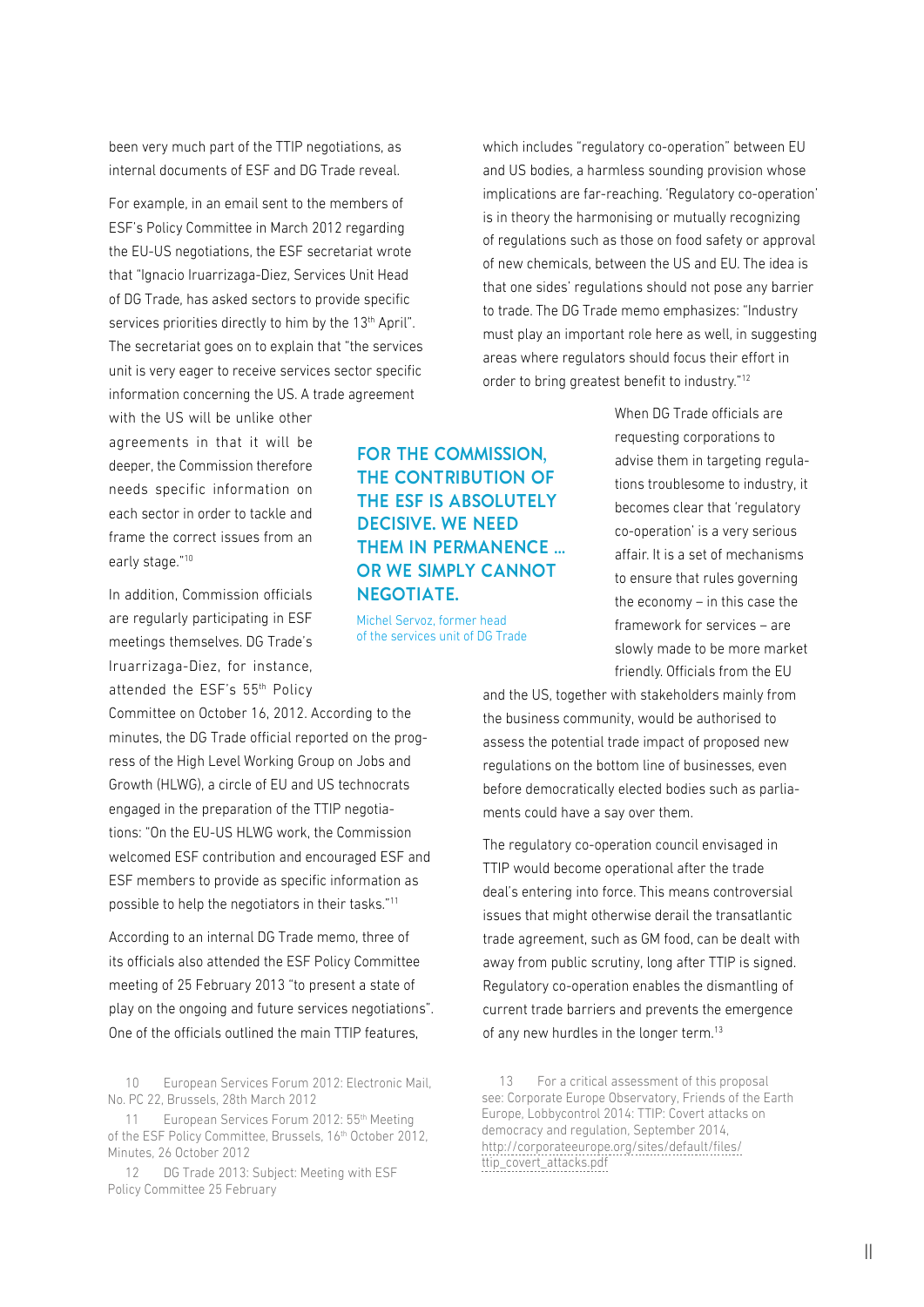

Therefore, the open invitation to business groups such as ESF to provide inputs for the regulatory cooperation mechanism has to be taken very seriously. It is an invitation to help construct the rules of the future.

## 2.3 Systemic collusion: DG Trade's calls for support

In its constant concern for the well-being of European business, DG Trade directly approached corporate groups requesting inputs to the TTIP negotiations. According to an internal report

of a Commission meeting with BusinessEurope's International Relations Committee held in October 2012, former EU Trade commissioner Karel De Gucht "sent letters to several business federations encouraging them to identify the possible divergences in regulatory matters and, above all, propose practical ways to solve them".14 By actively soliciting private sector input to shape the negotiations, the Commission has granted industry a privilege none of the other interest groups potentially affected by TTIP has so far enjoyed.

The Commission also encouraged the business community to do more to defend the alleged benefits of TTIP. At a couple of business meetings in February 2014 DG Trade's Director General

> Jean-Luc Demarty urged the importance of industry support, saying in one: "Business should be more vocal in defending TTIP publicly".15

## BUSINESS SHOULD BE MORE VOCAL IN DEFENDING TTIP PUBLICLY.

Jean-Luc-Demarty, DG Trade's Director-General, at a meeting with businesses in February 2014

## Box 2 TiSA: the "Really Good Friends of Services"

Business lobbies were also instrumental in the launch of secretive talks on another important trade accord, the Trade in Services Agreement (TiSA). Unhappy with the stalemate in the WTO's services negotiations, industry associations grouped in the "Global Services Coalition" launched a call for the start of plurilateral services negotiations in June 2011.16 This coalition is a network of several national services associations, which include CSI and ESF. One year later, a self-selected club of developed and a few developing countries calling themselves the "Really Good Friends of Services" began the TiSA talks in Geneva. The EU, the USA, and Canada are among the partners currently negotiating this accord.<sup>17</sup>

Samuel Di Piazza, former Chairman of the Board of CSI, at a hearing in March 2013, said TiSA would offer the opportunity to create a framework by which "free market principles" govern the transnational delivery of services. Companies should be enabled to compete "according to economic determinants that are marketbased, not government-based."18

14 DG Trade 2012: Meeting Report: MVH at the International Relations Committee of BusinessEurope, 5 October 2012

15 DG Trade 2014: Subject: Meeting JLD-Cefic 4 February 2014 – summary report

16 CSI et al 2011: Global Services Coalition calls for a start to plurilateral services negotiations at meeting in Hong Kong, Press Release, 6 June 2011

17 Gould, Ellen 2014: TiSA – Trade in Services Agreement: The Really Good Friends of

Transnational Corporations Agreement, PSI Special Report, Public Services International, September. See also: Sinclair, Scott/Mertins-Kirkwood, Hadrian 2014: TiSA versus Public Services, PSI Special Report, Public Services International, April and the documentation and resources of the seminar "How to challenge the liberalisation of public services in TTIP, CETA and TiSA", 15-16 January 2015, organised by EPSU together with ETUCE, AK and ÖGB: <http://www.epsu.org/a/11100>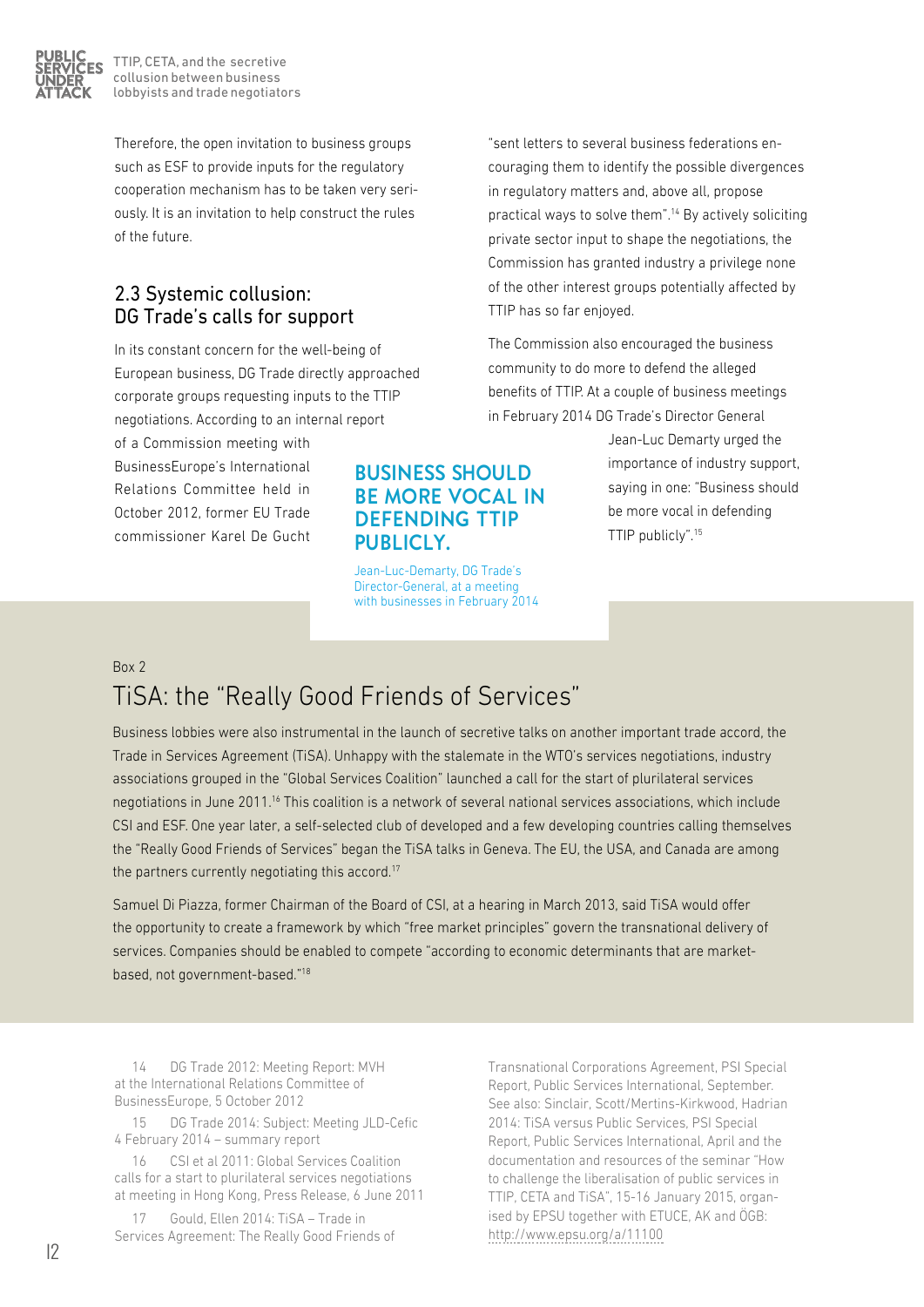Overall, the internal documents prove that the relationship between industry and the Commission is a bi-directional affair with DG Trade playing an active role in stimulating corporate lobbying. Indeed, this relationship represents what Pierre Defraigne, former Deputy Director-General of DG Trade, termed a "systemic collusion between the Commission and business circles".19 The Commission apparently perceives large corporations as its preferred constituency. But the privileged partnership between DG Trade and big business systematically disadvantages workers, consumers, and the European citizenry at large. What also becomes clear is that the demands of the services industry will almost inevitably make it to the negotiation table.

18 CSI 2013: Notification of Request to Testify, International Services Agreement Hearing, March 12, 2013

19 Corporate Europe Observatory 2015: International Trade, Corporate Lobbying, and the

European Political Project: A conversation with Pierre Defraigne, April 22<sup>nd</sup> 2015, [http://](http://corporateeurope.org/power-
lobbies-economy-finance-international-trade/2015/
04/international-trade-corporate-lobbying-and) [corporateeurope.org/power-lobbies-economy](http://corporateeurope.org/power-
lobbies-economy-finance-international-trade/2015/
04/international-trade-corporate-lobbying-and)[finance-international-trade/2015/04/](http://corporateeurope.org/power-
lobbies-economy-finance-international-trade/2015/
04/international-trade-corporate-lobbying-and) [international-trade-corporate-lobbying-and](http://corporateeurope.org/power-
lobbies-economy-finance-international-trade/2015/
04/international-trade-corporate-lobbying-and)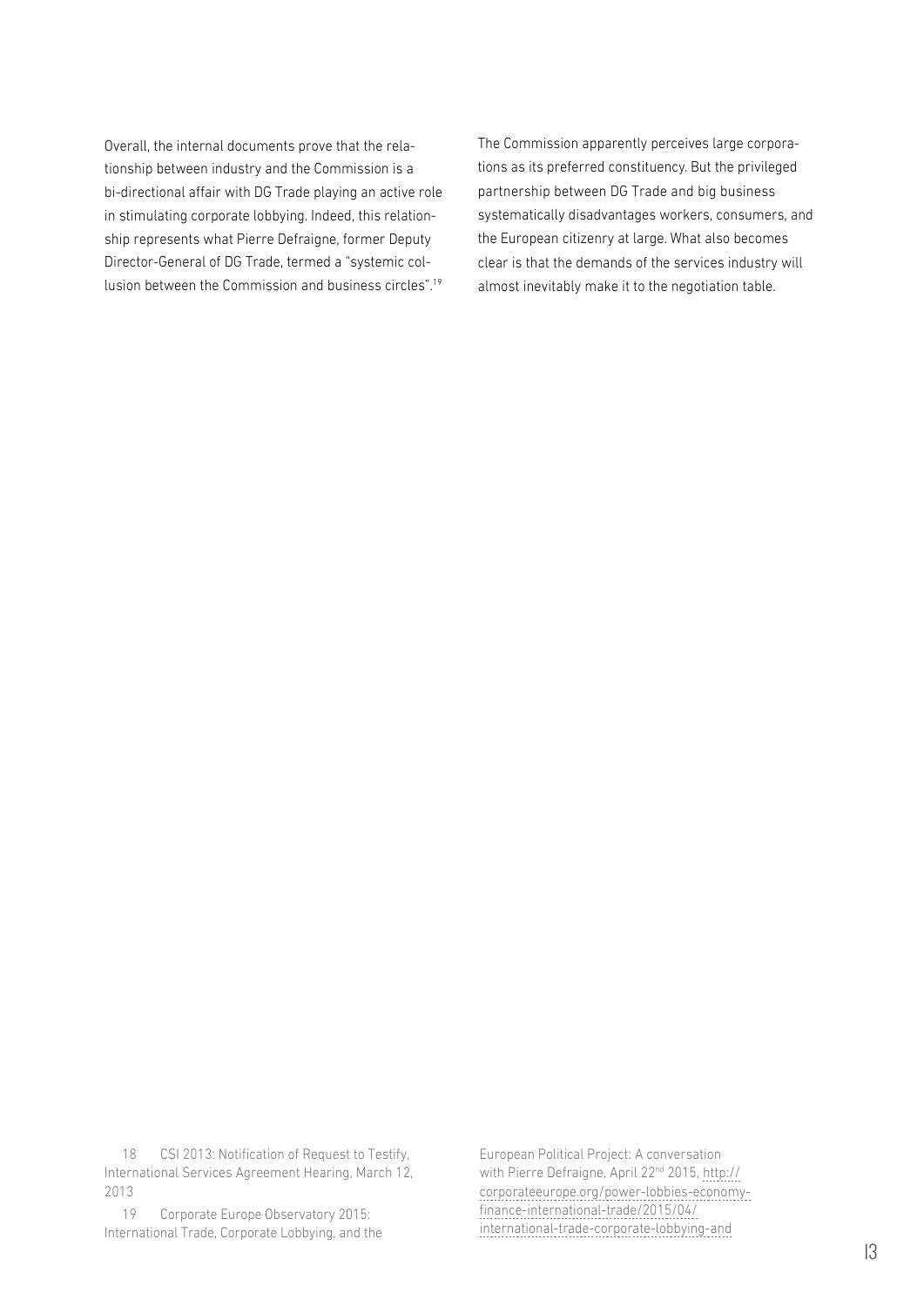## 3. BUSINESS WISH-LIST FOR EUROPE's PUBLIC. **SERVICES**

From the beginning, business lobbyists from both sides of the Atlantic have joined forces in order to push TTIP negotiators to open virtually all services sectors to sweeping liberalisation. Back in 2012, when the High Level Working Group on Jobs and Growth (HLWG) prepared its recommendations on the EU-US trade agreement, the influential European Services Forum issued a joint statement with its US counterpart, the Coalition of Services Industries: "ESF and CSI strongly support the launch of trade negotiations between the EU and the U.S., calling for far reaching services commitments by both sides".<sup>20</sup>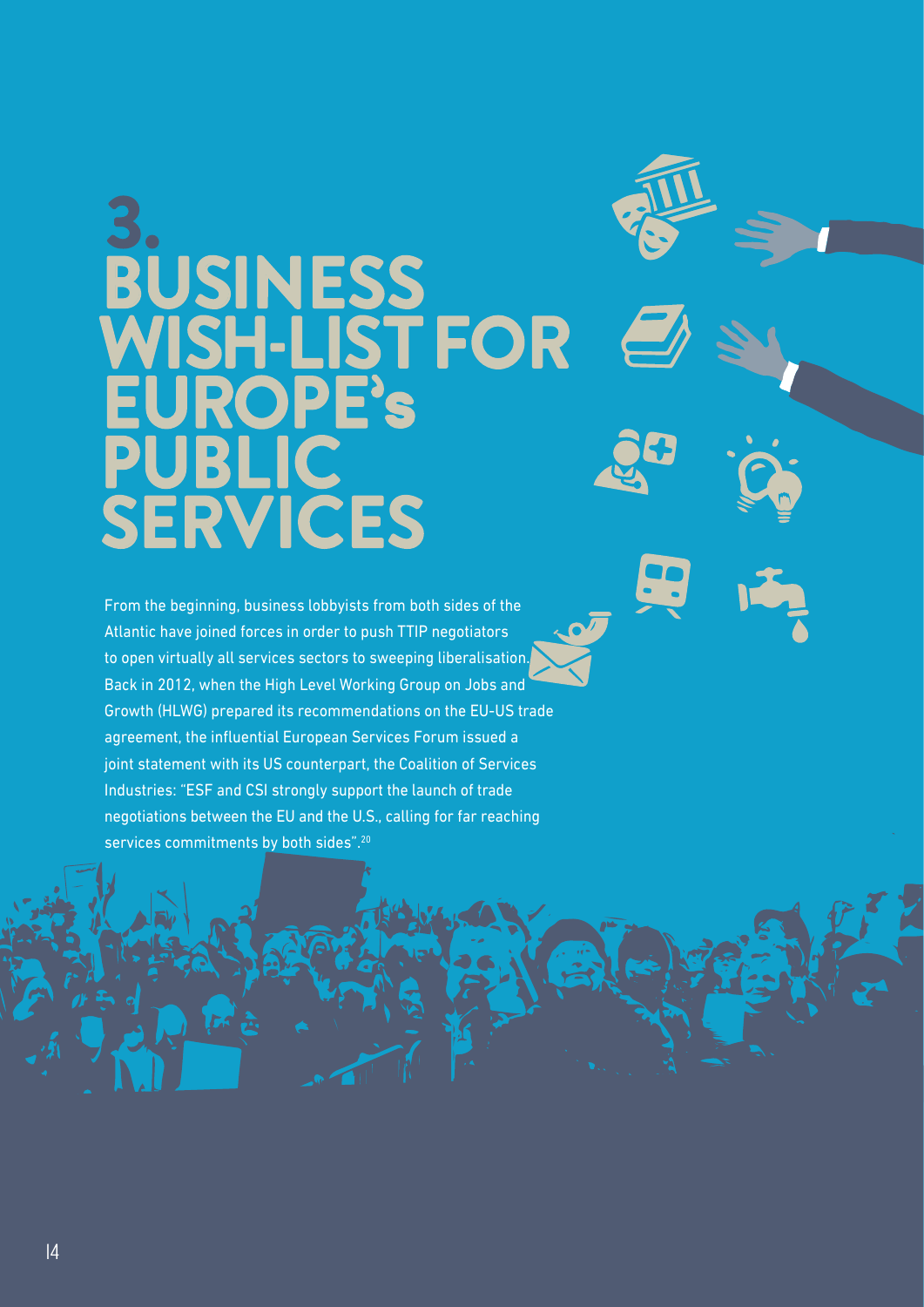## 3.1 Public services: everything must go!

To ensure maximum coverage of services in TTIP, the powerhouse lobby groups on both sides of the Atlantic, ESF and CSI, recommended a particular negotiation strategy known as a 'negative list' which means that all public services are subject to liberalisation unless an explicit exception is made.

This 'list it or lose it' approach dramatically expands the scope of a trade agreement as governments make commitments in areas they might not even be

aware of, such as new services emerging in the future (see box 7 on page 28). It marks a departure from the positive lists used so far in EU trade agreements containing only those services which governments have agreed to liberalising.

At the same time, transatlantic lobby groups are trying to prevent negotiators from exempting any public services from the trade agreement. Their alarm bells started to ring in February

2015 when the European Parliament's Committee on International Trade (INTA) drafted a TTIP resolution asking for "an adequate carve-out of sensitive services such as public services and public utilities (including water, health, social security systems, and education) allowing national and

20 ESF/CSI 2012: Regulatory Cooperation Component in the services sector to an EU-US Economic Agreement, October 2012

21 European Parliament 2015: Draft Report containing the European Parliament's recommendations to the Commission on the negotiations for the Transatlantic Trade and Investment Partnership (TTIP), (2014/2228(INI)), Committee on International Trade, Rapporteur: Bernd Lange, 5 February 2015: [http://www.europarl.europa.eu/sides/getDoc.do?pub](http://www.europarl.europa.eu/sides/getDoc.do?pub
Ref=-//EP//NONSGML%2BCOMPARL%2BPE-549.135%2
B01%2BDOC%2BPDF%2BV0//EN) [Ref=-//EP//NONSGML%2BCOMPARL%2BPE-549.135%2](http://www.europarl.europa.eu/sides/getDoc.do?pub
Ref=-//EP//NONSGML%2BCOMPARL%2BPE-549.135%2
B01%2BDOC%2BPDF%2BV0//EN) [B01%2BDOC%2BPDF%2BV0//EN](http://www.europarl.europa.eu/sides/getDoc.do?pub
Ref=-//EP//NONSGML%2BCOMPARL%2BPE-549.135%2
B01%2BDOC%2BPDF%2BV0//EN)

22 Business Europe 2015: Comments to the Draft Resolution on TTIP negotiations, BusinessEurope Position Paper, February 2015

WE ARE CONCERNED ABOUT THE REQUEST TO EXCLUDE PUBLIC SERVICES – IRRESPECTIVE OF HOW THEY ARE PROVIDED AND FUNDED – AS THE EU SHOULD NOT PUT IN QUESTION ITS OWN MULTILATERAL COMMITMENTS.

BusinessEurope email sent to MEPs dealing with the European Parliament's TTIP resolution, 1 June 2015

local authorities enough room for manoeuvre to legislate in the public interest".21

BusinessEurope, the umbrella group of European industry and employers, intervened and reminded parliamentarians of international commitments already undertaken in agreements such as GATS: "Instead of asking for carve out, there should be a reference to the need to comply with international rules".22 The European Services Forum echoed these demands: "ESF recommends maintaining, as already committed in the GATS, the possibility

> of European private investors to invest in 'privately funded' education and health services."23

Nevertheless, a more recent resolution approved by INTA on 28 May 2015 and submitted to the plenary for a final vote (which was later postponed) still contained language demanding the exclusion of public services.<sup>24</sup> But once again. BusinessEurope reacted

immediately and sent an email to Members of the European Parliament saying: "We are concerned about the request to exclude public services – irrespective of how they are provided and funded – as the EU should not put in question its own multilateral commitments".25

23 European Services Forum 2015: ESF Comments on INTA Draft Report Containing the EP's recommendations to the Commission on the negotiations for TTIP, 16 March 2015

24 European Parliament 2015: Report containing the European Parliament's recommendations to the European Commission on the negotiations for the Transatlantic Trade and Investment Partnership (TTIP) (2014/2228(INI)), Committee on International Trade, Rapporteur: Bernd Lange, 1 June 2015: [http://www.](http://www.europarl.europa.eu/sides/getDoc.do?pubRef=-//EP//NONSGML+REPORT+A8-2015-0175+0+DOC+PDF+V0//EN) [europarl.europa.eu/sides/getDoc.do?pubRef=-//EP//NO](http://www.europarl.europa.eu/sides/getDoc.do?pubRef=-//EP//NONSGML+REPORT+A8-2015-0175+0+DOC+PDF+V0//EN) [NSGML+REPORT+A8-2015-0175+0+DOC+PDF+V0//EN](http://www.europarl.europa.eu/sides/getDoc.do?pubRef=-//EP//NONSGML+REPORT+A8-2015-0175+0+DOC+PDF+V0//EN)

25 BusinessEurope 2015: Subject: BUSINESSEUROPE message on TTIP resolution, sent 1 June 2015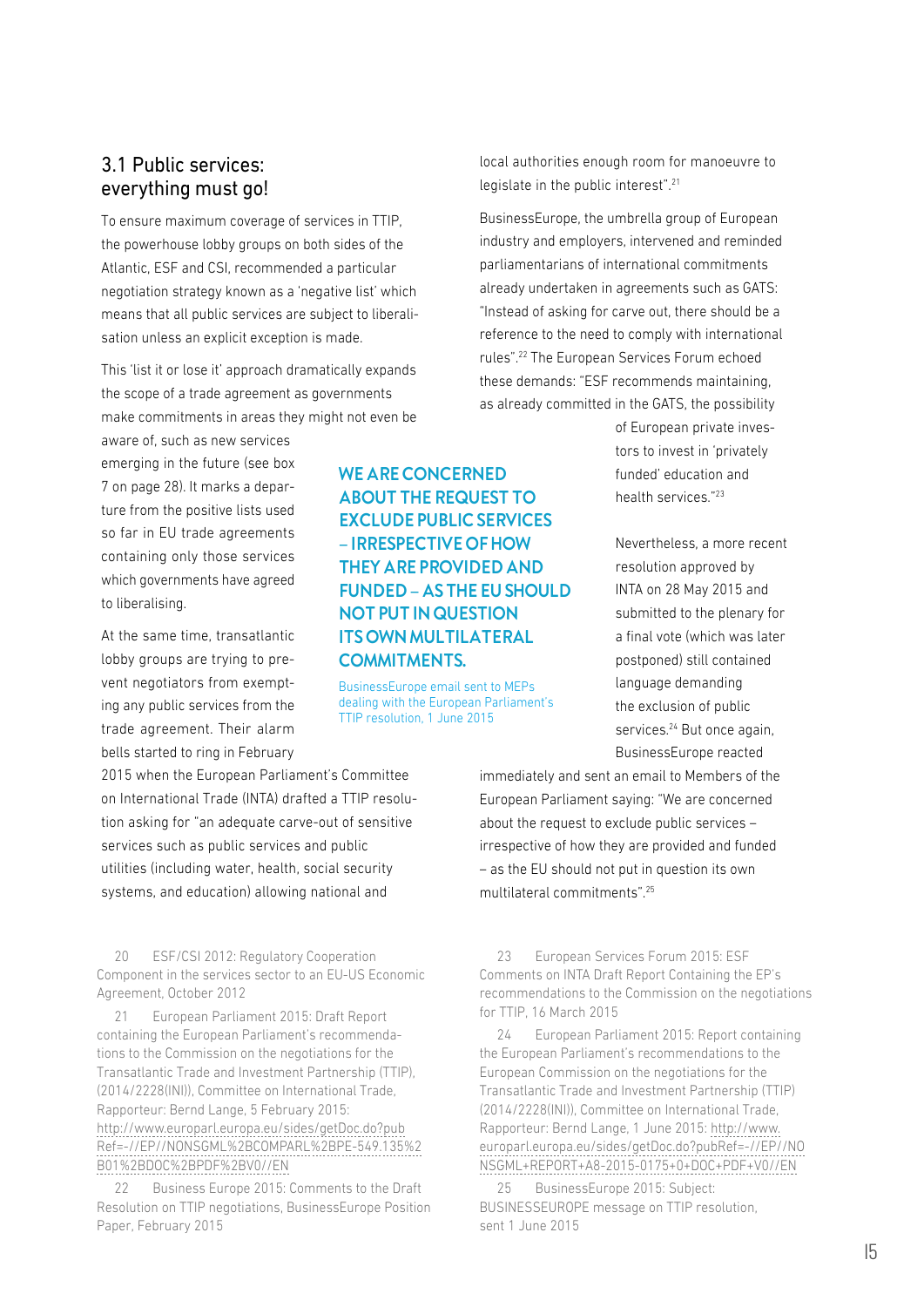

## 3.2 Dismantling public health

The public health sector is one of the main targets of business lobbyists advocating for TTIP, hoping to capitalize on increasing health expenditure driven by aging populations in both the EU and the US, while public health sectors continue to suffer from fiscal pressures and harsh austerity measures. For instance, the powerful Washington-based Alliance for Healthcare Competitiveness (AHC) assembles companies and associations representing service providers, hospital operators, insurers, producers of pharmaceuticals and medical devices, as well as IT and logistics companies (including Abbott, Johnson & Johnson, Medtronic, UPS, Intel, United Health Group, CSI, PhRMA, and USCIB). It prides itself on being "the only coalition advocating for the freer flow of health goods and services at the healthcare sector level".26

AHC complains that "today's world of health care services is highly restricted and fragmented", but an "open trading world for these services would create a large new flow of revenue into the United States". It highlights its extraordinary interest in TTIP "as the European Union is the site of nearly a third of world health spending" and "the principal buyer of American exports of health products".<sup>27</sup> AHC wants health services in their entirety to be included in the EU-USagreement: "TTIP should address services through a negative list, ensure that health services are not excluded from the negotiations, and remove barriers that impeded the operation of service providers".28

AHC also advocates for sweeping liberalisations of investment regulations inhibiting the expansion of private health providers in the EU: "Trade agreements should guarantee health services firms the freedom to establish as they choose", and US companies shall be allowed to establish operations abroad "with no artificial limits on their equity ownership". Economic needs

26 Alliance for Healthcare Competitiveness 2014: The transatlantic trade and investment partnership: increasing opportunities for the healthcare sector, improving health outcomes, TTIP Stakeholder Forum, October 1, 2014

27 Alliance for Healthcare Competitiveness 2013: Transatlantic Trade and Investment Partnership, May 10, 2013

tests are one of the many barriers TTIP is expected to remove. Subjecting the approval of establishments to criteria such as market saturation to prevent predatory competition, these tests are widely applied in the European health sectors. AHC, however, wants to get rid of them: "Certificates of Need" only have "the effect of reducing competition with inefficient state health care enterprises", claims the corporate coalition.29 Essentially, these demands reflect an industry eager to expand its reach into areas that have so far been off-limits to them, due to national and local sensitivities and preferences to protect the public sector.

The business alliance repeatedly lashes out at state-owned enterprises (SOEs) and state-supported enterprises (SSEs) in the health sector, be they hospitals, care facilities, or health insurers. "Regulatory favoritism", as it puts it, only creates "market distortions" and prevents "taxpayers from getting the best deal". Consequently, governments "should not offer advantages to SOEs and SSEs at the expense of private capital". AHC's recommendation to the US government is blunt: "U.S. negotiators should seek high-standard disciplines on SOEs that enforce competitive neutrality".30 However, state-owned and statesupported enterprises such as public hospitals are virtually indispensable to guarantee equal access to health care for everyone, since private hospitals tend to cherry-pick the better-off patients and those with lower health risks in order to maximise their profits.

## 3.3 Competitive tendering: bidding for health contracts

The Alliance for Healthcare Competitiveness (AHC) is particularly keen to achieve unfettered access for private health companies to government procurement in the EU. Public procurement can mean private companies being paid to offer direct provision of health services such as hospitals, purchases of pharmaceuticals

<sup>28</sup> Alliance for Healthcare Competitiveness 2014: The transatlantic trade and investment partnership: increasing opportunities for the healthcare sector, improving health outcomes, TTIP Stakeholder Forum, October 1, 2014

<sup>29</sup> Alliance for Healthcare Competitiveness 2013: Transatlantic Trade and Investment Partnership, May 10, 2013

<sup>30</sup> Ibid.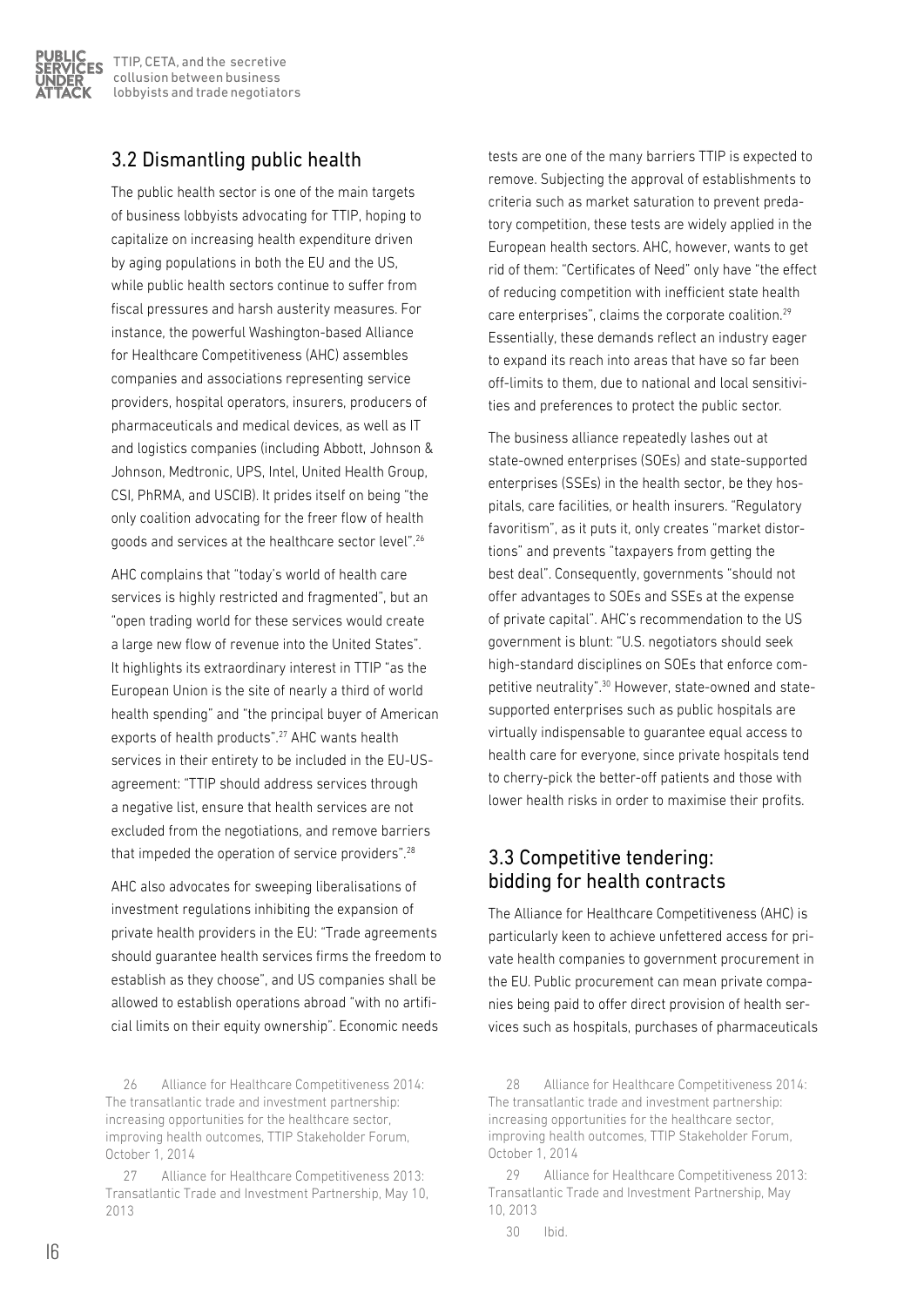and medical devices, construction contracts for health facilities, or the delegation of care services to private entities. AHC demands that the procurement chapters of TTIP and other trade agreements "should cover health care", while exemptions "should be minimal".<sup>31</sup>

Governments often have thresholds, below which foreign companies are unable to bid for procurements, in order to support local providers. But health corporations want these thresholds drastically reduced, thus expanding their potential market. In the WTO's Government Procurement Agreement (GPA),32 the EU and the US have committed to a threshold of 130,000

special drawing rights (SDR) for the procurement of supplies and services. SDR is a currency basket used by the International Monetary Fund (at the time of writing, 15 July 2015, 1 SDR corresponds to 1.27 Euros).<sup>33</sup> AHC, however, expects TTIP partners to accept an extreme reduction of this limit: "The procurement chapters of future FTA agreements

should cover all tenders at 1,000 SDR and above."34 As a consequence, virtually all public contracts for health-related goods and services would have to be subject to competitive transatlantic tenders.

Mandatory tendering is an effective means for privatisation by gradually increasing the amount of public health services transferred to commercial providers. Through outsourcing, companies take over the management or delivery of a whole raft of former public services including cleaning, catering, and facility

31 Ibid.

32 The GPA is a plurilateral treaty signed by 15 parties, including the EU, the US and Canada. See: [https://www.wto.org/english/tratop\\_e/gproc\\_e/](https://www.wto.org/english/tratop_e/gproc_e/gp_gpa_e.htm) [gp\\_gpa\\_e.htm](https://www.wto.org/english/tratop_e/gproc_e/gp_gpa_e.htm)

33 In the EU, the threshold of 130,000 SDR applies to central government entities. For subcentral government entities the limit has been set at 200,000 SDR and above.

34 Alliance for Healthcare Competitiveness 2013: Transatlantic Trade and Investment Partnership, May 10, 2013

See for instance: Lethbridge, Jane 2012: Empty Promises: The impact of outsourcing on the delivery of NHS services, UNISON, February 2012

REGULATORY SYSTEMS SHOULD SEEK TO ELIMINATE THE USE OF PRICE CONTROLS.

Alliance for Healthcare Competitiveness submission to a hearing on TTIP, May 2013

management, as well as the provision of a range of clinical services and treatments (see chapter 4.8). In an open public tender, contracting authorities may even offer the management of an entire hospital to for-profit providers. In many countries, the obligation to carry out competitive tendering has already led to the transfer of thousands of public sector jobs to private companies. with staff often forced to do the same jobs with considerably worse pay and working conditions.<sup>35</sup> Lowering the thresholds for mandatory tenders restricts governments' ability even further to maintain services within the public sector by providing them in-house.

> In order to control their health expenditures, some European governments have implemented a range of cost-containing measures, including price controls for medicines. Price controls, however, may limit the profits of the pharmaceutical industry. For AHC, these cost-containing measures represent "onerous" nontariff barriers which TTIP could help to dismantle: "Regulatory systems

should seek to eliminate the use of price controls".<sup>36</sup> However, giving in to these demands to end or reduce price controls would hit public coffers and be a massive capitulation to pharmaceutical industry pressure.

The danger in this area is very real. A proposal to do away with price controls is already negotiated in another trade deal, the Trans-Pacific Partnership (TPP) between the US, Australia, New Zealand, and Asian countries, and the pharmaceutical lobby has made it clear it would like to see TTIP include similar rules. $37$ 

37 The proposal was leaked June 10, 2015: [https://wikileaks.org/tpp/healthcare/WikiLeaks-TPP-](https://wikileaks.org/tpp/healthcare/WikiLeaks-TPP-Transparency-Healthcare-Annex.pdf)[Transparency-Healthcare-Annex.pdf.](https://wikileaks.org/tpp/healthcare/WikiLeaks-TPP-Transparency-Healthcare-Annex.pdf) The suggestion of the US pharmaceutical industry to include such measures in TTIP can be seen in a PhRMA contribution to a TTIP hearing in the US Congress on July 24, 2013: "Short-sighted cost containment measures – ostensibly proposed in response to the financial crisis, but too often implemented without predictable, transparent and consultative processes – have significantly impacted our member's businesses in Europe, with negative spill over as a result of parallel trade and international reference pricing. These measures raise serious concerns regarding the commitment in a number of EU Member States to adequately reward innovation". [http://www.phrma.org/sites/default/files/pdf/HHRG-113-](http://www.phrma.org/sites/default/files/pdf/HHRG-113-IF17-Wstate-CastellaniJ-20130724.pdf) [IF17-Wstate-CastellaniJ-20130724.pdf](http://www.phrma.org/sites/default/files/pdf/HHRG-113-IF17-Wstate-CastellaniJ-20130724.pdf)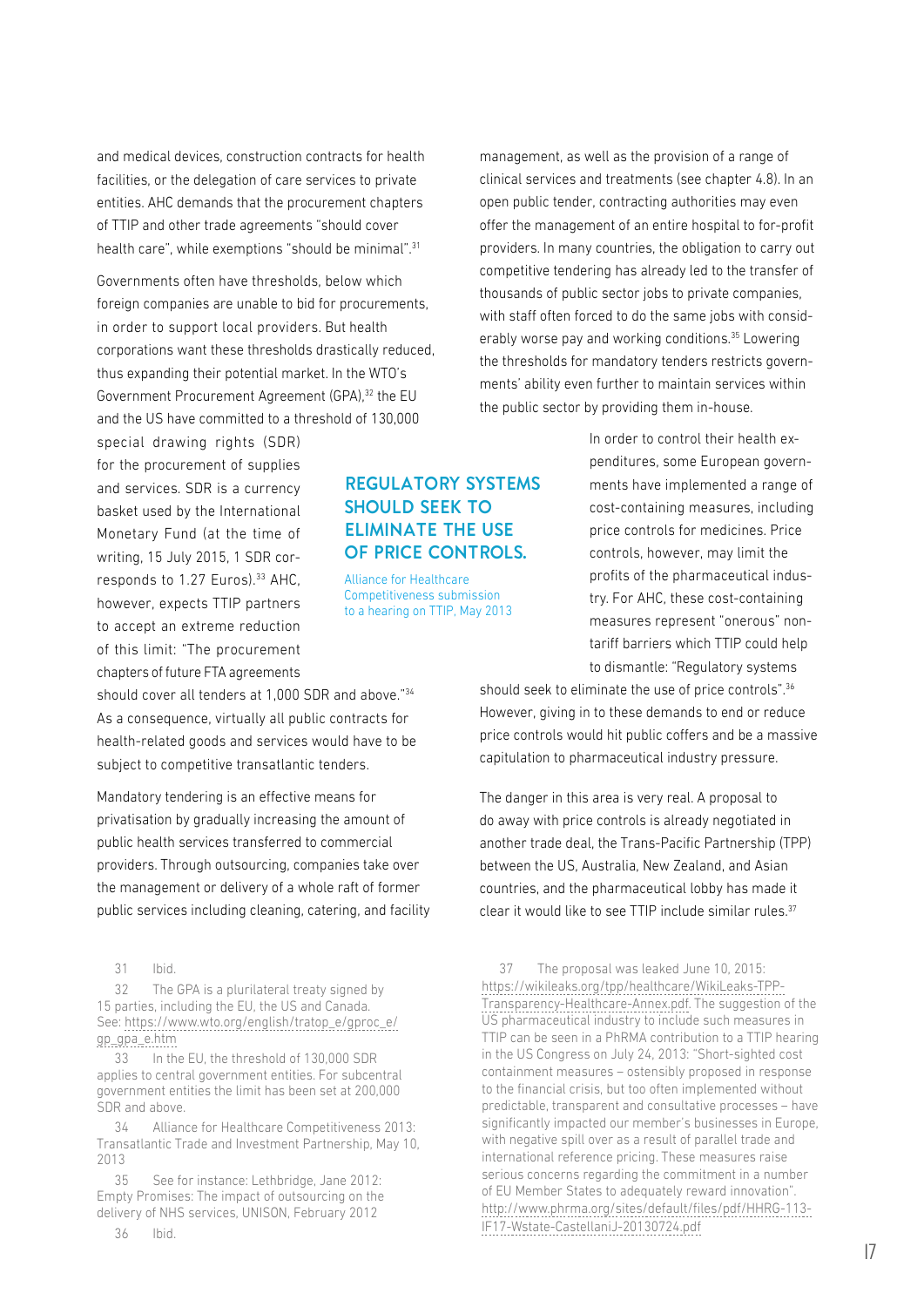

#### Box 3

## Home Instead: the McDonald's of the care business

US company Home Instead Inc., a leading provider of home care services for seniors, operates an international franchise network including offices in several EU member states such as Austria, Finland, Germany, Ireland, Italy, the Netherlands, and the United Kingdom. The company submitted a comment to the US Trade Representative (USTR) requesting a "focus on two particular home care related issues as we negotiate the TTIP with the EU".38

The first issue was the dismantling of tax and labour laws biting into its profits. It considers the value added tax (VAT) imposed on home care in several EU countries "as a brake on the growth of local franchise businesses" as it increases the cost of care beyond the means of its potential customers: "It is our position that the VAT on home care services in the EU substantially inhibits our successful entry into many EU markets."39

The second barrier targeted by Home Instead relates to allegedly "inflexible labour laws". European labour regulations written to protect full-time employees would grant no exemptions for enterprises where part-time employment is the rule. As a result, home care businesses are compelled to offer their part-time employees "extensive benefits including paid vacations". Home Instead claims that these regulations "unnecessarily inflate the costs of home care".40 Addressing these 'trade barriers' through TTIP would be advantageous for both the US home care business and European franchisees.

In the United States, Home Instead fiercely opposes planned new labour regulations requiring they pay the minimum wage and overtime hours, which were due to take effect in January 2015.<sup>41</sup> However, business groups including the International Franchise Association (with Home Instead as one of its members) successfully sued the US-Department of Labour, which appealed the ruling. The final outcome of this battle remains undecided as the legal proceedings are still ongoing.<sup>42</sup>

In Switzerland, the public services trade union VPOD protested against Home Instead's business model which guarantees high profits for the company while shifting the risks to the franchisees, who have responded by aggressively cutting labour costs. Care workers have to be on call without guarantee of being adequately paid for their stand-by periods. To save social security contributions, some workers have even been prevented from registering with the compulsory occupational pension scheme. VPOD called Home Instead Switzerland "the McDonald's of the for-profit care business".<sup>43</sup>

## 3.4 Financial industry: a major player in services liberalisation

The financial industry is not only one of the most vocal advocates of trade liberalisation but also a major force behind the privatisation of public services. Lobby

38 Home Instead 2013: Written comment to the Proposed Transatlantic Trade and Investment Agreement, submission to a hearing of the United States Trade Representative (USTR), May 9, 2013

40 Ibid.

41 Kennedy, Kelly, 2012: Home health industry fights minimum wage rule, USA Today, 16 February 2012: [http://usatoday30.usatoday.com/news/washington/](http://usatoday30.usatoday.com/news/washington/
story/2012-02-15/home-health-care-minimum-wage/
53110228/1)

group AFME (Association for Financial Markets in Europe) and its US counterpart SIFMA (Securities Industry and Financial Markets Association) issued a joint TTIP statement urging that "provisions for financial services must be an integral part of this

#### [story/2012-02-15/home-health-care-minimum-wage/](http://usatoday30.usatoday.com/news/washington/
story/2012-02-15/home-health-care-minimum-wage/
53110228/1) [53110228/1](http://usatoday30.usatoday.com/news/washington/
story/2012-02-15/home-health-care-minimum-wage/
53110228/1)

42 Wheeler, Lydia, 2015: Judges weigh minimum wage, overtime rules for home care providers, The Hill, 7 May 2015: [http://thehill.com/regulation/court-battles/](http://thehill.com/regulation/court-battles/
241331-court-hears-appeal-for-wage-protections-for-home-health-aids) [241331-court-hears-appeal-for-wage-protections-for](http://thehill.com/regulation/court-battles/
241331-court-hears-appeal-for-wage-protections-for-home-health-aids)[home-health-aids](http://thehill.com/regulation/court-battles/
241331-court-hears-appeal-for-wage-protections-for-home-health-aids)

43 Meyer, Marianne 2014: Home Instead – der McDonald's unter den Profitspitex, VPOD Region Basel, No. 2, 2014, p. 10

<sup>39</sup> Ibid.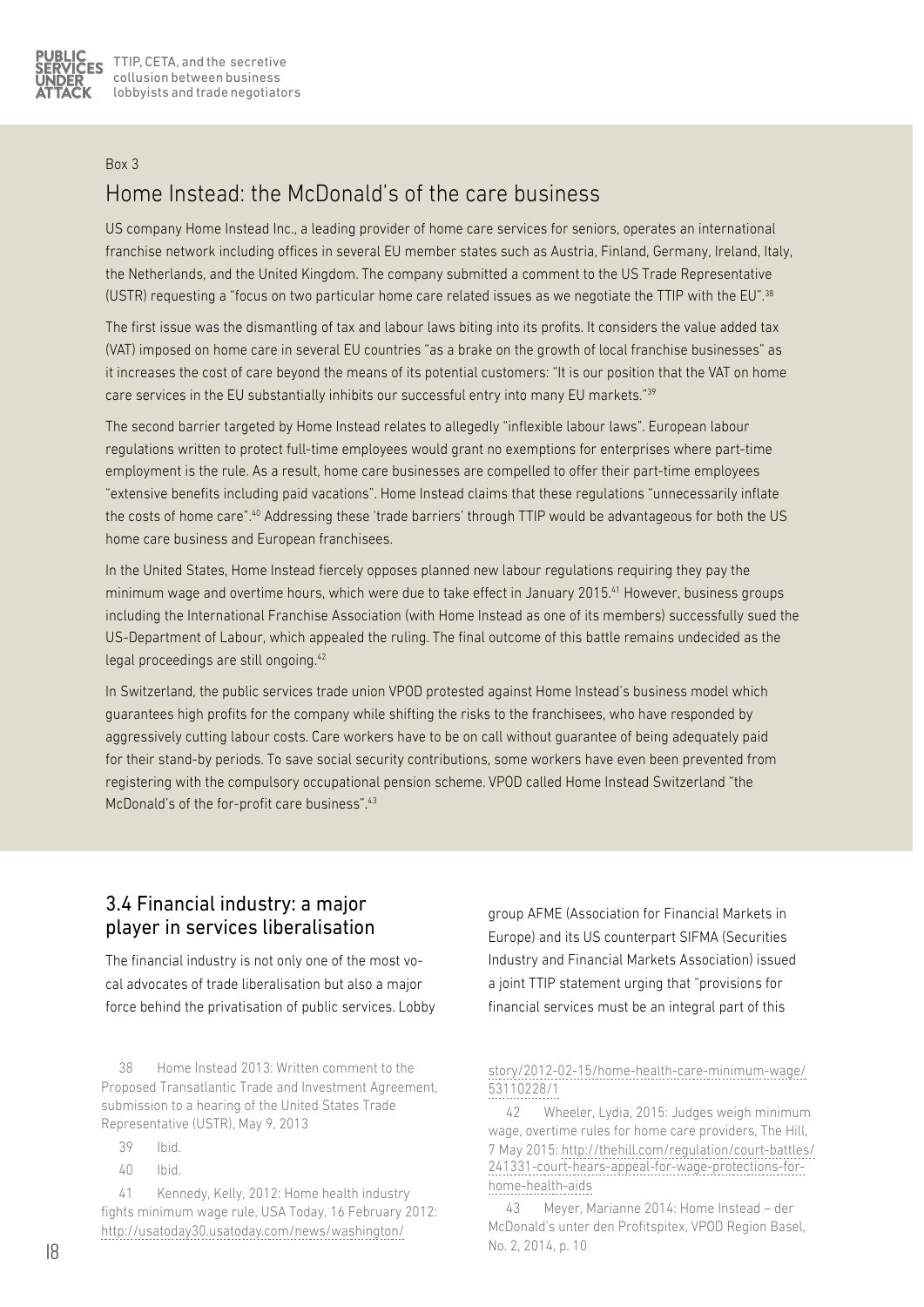Partnership".44 TheCityUK, representing the financial services industry based in the UK, also stresses a need for a "comprehensive agreement". The negotiations "should cover all aspects of the transatlantic economy" and "nothing should be excluded from discussion".45 The influential London-based lobby group is also a staunch defender of Investor-State Dispute Settlement (ISDS) mechanisms (see chapters 3.11 and 4.11) foreseen in TTIP: "In TheCityUK's view, it is essential for the investment provisions in TTIP to include an ISDS process in order to protect UK investors and to allow them to seek redress."46

These lobby groups have many members engaged in privatised public services, including investment banks, asset management firms, insurance companies, public equity groups or real estate investment trusts (REITs). The financial industry is constantly developing specialised investment funds and other instruments targeting particularly the utilities sector (electricity, gas and water services), healthcare (clinics, health insurance), education (college funding), infrastructure (transport and energy networks), and construction and real estate (schools, hospitals, care homes).

For instance, US investment company Invesco, a SIFMA member, owns an important stake in the huge British healthcare provider CareUK (see chapter 4.8).<sup>47</sup> US private equity giant BlackRock, a SIFMA member that also sits on TheCityUK's advisory council and its International Regulatory Strategy Group (IRSG),<sup>48</sup> holds shares in German healthcare company Fresenius.<sup>49</sup> The German conglomerate owns a global network of clinical services companies with affiliates in Europe and the US, along with the largest network of private clinics in Germany (Helios Kliniken Group).<sup>50</sup>

#### Box 4

## Pillaging without care: Blackstone and the collapse of Southern Cross

US private equity company Blackstone, also sitting on the council of TheCityUK's International Regulatory Strategy Group (IRSG),51 became infamous over the 2011 collapse of Southern Cross, once the largest long-term care provider in the UK. Blackstone bought Southern Cross in 2004 and reorganised the business. Under this model, the care home company sold all its properties to the NHP group, a real estate manager also acquired by Blackstone, only to rent them back under unfavourable lease contracts. While Blackstone made huge profits when it floated Southern Cross on the stock exchange in 2006, the care home company started accumulating ever more debts. As the rents kept rising and revenues were falling, Southern Cross became incapable of paying its rent leading to its bankruptcy in 2011.<sup>52</sup>

44 SIFMA/AFME 2013: SIFMA/AFME Goals for the Transatlantic Trade and Investment Partnership, Letter to Karel De Gucht and Michael Froman, April 30, 2013

45 TheCityUK 2013: The Transatlantic Trade and Investment Partnership (TTIP): A View From TheCityUK, May 2013

46 TheCityUK 2015: Transatlantic Trade and Investment Partnership (TTIP): Brief by TheCityUK; [http://www.thecityuk.com/home/transatlantic-trade](http://www.thecityuk.com/home/transatlantic-trade-and-investment-partnership-ttip-brief-by-thecityuk/)[and-investment-partnership-ttip-brief-by-thecityuk/](http://www.thecityuk.com/home/transatlantic-trade-and-investment-partnership-ttip-brief-by-thecityuk/)

47 SIFMA, SIFMA AMG Member Directory, <http://www.sifma.org/amg-member-directory/>

48 SIFMA, SIFMA AMG Member Directory, <http://www.sifma.org/amg-member-directory/> ; TheCityUK, Advisory Council, [http://www.thecityuk.](http://www.thecityuk.com/about-us/who-we-are/advisory-council/)

[com/about-us/who-we-are/advisory-council/,](http://www.thecityuk.com/about-us/who-we-are/advisory-council/) International Regulatory Strategy Group (IRSG), Council, <http://www.irsg.co.uk/about-us/council/>

49 Fresenius, Shareholder structure, <http://www.fresenius.com/511.htm>

50 Fresenius, Participations, http://www.fresenius.com/326.htm

51 International Regulatory Strategy Group (IRSG), Council:<http://www.irsg.co.uk/about-us/council/>

52 Preston, Alex, 2011: Southern Cross, a haunting example of how privatisation can go wrong, New Statesman, 23 July 2011: [http://www.](http://www.newstatesman.com/society/2011/06/southern-cross-blackstone-care) [newstatesman.com/society/2011/06/southern-cross](http://www.newstatesman.com/society/2011/06/southern-cross-blackstone-care)[blackstone-care](http://www.newstatesman.com/society/2011/06/southern-cross-blackstone-care). Wikipedia, Southern Cross Healthcare (United Kingdom): [https://en.wikipedia.org/wiki/](https://en.wikipedia.org/wiki/Southern_Cross_Healthcare_(United_Kingdom)) [Southern\\_Cross\\_Healthcare\\_%28United\\_Kingdom%29](https://en.wikipedia.org/wiki/Southern_Cross_Healthcare_(United_Kingdom))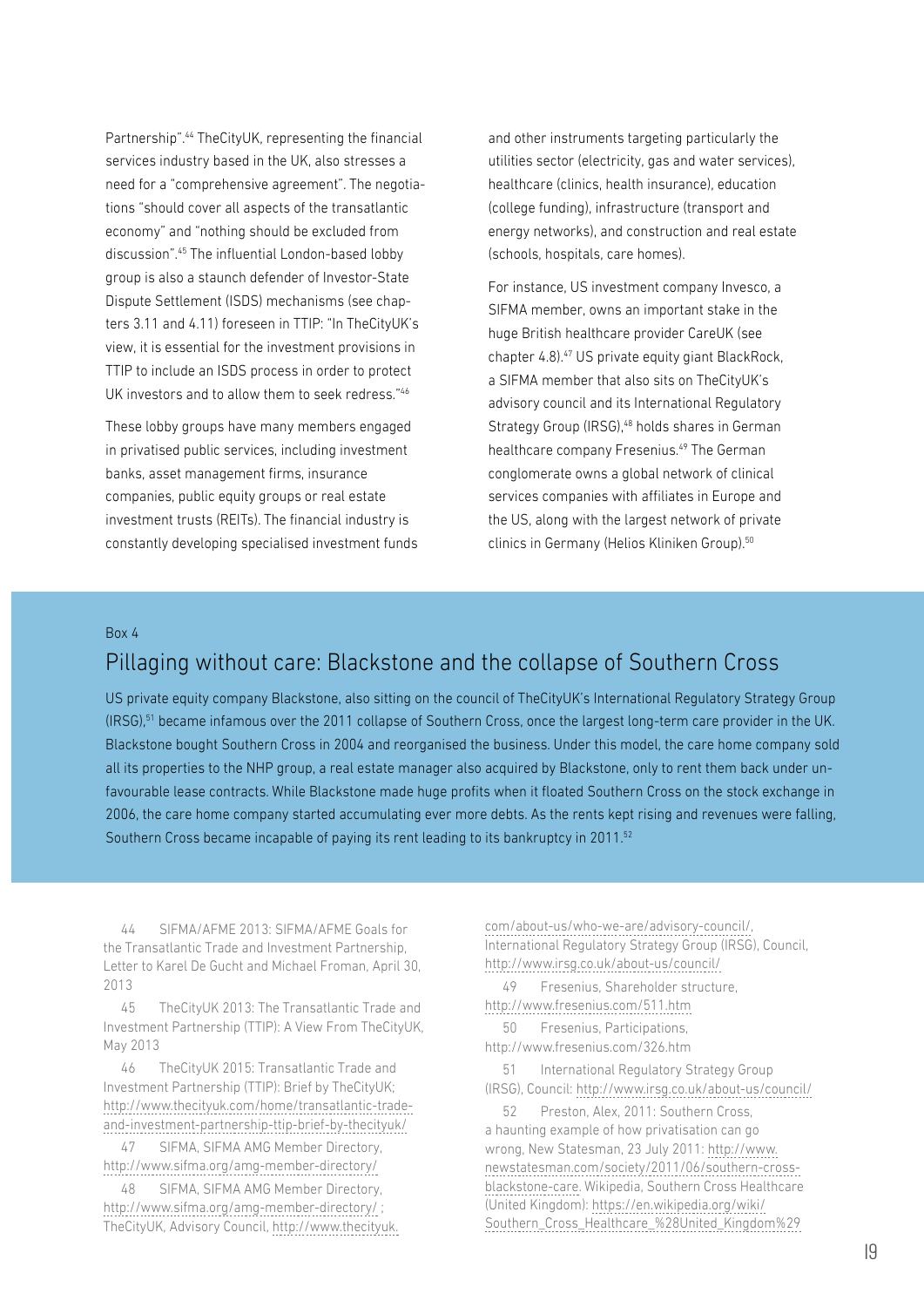PUBLIC. **SERVICES** UNDER ATTACK

## 3.5 Procurement: attack on public utilities

In order to prepare its requests to the US Government for the TTIP negotiations, the European Commission in September 2013 circulated a detailed questionnaire to European industry for their particular interests in the US and the obstacles they encountered when trying to participate in public tenders. In its response, BusinessEurope provides a list of sectors where its members have commercial interests in US'

procurement, covering energy, health, and transport services (airports, roads, railways, metros, ports) as well as public utilities. The interest in public utilities focuses especially on the water sector such as "water services management of the full water cycle" as well as the design and operation of "water treatment plants".53

## PUBLIC PROCUREMENT HAS TO BE FULLY OPEN AT ALL LEVELS OF GOVERNMENT (FEDERAL, STATE, LOCAL LEVEL).

BusinessEurope response to EC questionnaire on public procurement by EU businesses in the US, November 2013

BusinessEurope's overall objective is "that public procurement has to be fully open at all levels of government (federal, state, local level)". In addition, any local content requirement "should be eliminated". In this regard BusinessEurope refers particularly to the Buy American legislation enacted in 2009 requiring publicly funded works to only use iron, steel, and manufactured goods produced in the United States.

Meanwhile, US businesses direct essentially the same demands towards the EU. In a submission to the United States Trade Representative, the American Chamber of Commerce to the EU (AmCham EU) attacked a proposed EU regulation<sup>54</sup> on the access of third-country suppliers to public tenders in the

53 BusinessEurope 2013: Response to "European Commission's Questionnaire to EU Industry on Public Procurement in the U.S. (September 2013)", 5 November 2013

54 European Commission 2012: Proposal for a REGULATION OF THE EUROPEAN PARLIAMENT AND OF THE COUNCIL on the access of third-country goods and services to the Union's internal market in public procurement and procedures supporting negotiations

European internal market. AmCham EU "is very concerned" by a 2012 Commission proposal where US companies would be "a priori excluded from some public EU tenders in strategic sectors like water, airports, urban transport etc". For AmCham EU, the proposed regulation amounts to "a clear discrimination against countries like the US". The Chamber expresses its hope "that the proposed TTIP addresses and resolves such issues".55 But bowing to these business demands would further restrict

> contracting authorities' ability to avoid competitive tenders in order to retain services within the public sector. Limiting the in-house option, ie constraining the ability to keep services within the public sector, could increase the risk of outsourcing ever more public sector jobs to private companies and of impairing equal access to affordable public services.

## 3.6 Public Private Partnerships: profiting from austerity

Business groups are also advocating for rules on public-private partnerships (PPPs) to be introduced in TTIP. PPPs are contracts between governments and private companies under which companies finance, build, and operate elements of a public service and get repaid over a number of years, either through charges paid by users or by payments from the state. However, they can end up being a far more expensive option than the conventional public spending model.

on access of Union goods and services to the public procurement markets of third countries, COM(2012) 124 final, Brussels, 21 March 2012: [http://trade.ec.europa.eu/](http://trade.ec.europa.eu/doclib/docs/2012/march/tradoc_149243.pdf) [doclib/docs/2012/march/tradoc\\_149243.pdf](http://trade.ec.europa.eu/doclib/docs/2012/march/tradoc_149243.pdf)

55 AmCham EU 2013: AmCham EU's reply to USTR's Request for Comments Concerning Proposed Transatlantic Trade and Investment Partnership, Consultation Response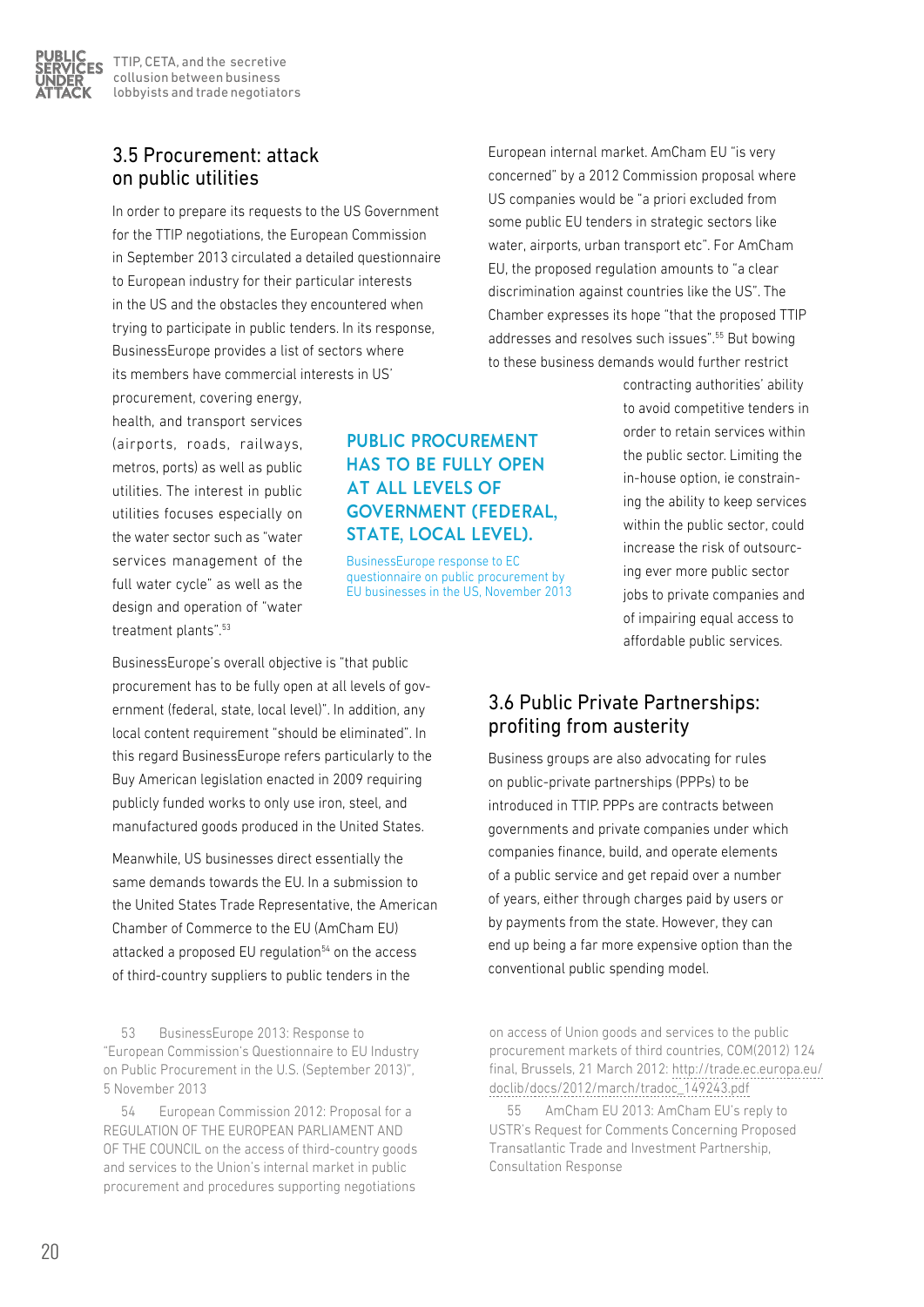Concessions are classic versions of PPPs, in which private companies agree to construct and operate water, gas, or electricity systems in return for a monopoly awarded by the state, allowing them to cover costs and generate a profit by charging users. In modern PPP versions like the UK's Private Finance Initiative (PFI) it is mainly the state who is paying the private companies (see chapter 4.8).

Nowadays, the main motivation for governments pursuing PPPs is to bypass their own neoliberal austerity measures constraining public borrowing. Although governments remain obliged to pay for the investments made under such partnerships, the accounting rules allow PPPs to be treated as private borrowing, enabling governments to shift their liabilities off public accounts.<sup>56</sup>

In Europe, the majority of PPPs have been used to construct roads, railways, hospitals, schools, and other public buildings. However, PPPs are generally far more expensive than investments financed by

public borrowing. Due to the ability of the state to raise taxes, the risk of defaulting on its debts is pretty low. By contrast, lending to private companies is far more risky as any of them may go bankrupt. Therefore, lenders usually charge higher interest rates on private sector loans than on public sector loans. In addition to the higher interest rates, private companies have to

pay dividends to the shareholders in a PPP project,

increasing the costs even further.<sup>57</sup>

A TTIP position paper published by BusinessEurope hails these partnership models: "PPPs are an effective mechanism to deliver infrastructure projects and services to citizens." PPPs would be of particular interest in situations "characterised by a shortage of

56 Hall, David 2015: Why Public-Private Partnerships don't work: the many advantages of the public alternative, Public Services International, February 2015

57 Ibid.

58 BusinessEurope 2013: Public Procurement in the Transatlantic Trade and Investment Partnership (TTIP), Position Paper, 11 December 2013, p. 6

funds", but "their legal application needs to be clarified" in the context of TTIP.<sup>58</sup> In another position paper on the European Commission's recently announced investment plan, BusinessEurope complains that the PPP market "remains underdeveloped". Governments should therefore "promote PPPs, including for infrastructure projects". The lobby group also wants the EU to pave the way for the financial industry. The EU should encourage "investment in long-term infrastructures by pension funds and insurance companies, now corresponding only to 1% of their institutional assets but with appetite for more."59

## 3.7 Post: eroding universal service

Large courier companies have traditionally lobbied trade negotiators to open world markets particularly for the express delivery of parcels and other mail items, in competition with national post services. Consequently, UPS, the US-based global courier com-

> pany, welcomes the launch of the EU-US negotiations: "Europe represents UPS' largest market and investment outside North America, giving the TTIP critical value in terms of our ability to continue investing in both economies". An ambitious agreement "could boost our trading volume by 131 million packages" over 10 years. UPS advocates for commitments "to ensure market

access and a level playing field for express delivery services (EDS)". However, government-supported national postal operators stand in the way of such a leveling exercise: "For our sector, government policies which favor state-owned enterprises (SOEs) and state-supported enterprises (SSEs) are extremely damaging."60

59 BusinessEurope 2014: BusinessEurope expectations from an EU investment plan, November 2014

60 UPS 2013: RE: Request for Comments on the Proposed Transatlantic Trade and Investment Partnership, May 10, 2013

AND STATE-SUPPORTED ENTERPRISES (SSEs) ARE EXTREMELY DAMAGING. UPS submission to a hearing on TTIP, May 2013

FOR OUR SECTOR,

GOVERNMENT POLICIES WHICH FAVOR STATE-

OWNED ENTERPRISES (SOEs)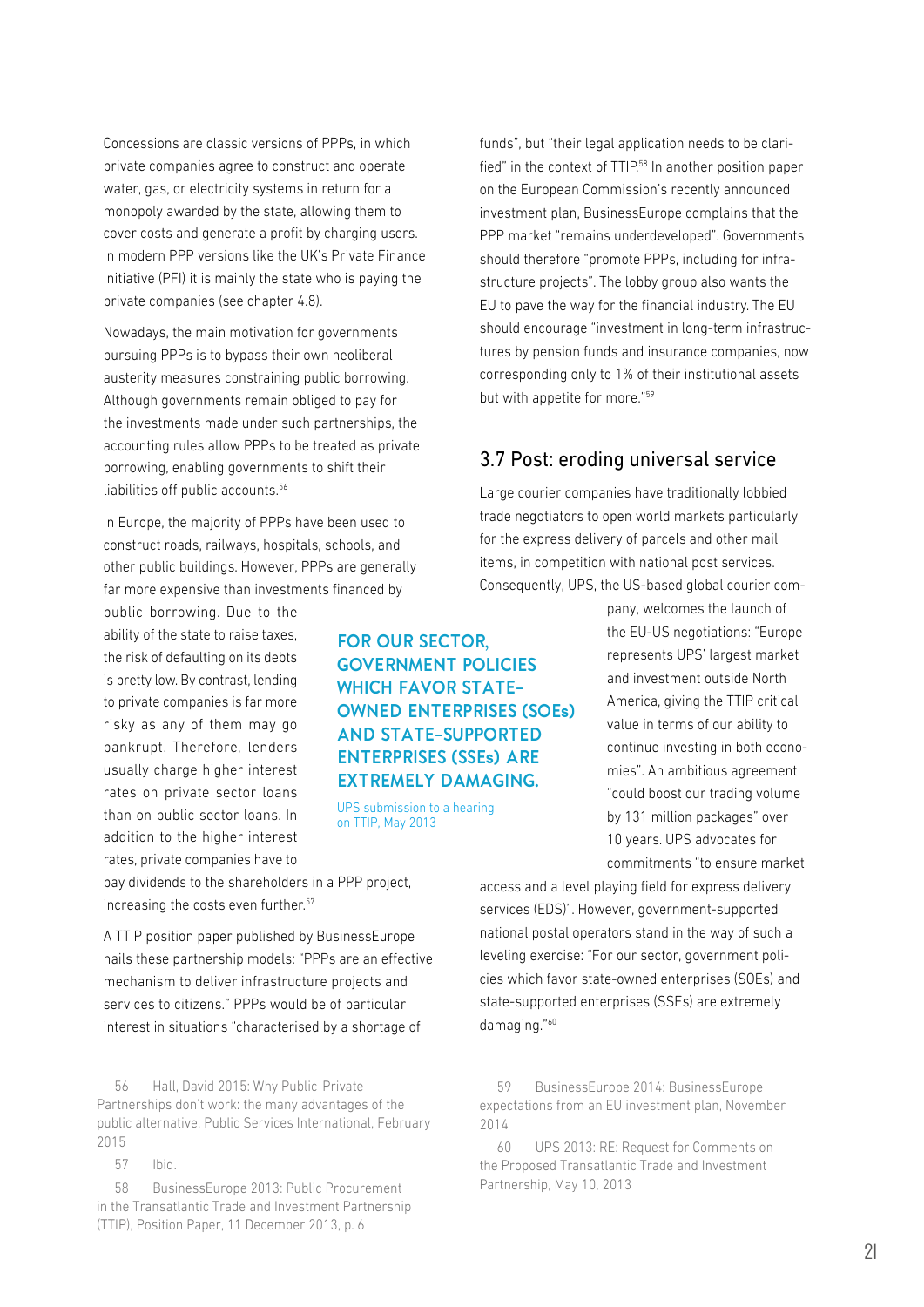

UPS's rival on the US market, Federal Express (FedEx), is even more outspoken: "Laws, regulations, and policies which offer an advantage to one class of provider such as a national postal authority should be prohibited insofar as competitive services are concerned." In addition, FedEx takes aim at cross-subsidizations where service providers use revenues accrued in one market such as letters to subsidize activities in another market like parcels: "Equally, the TTIP should prohibit the abuse of monopoly positions to cross-subsidize services provided in a competitive environment."61

Yet many national postal operators which have been granted a public monopoly do not follow a profit motive. Generally, in return for the monopoly

position they are obliged to fulfill certain universal service obligations (USOs) like daily delivery of mail also in remote areas without extra charges. For many public enterprises, also beyond the postal sector, cross-subsidies can be an important tool to guarantee universal access to basic services at affordable prices. This is particularly true for multi-utilities performing

## MPAA DOES NOT SUPPORT ANY TYPE OF QUOTA RESTRICTION THAT LIMITS THE ABILITY TO DISTRIBUTE FILM PRODUCTS BASED ON MARKET DEMAND.

Motion Picture Associaton of America (MPAA), contribution to USTR's Trade Barriers Report, October 2014, on quota restrictions in France

several tasks such as the provision of waste, water, energy, or transport services.

It should be noted here that – despite past liberalisations and privatisations in the postal sector (most recently in Portugal and the UK) – many EU member states still own their national public postal operators. In the majority of cases governments retain 100 percent ownership, in some other cases they hold a smaller share.<sup>62</sup> Thus far, only three EU member states have completely sold off their stakes in former public postal companies (the Netherlands, Malta, and Portugal). Therefore, all countries where governments retain ownership rights in their national postal operators or impose

61 FedEx Express 2013: RE: Request for Comments on the Proposed Transatlantic Trade and Investment Partnership, May 10, 2013

62 WIK-Consult 2013: Main Developments in the Postal Sector (2010-2013), Final Report, Study for the European Commission, Bad Honnef, August 2013

specific universal service obligations could be affected by TTIP when negotiators bow to the pressure of transnational courier companies.

## 3.8 Hollywood: fighting the cultural exception

The Motion Picture Association of America (MPAA) representing the US film industry, also hopes for broader market access in the EU. To achieve this, the business association opposes any "upfront, blanket sectoral exclusions" – naturally their concern is the culture and entertainment sectors – in the TTIP talks. Instead, negotiators should strive for "a comprehensive agreement, devoid of sectoral

> carve-outs".<sup>63</sup> Excluding cultural services particularly in the audiovisual sector from trade negotiations – a regular demand of successive French governments – runs counter to the export interests of Hollywood's studios already dominating the world's movie markets.

Nonetheless, some European companies have also supported MPAA's position. According to a

Commission report of an internal BusinessEurope meeting with DG Trade officials in May 2013, "ESF pointed out that the 'cultural exception' will also exclude exports of video games and music, which is an offensive interest of the EU." The Confederation of Swedish Enterprise (Svenskt Näringsliv) shares this view: "The Swedish confederation of industries encouraged the Commission to use the strongest possible language to avoid having any red-lines before starting the negotiations".<sup>64</sup>

MPAA's yearly contribution to the Trade Barriers Report of the United States Trade Representative (USTR) lists the EU regulations of the audiovisual sector it wants to see removed. The lobby group

63 Motion Picture Association of America 2013: Comments of the Motion Picture Association of America Concerning the Proposed Transatlantic Trade and Investment Partnerhip. Friday, May 10, 2013

64 DG Trade 2013: Report Meeting FTA working group BusinessEurope 17 May 2013, 14h00 – 16h00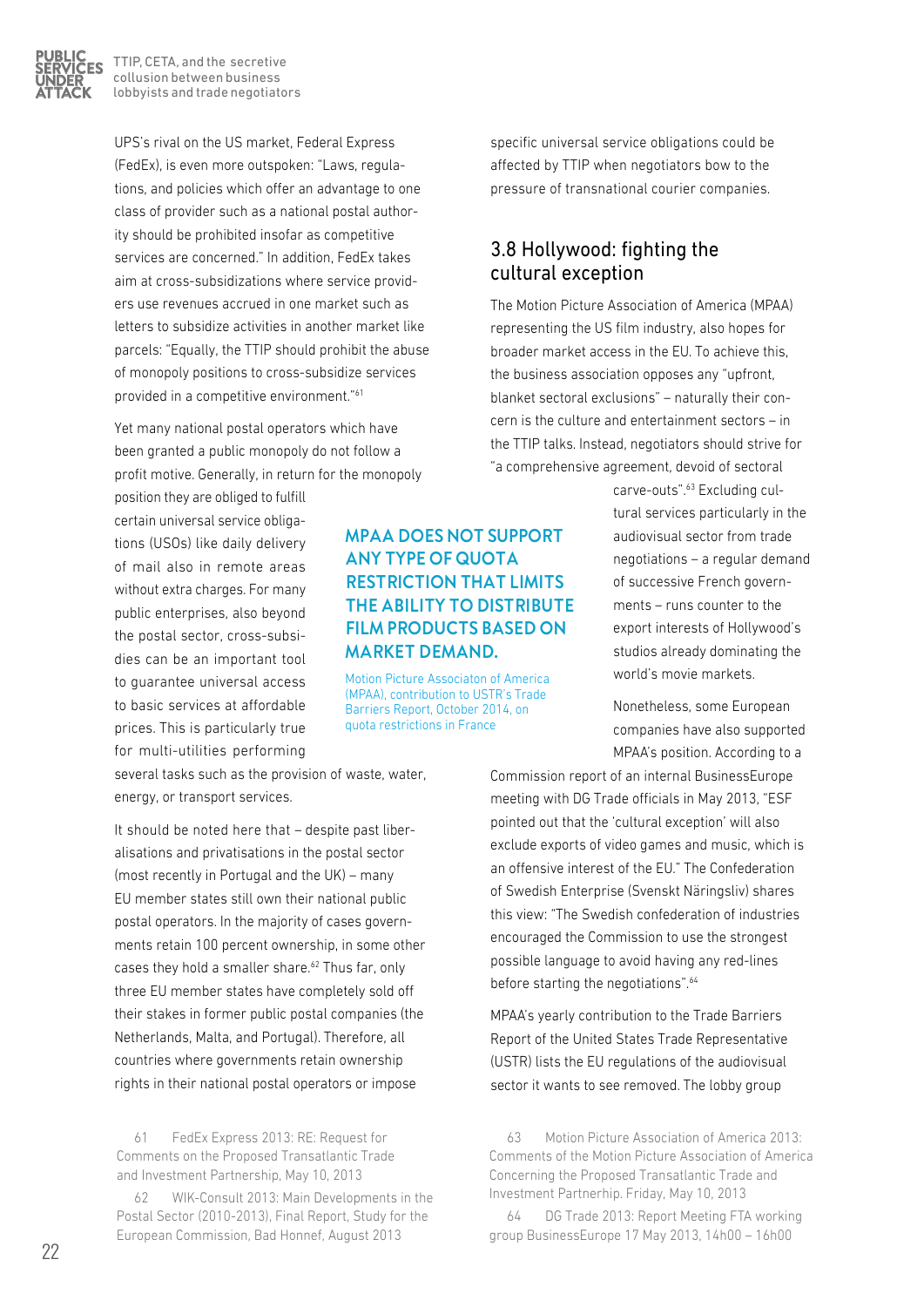complains that some "EU Member States, such as France, Italy and Spain have taken measures which are far more restrictive than required".65 The lobby group particularly targets content quotas reserving certain percentages of television and cinema screenings for movies produced in Europe – a means to preserve and encourage linguistic and cultural diversity: "MPAA does not support any type of quota restriction that limits the ability to distribute film products based on market demand." Poland's regulation requiring national broadcasters to dedicate at least 33 percent of their broadcasting time to programmes produced in Poland would go beyond EU law and "impedes market access".<sup>66</sup>

MPAA also seeks to remove European support schemes for the local film industry. Poland's taxes on box office and on DVD sales to finance subsidies for Polish and European films "unfairly burden MPAA member companies with the cost of financing the government's cultural policy." The lobby group also questions France's taxes aimed at supporting local film producers: "MPAA disagrees with

the imposition of de-facto discriminatory taxes and levy schemes on the film industry to finance subsidies allocated on a discriminatory basis." MPAA is equally unhappy with Spanish regulations. "Spain maintains discriminatory provisions", they assert, by obliging audiovisual service providers to annually invest five percent of their revenues in the production of European films.<sup>67</sup>

## 3.9 Future proofing TTIP: digital trade in public services

Industry groups are pushing for a kind of "futureproofed" TTIP agreement, liberalising by default any new services which might emerge due to

67 Ibid.

68 Business Coalition for Transatlantic Trade (BCTT): Issues, Services: [http://www.transatlantic](http://www.transatlantictrade.org/issues/services/http://)

MARKET ACCESS COMMITMENTS SHOULD ENSURE THAT THE SUPPLY

OF ANY NEW SERVICES BE PERMITTED WITHOUT FURTHER NEGOTIATION.

Business Coalition for Transatlantic Trade (BCTT) on technological innovation

technological change, no matter what form they might take. The Business Coalition for Transatlantic Trade (BCTT), a lobby group comprising industry associations and major corporations (such as Citi, FedEx, IBM, Lilly, Metlife, and UPS), explains this radical demand: "Technological innovation often leads to the development of new services. Market access commitments should ensure that the supply of any new services be permitted without further negotiation."68 The European Services Forum supports this far-reaching idea, hoping it will pre-empt governmental regulation affecting trade: "The ability to future proof commitments is important as it prevents barriers from re-emerging with changes in

> technology, for example."<sup>69</sup> But the consequences of these frivolous demands may be extremely damaging for society. Permitting any newly emerging service without assessing its potential impact on workers and consumers would irresponsibly expose entire societies to unpredictable risks.

Future-proofing TTIP by approving any new service which emerges, for instance over the internet, poses particular threats for public services such as health and education. The Alliance for Healthcare Competitiveness for example demands the dismantling of burdens on the "cross-border provision via telemedicine"70 (telemedicine is the remote diagnosis and treatment of patients by means of telecommunications technology). But authorising any novel treatment available via telemedicine without proper risk assessment might put patients' lives in danger and increase healthcare costs. Equally, permitting online courses without proper assessments could endanger the quality of education and academic degrees (see chapter 4.7).

#### [trade.org/issues/services/](http://www.transatlantictrade.org/issues/services/http://)

69 European Services Forum 2012: ESF Contribution to Public Consultation on EU-US High Level Working Group on Jobs and Growth, 23 April 2012

70 Alliance for Healthcare Competitiveness 2013: Transatlantic Trade and Investment Partnership, May 10, 2013

<sup>65</sup> Motion Picture Association of America 2014: MPAA Comments Regarding the 2015 National Trade Estimate Report on Foreign Trade Barriers. October 29, 2014

<sup>66</sup> Ibid.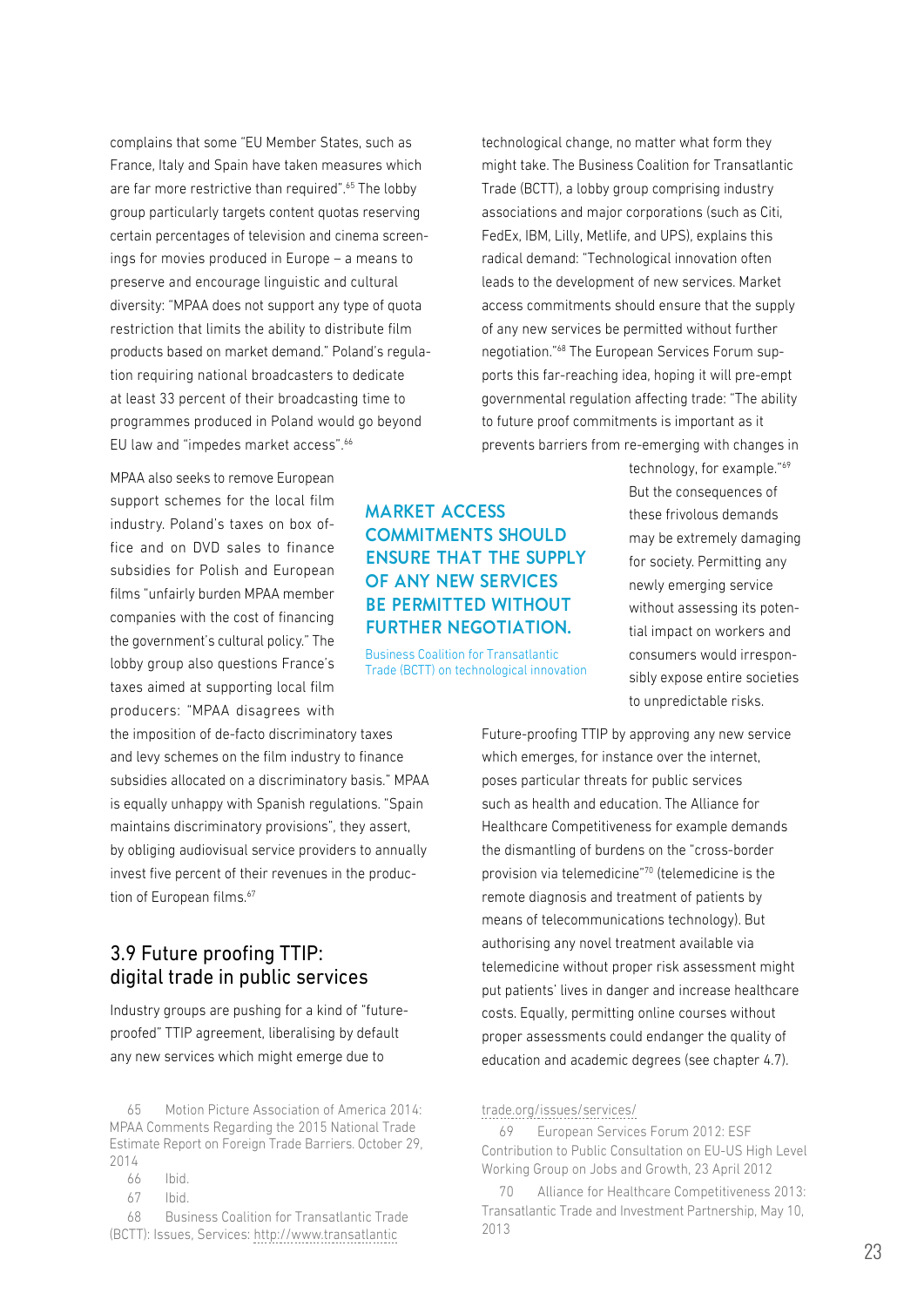

## 3.10 Locking in privatisation

Beyond prising open services markets, one of the central features of free trade agreements such as TTIP and CETA is their capacity to effectively lock in previous and future liberalisations and privatisations – regardless of any government that gets voted in or what its mandate or policies might be.

Apart from 'standstill' clauses irreversibly binding existing policies, business groups further demand the inclusion of a so-called 'ratchet' provision which would effectively lock in future deregulations. The Business Coalition for Transatlantic Trade (BCTT), for example, wants market access commitments to "be subject to a 'ratchet' to lock in subsequent liberalization".71 Thus, any deregulatory experiment a government might undertake would automatically be made a permanent obligation under the treaty.

The European Services Forum describes the rationale behind these demands: "The standstill and ratchet clauses are tools that ensure spreading of trade liberalisation… and allow avoiding the necessity to renegotiate outdated agreements."72 Indeed, the ratchet clause provides an example of what former EU Trade Commissioner, Karel De Gucht, might have had in mind when he described TTIP as "a living agreement".73 TTIP's coverage of services opened to transatlantic competition could be expanded even after the agreement's entering into force, without renegotiating the entire treaty and asking parliaments for their approval. In essence, the ratchet clause represents a convenient tool for bypassing democratic decision making over the

71 Business Coalition for Transatlantic Trade (BCTT): Issues, Services: [http://www.transatlantictrade.](http://www.transatlantictrade.org/issues/services/) [org/issues/services/](http://www.transatlantictrade.org/issues/services/)

72 European Services Forum 2015: ESF Comments on INTA Draft Report Containing the EP's recommendations to the Commission on the negotiations for TTIP, 16 March 2015

73 De Gucht, Karel, 2013: Transatlantic Trade and Investment Partnership – Solving the Regulatory Puzzle, European Commission, Speech/13/801, 10 October 2013: [http://europa.eu/rapid/](http://europa.eu/rapid/press-release_SPEECH-13-801_en.htm) [press-release\\_SPEECH-13-801\\_en.htm](http://europa.eu/rapid/press-release_SPEECH-13-801_en.htm)

74 Liptakova, Jana 2012: Fico demands a single health insurer, The Slovak Spectator, 23 July 2012: [http://spectator.sme.sk/c/20044098/fico-demands-a](http://spectator.sme.sk/c/20044098/fico-demands-a-single-health-insurer.html)[single-health-insurer.html](http://spectator.sme.sk/c/20044098/fico-demands-a-single-health-insurer.html)

regulation of services. Any civil society initiatives trying to undo neoliberal privatisation policies implemented in the past would be futile in all the sectors covered by the standstill clause.

But locking in current and future policies is particularly harmful when deregulations turn out to be a failure, as, for instance, the liberalisation of capital markets which deepened the recent financial crisis. Efforts to reverse course and reregulate previously liberalised sectors under these kinds of circumstances may then be rejected as potential treaty violations. Similarly many welfareenhancing measures could also be thwarted: containing the expansion of private health insurance (as the previous Slovak government tried),<sup>74</sup> renationalising privatised railways (as Estonia did75 and 70 percent of the British electorate want $76$ ), including all wealthy contributors in a universal "citizens' insurance scheme" (as German social democrats proposed), $77$  as well as the numerous remunicipalisations currently taking place across Europe. In the water sector, France is spearheading this trend with 63 remunicipalisations of water works completed in the past five years alone.<sup>78</sup>

## 3.11 Protecting investment – endangering welfare

Business lobbyists are united in their call to have a broad investment protection chapter in TTIP, including the highly controversial Investor-State Dispute Settlement mechanism (ISDS), granting foreign investors the exclusive right to bypass

76 Global Rail News 2012: 70% want end to rail privatisation, 13 September 2012: [http://www.](http://www.globalrailnews.com/2012/09/13/70-want-end-to-
rail-privatisation/) [globalrailnews.com/2012/09/13/70-want-end-to](http://www.globalrailnews.com/2012/09/13/70-want-end-to-
rail-privatisation/)[rail-privatisation/](http://www.globalrailnews.com/2012/09/13/70-want-end-to-
rail-privatisation/)

77 Petring, Alexander et al., 2012: Welfare State and Social Democracy, Friedrich-Ebert-Stiftung, Social Democracy Reader 3, Berlin, November 2012: [http://](http://library.fes.de/pdf-files/iez/09581.pdf) [library.fes.de/pdf-files/iez/09581.pdf](http://library.fes.de/pdf-files/iez/09581.pdf)

78 Satoko Kishimoto, Emanuele Lobina and Olivier Petitjean (editors) 2015: Our public water future: The global experience with remunicipalisation, TNI/PSIRU/ Multinationals Observatory/MSP/EPSU, Amsterdam, London, Paris, Cape Town and Brussels, April 2015

<sup>75</sup> Wright, Robert, 2007: Estonia completes rail nationalisation, ft.com, 16 January 2007: [http://www.](http://www.ft.com/intl/cms/s/0/70de8424-a59e-11db-a4e0-0000
779e2340.html#axzz3aICUTeQh) [ft.com/intl/cms/s/0/70de8424-a59e-11db-a4e0-0000](http://www.ft.com/intl/cms/s/0/70de8424-a59e-11db-a4e0-0000
779e2340.html#axzz3aICUTeQh) [779e2340.html#axzz3aICUTeQh](http://www.ft.com/intl/cms/s/0/70de8424-a59e-11db-a4e0-0000
779e2340.html#axzz3aICUTeQh)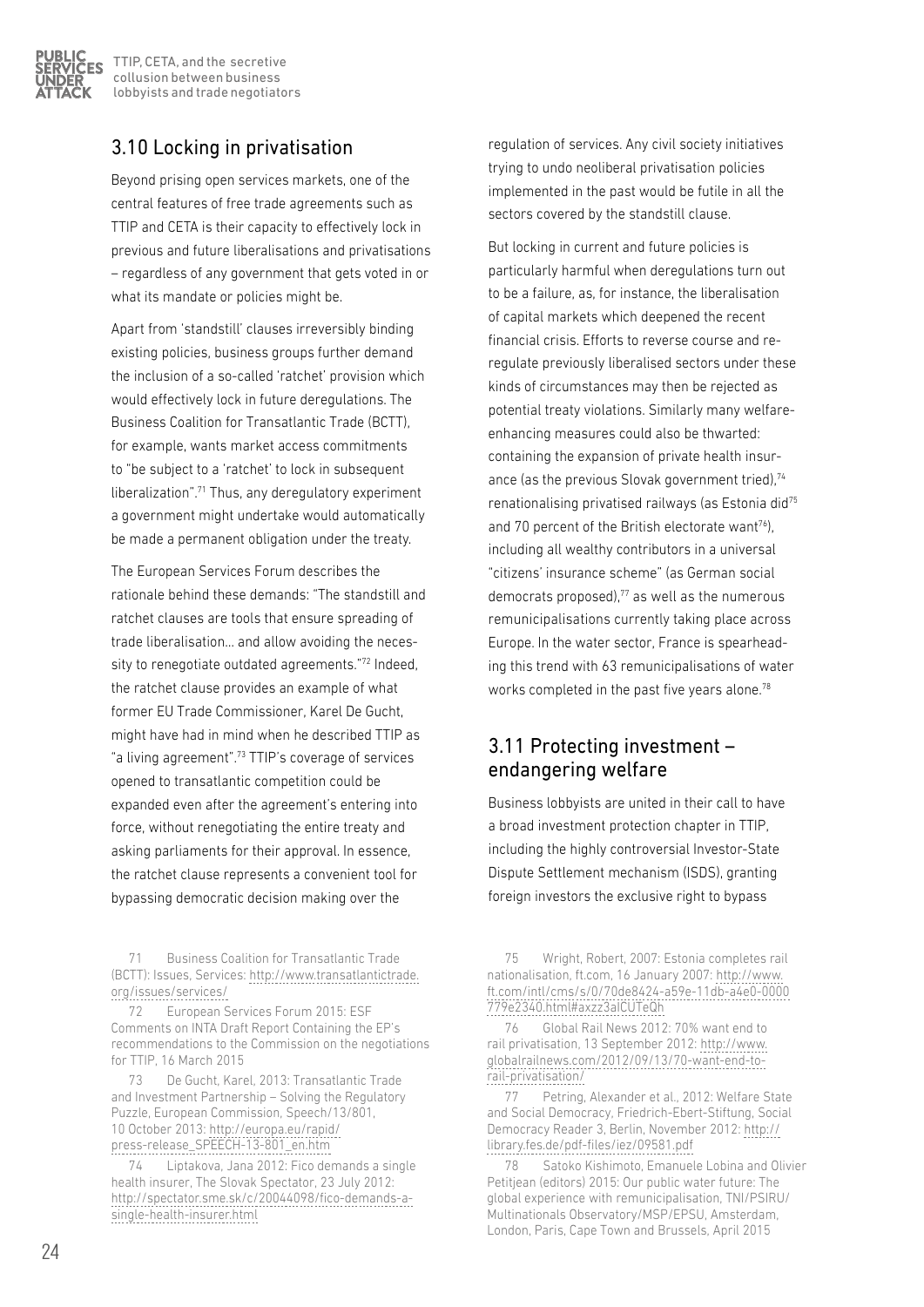national courts and sue governments before private international tribunals. One of the overarching corporate aims is to prevent governments from any regulatory changes limiting private profits. The price states have to pay for backtracking from liberalisation and privatisation (see box 5) will be as high as possible.

The US Chamber of Commerce, for instance, calls for the "right to establish and operate investments on a non-discriminatory basis, across the full range of economic sectors, including… services". The business group advocates for a "broad definition of investment"

and fiercely defends ISDS: "While some argue that ISDS need not be part of the TTIP given the demonstrated US and EU commitment to the rule of law, the Chamber insists that the United States and the EU must include these provisions as a signal to the world of our willingness to commit to the same set of rules that we urge other commercial partners to uphold."<sup>79</sup> On the other side of the Atlantic, the European Services Forum concurs that it is "strongly in favour of having a state of the art ISDS mechanism in TTIP", claiming that for investors "ISDS is like an insurance policy".80

## Box 5 Selection of recent nationalisations and remunicipalisations in the EU<sup>81</sup>

| Sector                                   | Process                                                                                                                                                                                                                                                                   |
|------------------------------------------|---------------------------------------------------------------------------------------------------------------------------------------------------------------------------------------------------------------------------------------------------------------------------|
| Banking and<br>insurance                 | Nationalisations: Taking over part or all assets of private banks or insurers by the state<br>in the wake of the financial crisis                                                                                                                                         |
| Railways                                 | Nationalisation: Repurchase of shares in previously privatised national railway company<br>by the state                                                                                                                                                                   |
| Water                                    | Remunicipalisations of water and sanitation services in numerous municipalities and<br>local territories                                                                                                                                                                  |
| Local transport                          | Remunicipalisations: Termination of several PPP contracts for the rehabilitation and<br>management of the underground and tramways (London); return to direct provision of<br>local transport (Nice, Cannes, Saumur, etc.)                                                |
| Energy                                   | Nationalisation: Repurchase of shares in national power transmission company by the<br>state (Finland)<br>Remuncipalisations: Setting up of new energy utilities, repurchase of energy generation<br>companies and distribution networks by many municipalities (Germany) |
| Waste management                         | Contracts brought inhouse (insourcing) which had previously been outsourced                                                                                                                                                                                               |
| Catering, cleaning,<br>property services | Insourcing of previously outsourced contracts, including cleaning services, facility<br>management of public buildings, catering in schools and hospitals                                                                                                                 |
| Pension system                           | Mandatory retransfer of assets held in private pensions schemes to the statutory social<br>security system in several Eastern European states (Hungary, Poland, Bulgaria, with<br>Czech Republic considering similar steps)                                               |

Similar measures taken in the future could potentially violate CETA and TTIP rules and trigger disputes with investors.

79 U.S. Chamber of Commerce 2013: Statement of the U.S. Chamber of Commerce on the Transatlantic Trade and Investment Partnership to the Office of the U.S. Trade Representative, May 10, 2013

80 European Services Forum 2015: ESF Comments on INTA Draft Report Containing the EP's recommendations to the Commission on the negotiations for TTIP, 16 March 2015

81 Adapted from: Hall, David, 2012: Re-municipalising municipal services in Europe, PSIRU, Revised, November 2012, London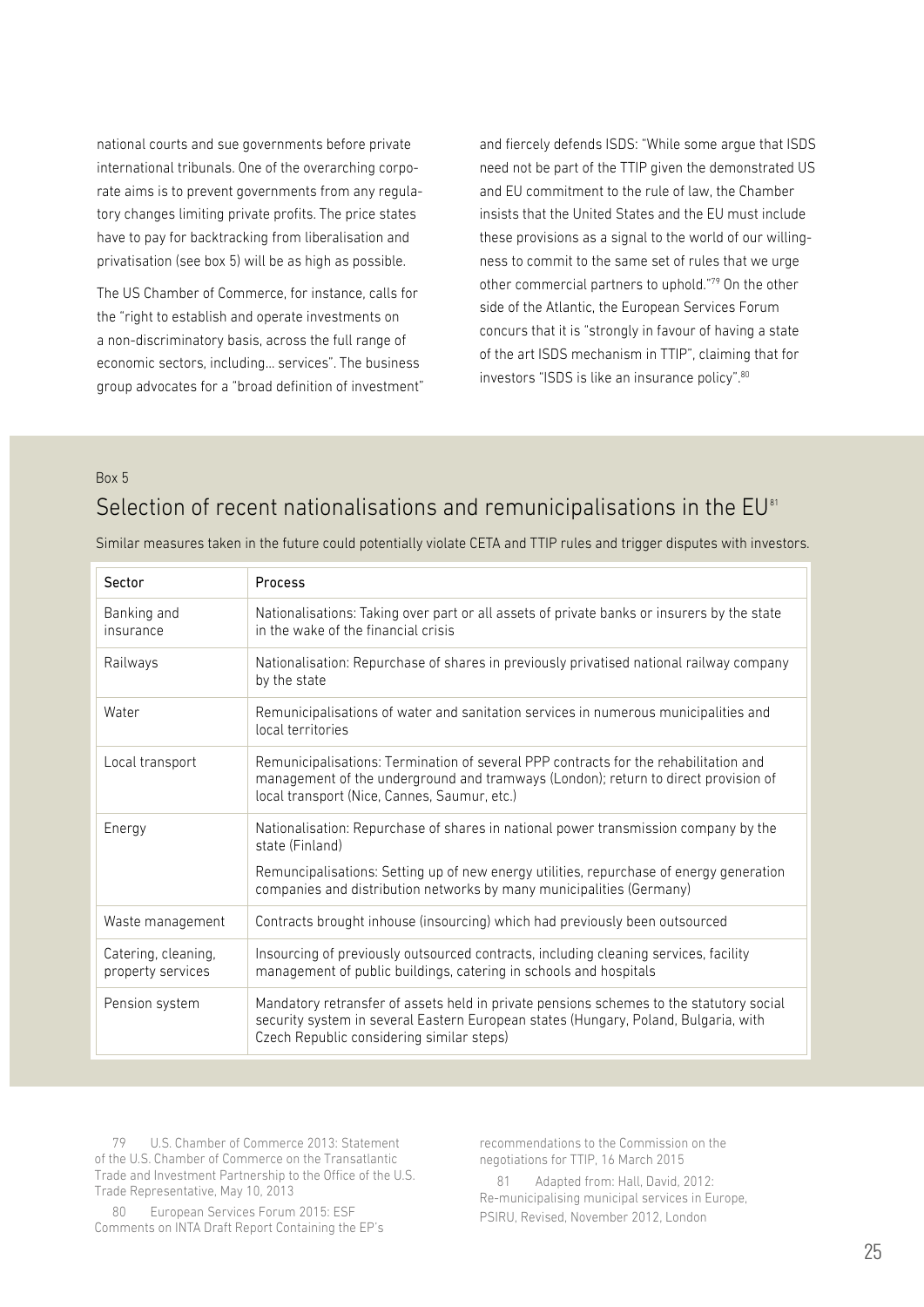## 4. ROLLING OUT THE RED CARPET: **HOW THE EU BOWS** TO CORPORATE DEMANDS

Over the course of the TTIP negotiations, the European Commission has provided many assurances to concerned citizens that public services would remain unaffected by TTIP and CETA. In March 2015, EU Trade commissioner Cecilia Malmström and US Trade Representative Michael Froman even issued a joint statement on public services, claiming that US and EU trade agreements would neither require governments to privatise services nor prevent them from expanding the services they supply to the public: "Defining the appropriate balance between public and private services is up to the discretion of each government." they said.<sup>82</sup> But an analysis of the treaty texts known so far, ie the consolidated CETA agreement published September 2014 as well as drafts of TTIP chapters and internal negotiation documents, proves exactly the opposite. By mirroring most of the corporate demands, the transatlantic agreements act as legal straitjackets, leaving governments with far less room to make democratic decisions over how they organise public services.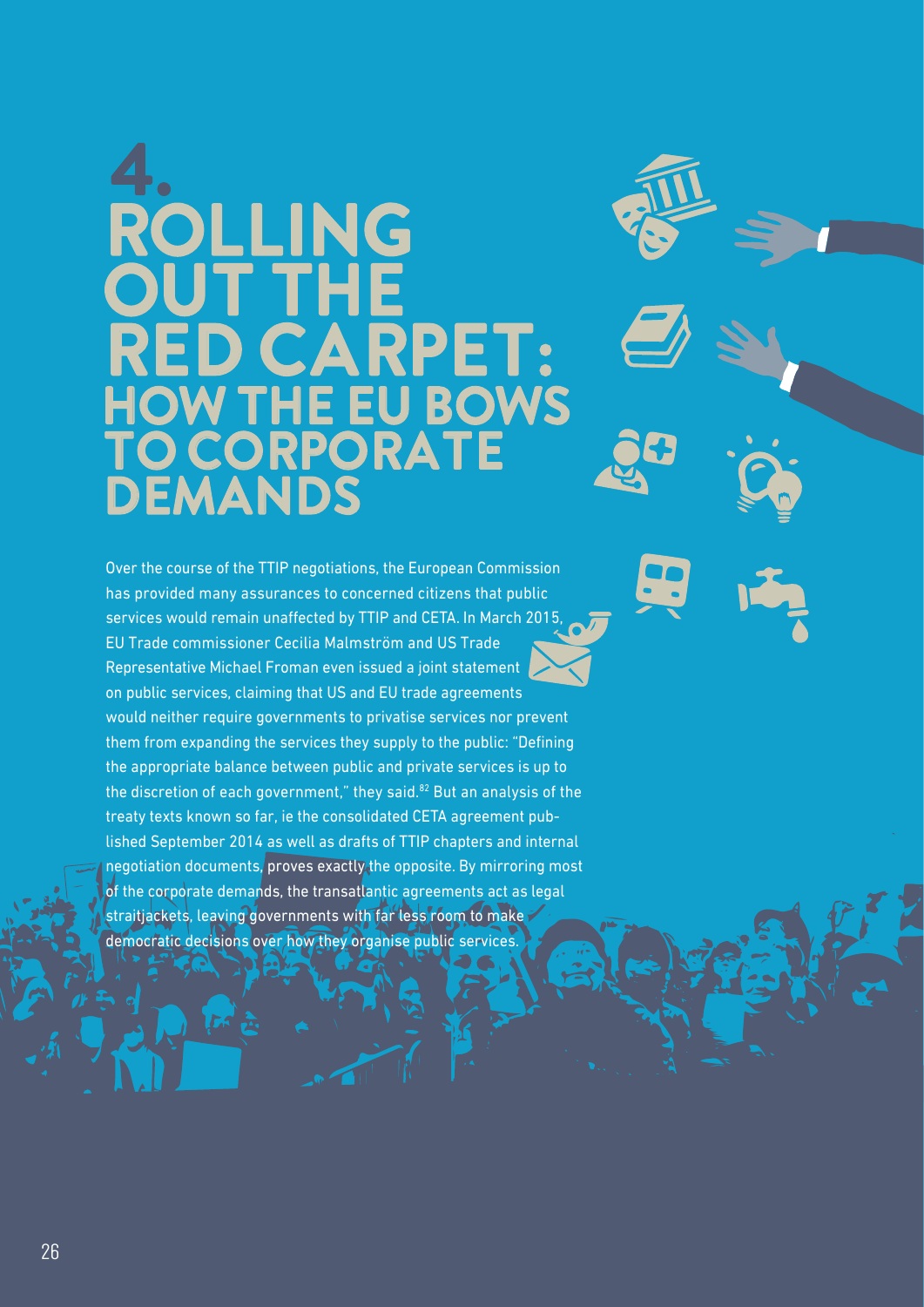## 4.1 An ESF win: privatising everything but the kitchen sink?

Heeding the demands of the business lobby, CETA and TTIP apply to virtually all public services. A very limited exemption only exists for services "supplied in the exercise of governmental authority". But to qualify for this exemption a service has to be carried out "neither on a commercial basis nor in competition with one or more economic operators".83 Yet nowadays, in virtually all traditional public sectors private companies exist alongside public suppliers – often resulting in fierce competition between the two. Against this backdrop

"governmental authority" appears as a pretty narrow concept, at best excluding some core sovereign functions such as law enforcement, the judiciary, or the services of a central bank.<sup>84</sup>

The business lobby achieved another huge success as CETA is set to become the first EU trade agreement where the EU uses the 'negative list' approach for its services and investment commitments (see box 7 on page 28). By default, all measures not listed in the EU's schedule of commitments may be subject to the liberalisation provisions of the agreement, unless specific reservations are taken out.

#### Box 6

## Public services in trade agreements: the debate on exemptions and carve-outs

Given the importance of the public sector for overall welfare, there has been a long debate on exempting public services from trade agreements which dates back to the Uruguay-Round GATS negotiations (see chapter 2.1). In order to counter demands for an outright carve-out of public services, proponents of trade liberalisation referred to a provision in GATS as being adequate to safeguard the public good. This is GATS Articles I.3 (b) and (c) exempting "services supplied in the exercise of governmental authority" from the agreement, provided these are not delivered in competition with other service suppliers.

The EU itself, however, actually acknowledged the limited scope of this provision and introduced a so-called public utilities exemption in its GATS schedule of commitments which it used in many other bilateral trade agreements as well.<sup>85</sup> But this public utilities exemption, reserving EU member states' right to subject certain services to public monopolies or to exclusive rights, contains so many loopholes that it cannot award adequate protection for public services either (see chapter 4.4).

In 2011, the European Commission tabled a highly contested proposal to abandon the present public utilities exemption and replace it with even weaker provisions, effectively opening up ever more public services to international competition.86 Due to the inadequate approach taken so far and the Commission's attempts to limit it even further, the only suitable measure guaranteeing effective protection would be a full and unequivocal exclusion of all public services from any EU trade agreements and the ongoing trade negotiations.

82 European Commission 2015: Joint Statement on Public Services, Brussels, 20 March 2015: [http://europa.](http://europa.eu/rapid/press-release_STATEMENT-15-4646_en.htm) [eu/rapid/press-release\\_STATEMENT-15-4646\\_en.htm](http://europa.eu/rapid/press-release_STATEMENT-15-4646_en.htm)

83 CETA, Investment Chapter, Art. X.3. See: Consolidated CETA Text, published on 26 September 2014. TTIP, Title on Trade in Services, Investment and E-Commerce, Article 1-1.3(k). See: European Union 2015: Transatlantic Trade and Investment Partnership, Trade in Services, Investment and E-commerce, Brussels, 31 July 2015, p. 3

84 Krajewski, Markus 2013: Public Services in EU Trade and Investment Agreements, Public Services & the EU, EPSU, 14 November 2013

85 Krajewski, Markus 2013: Public Services in EU Trade and Investment Agreements, Public Services & the EU, EPSU, 14 November 2013

86 European Commission 2011: Reflections Paper on Services of General Interest in Bilateral FTAs (Applicable to Both Positive and Negative Lists), Directorate-General for Trade, 28 February 2011. For a critical analysis see: Arbeiterkammer 2011: Services of General Interest in Bilateral Free Trade Agreements – Reflection Paper of the European Commission, AK Position Paper, March 2011, Vienna.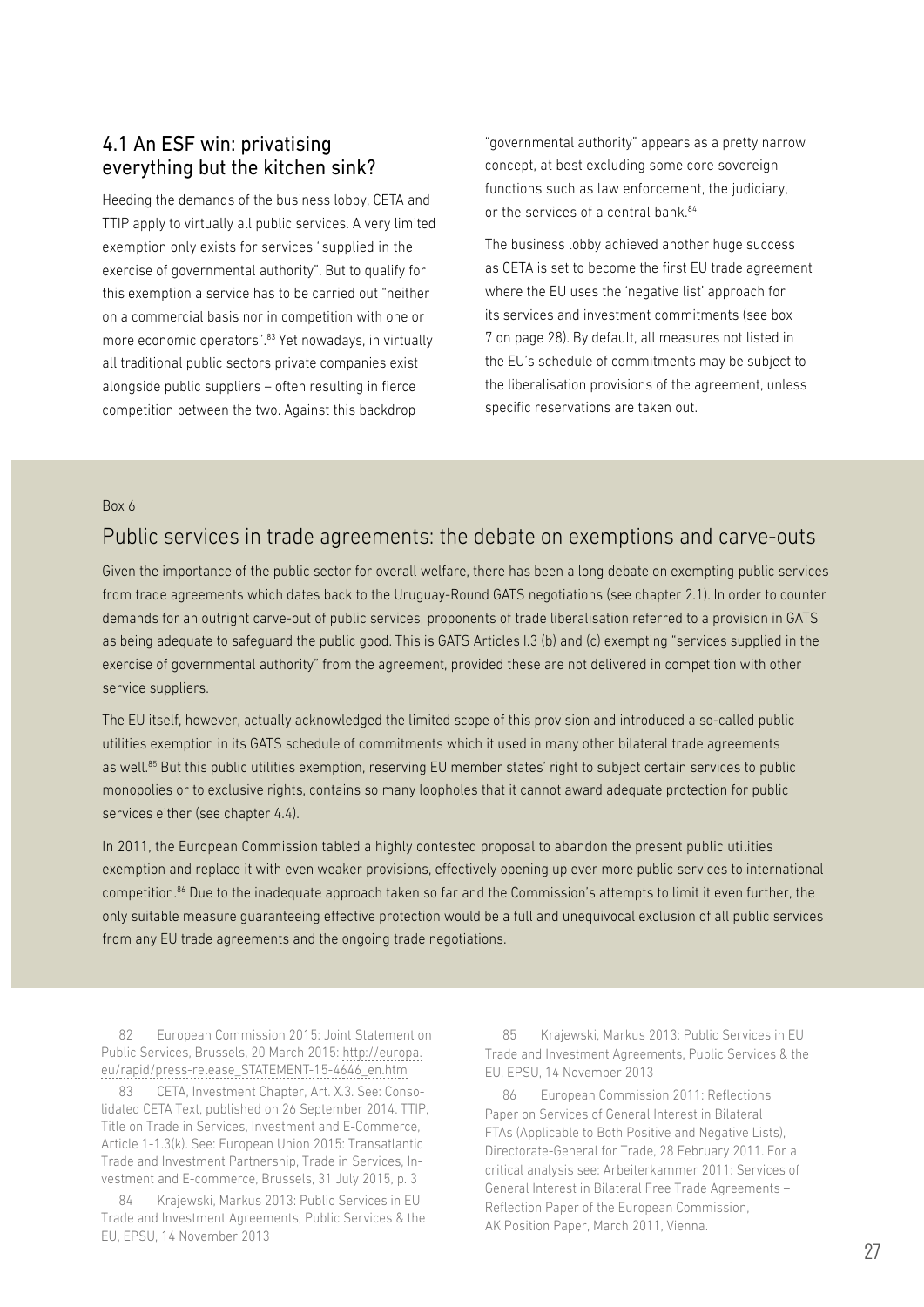

The European Services Forum (ESF) was highly delighted when it learned that the EU's Trade Policy Committee (TPC) gave the green light for a negative list approach in CETA: "This is an important decision that the services industry must be proud of, after years of advocacy in that direction" <sup>87</sup> At the same time, FSF was well aware of the particular risks for public services due to the enormous difficulties EU member states encountered when they tried to apply this approach. In an e-mail circulated to ESF's policy committee on the outcomes of the eighth round of CETA negotiations Pascal Kerneis, ESF Managing Director, writes that "the Polish Presidency is signaling that Member States are still struggling to understand all possible case scenarios in the framework of the negative list approach, and have difficulties in identifying all restrictions at various EU local levels for services related to utilities (water, waste, etc.)."88

The same could also happen in TTIP due to the Commission's pressure pushing member states to accept the same, risky, negative list approach. So far, the EU's TTIP offers used so-called hybrid lists, combining a negative and positive list (see box 7). Yet, according to an internal document prepared by Germany's economics ministry reporting on an October 2014 TPC meeting, the Commission emphasised that the services negotiations needed "a new impetus" and recommended the submission "of a new offer based on the CAN-model", that is to say a negative list used in CETA.89 So, it cannot be ruled out that the Commission switches to a full negative list at a later stage of the negotiations.

87 European Services Forum, News Flash No. 2011/01

88 European Services Forum 2011, EU-Canada Comprehensive Economic Trade Agreement, Electronic Mail, No. PC 53, Brussels 8 September 2011

89 BMWI 2014: Betr.: Sitzung des Handelspolitischen Ausschusses (Stellvertreter) am 10.10.2014, Email, 13 October 2014

90 See the leak of the EU's first TTIP offer submitted to the Trade Policy Council in May 2014: [http://www.bilaterals.org/IMG/pdf/reconstructed](http://www.bilaterals.org/IMG/pdf/reconstructed-draft_eu_ttip_offer_for_trade_in_services.pdf)[draft\\_eu\\_ttip\\_offer\\_for\\_trade\\_in\\_services.pdf](http://www.bilaterals.org/IMG/pdf/reconstructed-draft_eu_ttip_offer_for_trade_in_services.pdf). And the latest EU services and investment offer published in July 2015: European Union 2015: Transatlantic Trade and Investment Partnership, Trade in Services,

#### Box 7

## Rules and schedules: important elements of the trade agreements

To understand the liberalisation commitments covering services a government has made under trade agreements such as TTIP and CETA it is necessary to look at several chapters and annexes. The main text of modern trade agreements usually contains the rules that apply to goods, services, and investment. Here, five rules are of particular importance:

Market access: These rules prohibit certain government measures restricting foreign suppliers' market access, eg numerical quotas of suppliers, economic needs tests, limits on foreign capital participation in local companies, or requirements to choose a particular legal form of association for a company.

National treatment: This rule is one of the two so-called non-discrimination principles. Governments must ensure that suppliers or investors from the other party to the agreement are treated no less favourably than local ones in like situations. This applies in principle also to subsidies and other kind of public support.

Most-favoured nation treatment: This rule is the second non-discrimination principle. It stipulates that suppliers from the other party must be afforded no less favourable treatment than suppliers of all other third countries in like situations.

Fair and equitable treatment: This is the most invoked investment protection standard and has been interpreted by some arbitration panels as a state obligation not to breach investors' "legitimate expectation" of a stable business environment. This means that governments shall avoid regulatory changes diminishing private profits.

Expropriation: This is another important investment protection standard prohibiting direct and indirect expropriations without compensation. While direct expropriation relates to seizures of private property such as nationalisations, indirect expropriation refers to public regulations limiting investors' ability to profit from their property.

Investment and E-commerce, Brussels, 31 July 2015: [http://](http://trade.ec.europa.eu/doclib/docs/2015/july/tradoc_153670.pdf) [trade.ec.europa.eu/doclib/docs/2015/july/tradoc\\_153670.pdf](http://trade.ec.europa.eu/doclib/docs/2015/july/tradoc_153670.pdf)

91 See eg the latest draft TTIP text on services, investment and e-commerce: European Union 2015: Transatlantic Trade and Investment Partnership, Trade in Services, Investment and E-commerce, Brussels, 31 July 2015,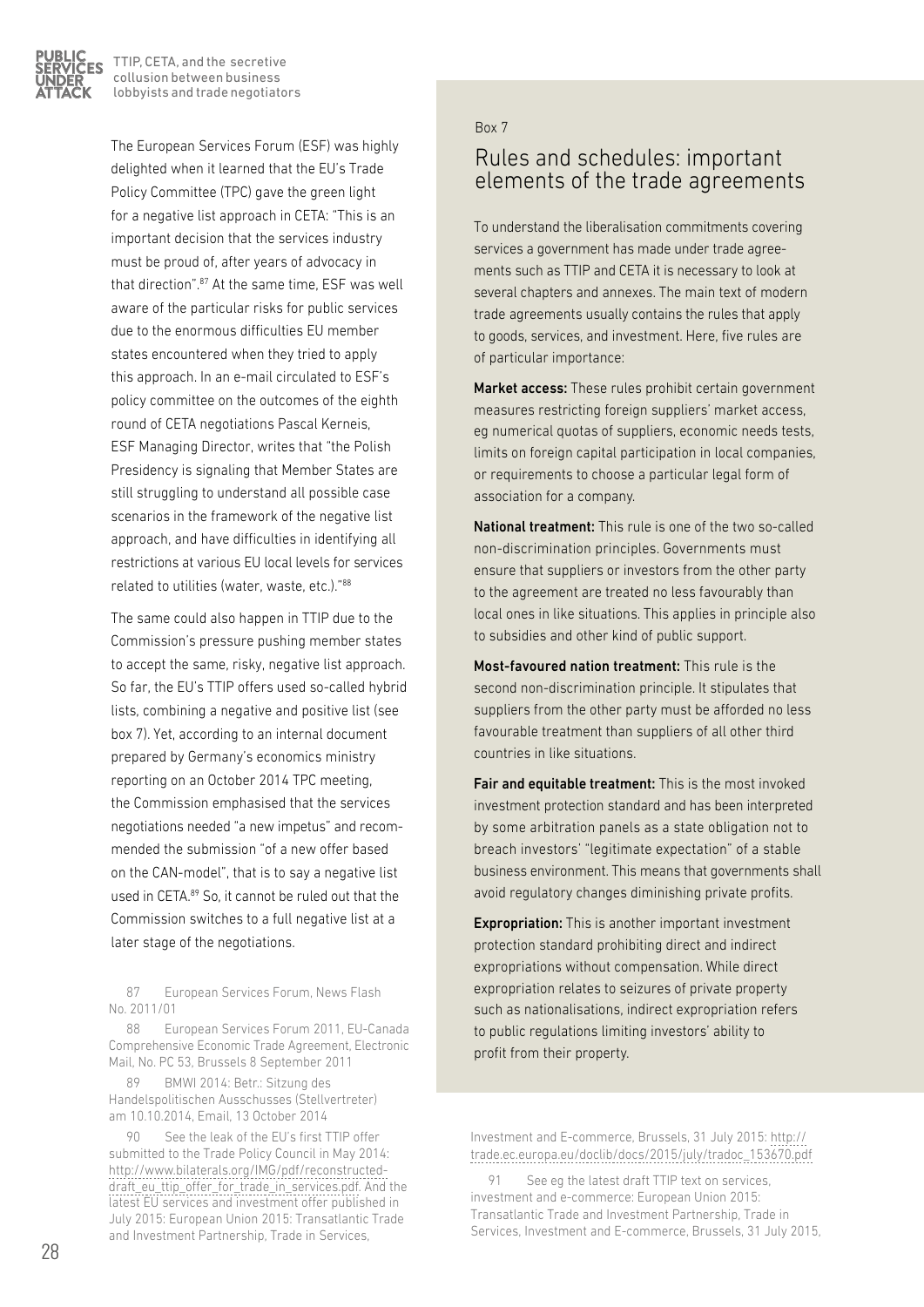Yet these rules do not necessarily apply to all services sectors of the economy. In schedules of commitments annexed to the trade agreements each party determines the extent to which the rules apply to specific service sectors or sub-sectors. The EU's schedules contain both commitments taken by the EU and specific ones taken by the member states. There are different approaches for setting up these schedules: a positive list, a negative list, and a hybrid list.

In a **positive list**, the approach pursued in GATS, a party lists all sectors which it committed to subject to the agreement's rules. Sectors not mentioned remain unaffected. In addition, governments set out specific limitations on the extent to which the rules apply. For instance, a country may commit to subject

> THIS IS AN IMPORTANT DECISION THAT THE

BE PROUD OF, AFTER YEARS OF ADVOCACY IN THAT DIRECTION.

list approach in CETA, 2011

SERVICES INDUSTRY MUST

European Services Forum (ESF) on EU Trade Policy Council's decision to agree on negative

postal services to the market access rules while excluding the application of the national treatment obligation.

In a negative list a party states all sectors or regulations which are excluded from specific treaty rules. Any sector or regulation not listed is automatically covered by the rules. This approach is also called "list it or lose it" because by default any sectors or measures will be subject to liberalisation, unless specific reservations are taken

## out. Usually negative lists are far more complex and have broader coverage than positive lists because governments are unable to predict the emergence of new sectors or the measures they might want to use in the future. Negative lists are also extremely opaque because it is impossible to detect regulations or services which have been completely liberalised as these do not appear in the schedule. CETA is the first trade agreement where the EU applied a negative list,

A hybrid list is even more complex as it combines both approaches by applying, for instance, a positive list to market access rules and a negative list to the

the approach usually pursued by Canada and the USA.

national treatment obligation. This model is being used in the TiSA negotiations and in the EU's TTIP offers that have come to light thus far.<sup>90</sup>

The schedules of commitments comprise several annexes. Under CETA and the latest TTIP draft, the Annex I reservations are subject to the highly problematic standstill and ratchet mechanisms business groups are fighting for (see chapter 3.10). Amending a measure listed under Annex I is only permitted "to the extent that the amendment does not decrease the conformity of the measure" with core treaty obligations.<sup>91</sup> This provision actually functions like a one-way street allowing only amendments that are more 'liberal' and prohibiting those perceived as a restriction of trade. In this way, the standstill and ratchet mechanisms effec-

> tively lock-in current and future liberalisations.

Arguably, the most glaring deficit of the schedules of commitments contained in CETA and the latest TTIP draft relates to investment protection. While the schedules allow the application of some articles of the investment chapter to be restricted, the most important ones relating to investor-state

dispute settlement (ISDS), fair and equitable treatment and the prohibition of expropriation would continue to apply.<sup>92</sup> These articles are de facto untouchable. As a consequence, it is impossible for EU member states to exclude the risk of ISDS arbitrations targeting services regulations as long as investors base their claims on alleged breaches of the fair and equitable treatment standard or the prohibition of direct and indirect expropriation. This extremely dangerous loophole undermines all the reservations introduced in the schedule of commitments intended to limit the scope of the agreement. Investors have been granted the right to challenge any of them through ISDS.

Chapter II Investment, Article 2-7.1(c) : [http://trade.ec.](http://trade.ec.europa.eu/doclib/docs/2015/july/tradoc_153669.pdf) [europa.eu/doclib/docs/2015/july/tradoc\\_153669.pdf](http://trade.ec.europa.eu/doclib/docs/2015/july/tradoc_153669.pdf)

92 See, Consolidated CETA Text, published on 26 September 2014, p. 1200 and p. 1497. And: draft TTIP services and investment offer: European Union 2015: Transatlantic Trade and Investment Partnership, Trade in Services, Investment

and E-commerce, Brussels, 31 July 2015, p. 4, 55 and 117. Please note that the EU's draft services and investment *text* does not yet contain the section on investment protection due to the on-going reflection process on this issue. Nonetheless, the draft services and investment *offer* already refers to selected articles of the investment chapter to be included at a later stage of the negotiations.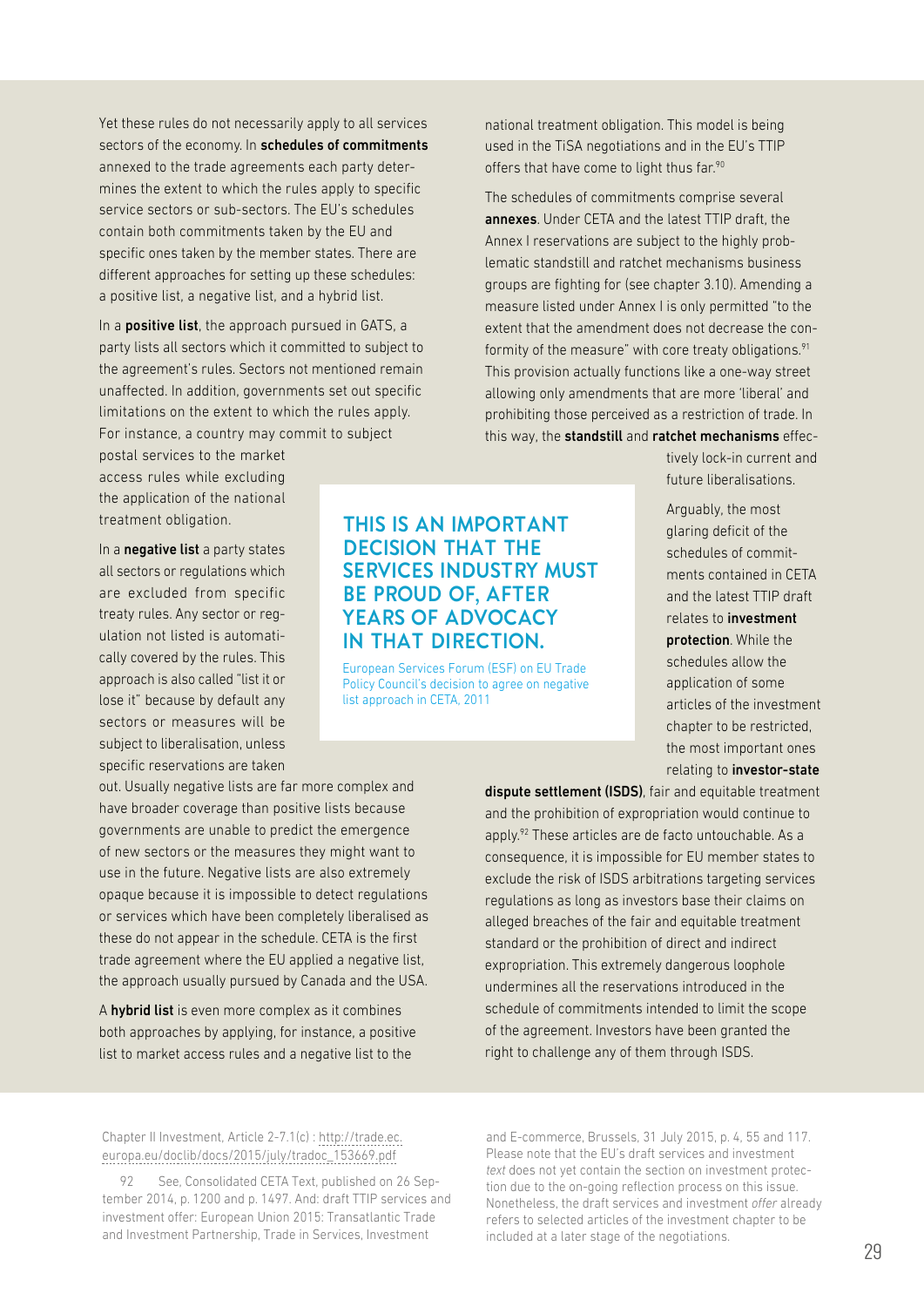PUBLIC.

UNDER ATTACK

## 4.2 Pleasing BusinessEurope: negotiating PPPs

A leaked document outlining the European Union's TTIP requests to the United States under the procurement chapter reveals that the Commission is also fulfilling industry demands to include public private partnerships (PPP) in the negotiations. The document reads: "The EU takes the view that public-private partnerships of a contractual nature should in principle fall within the scope of the public procurement chapter". The Commission closely follows BusinessEurope's

request to clarify the application of PPPs by proposing an additional TTIP annex dedicated to "clarifications on the notion of public private partnership contracts".93

The Commission document explains that in the EU the notion of public-private partnerships also applies to the very sensitive issue of services

concessions. European civil society strongly contested the inclusion of services concessions in the recently approved package of EU procurement directives.<sup>94</sup> The European Citizens' Initiative (ECI) "Right2Water" succeeded in achieving at least the exclusion of water from the concessions directive.<sup>95</sup> But now it appears that services concessions as a whole have become a topic of the TTIP negotiations. According to a report of Germany's Economics Ministry to the German Parliament on the ninth round of TTIP negotiations held April 2015 in New York, "the EU envisages specific commitments on services concessions in its market access lists".96

93 Michael Reimon, EU-US FTA / TTIP Public Procurement Chapter – Coverage of public private partnerships ("PPP"), [https://www.reimon.net/2015/](https://www.reimon.net/2015/02/16/eu-us-fta-ttip-public-procurement-chapter-coverage-of-public-private-partnerships-ppp/) [02/16/eu-us-fta-ttip-public-procurement-chapter](https://www.reimon.net/2015/02/16/eu-us-fta-ttip-public-procurement-chapter-coverage-of-public-private-partnerships-ppp/)[coverage-of-public-private-partnerships-ppp/](https://www.reimon.net/2015/02/16/eu-us-fta-ttip-public-procurement-chapter-coverage-of-public-private-partnerships-ppp/)

94 European Commission 2014: Revision of public procurement directives – Frequently Asked Questions, Memo, Brussels, 15 January 2014: [http://europa.eu/rapid/press-release\\_MEMO-14-](http://europa.eu/rapid/press-release_MEMO-14-20_en.htm?locale=en) [20\\_en.htm?locale=en,](http://europa.eu/rapid/press-release_MEMO-14-20_en.htm?locale=en) European Commission 2014, Directive of the European Parliament and the of the Councl on the award of concession contracts, Memo, Brussels, 15 January 2014: [http://europa.eu/rapid/](http://europa.eu/rapid/press-release_MEMO-14-19_en.htm) [press-release\\_MEMO-14-19\\_en.htm](http://europa.eu/rapid/press-release_MEMO-14-19_en.htm)

## THE EU TAKES THE VIEW THAT PUBLIC-PRIVATE PARTNERSHIPS OF A CON-TRACTUAL NATURE SHOULD IN PRINCIPLE FALL WITHIN THE SCOPE OF THE PUBLIC PROCUREMENT CHAPTER.

European Commission, leaked document on government procurement in TTIP, 2014

TTIP could therefore lead to a dangerous expansion of EU liberalisation commitments to the United States going far beyond those already made in the framework of the WTO's Government Procurement Agreement (GPA) – a plurilateral treaty signed by 15 parties, including the EU, the US, and Canada. While the EU already committed, amongst others, construction services under the GPA, it still upholds several important restrictions to US companies. For instance, US suppliers do not enjoy a right to participate in services procured by subcentral

government entities and utilities or in tenders offering public works concessions.<sup>97</sup> Yet, all these barriers might now fall.

The US requests could even lead to changes in current EU law, as an internal Commission report to the European Council's Trade Policy Committee (TPC) on the fourth TTIP round held March 2014 reveals. The report labeled as "sensitive" summa-

rizes the "key asks" of the US in public procurement, which include, "publication of all EU contract notices in English", and the "application of thresholds lower than in the EU Directives".<sup>98</sup> In the fifth TTIP round in May 2014 the US reiterated its request. According to the internal Commission report summarizing the negotiations, the "US firmly pointed to its request for lower thresholds" for central government purchases, "without recognising the EU point that this would require a change of the EU directives".<sup>99</sup> Giving in to this US demand could further restrict contracting authorities' leeway to avoid competitive transatlantic

95 Water and sanitation are a human right, <http://www.right2water.eu/>

96 BMWI 2014: Bericht des Bundesministeriums für Wirtschaft und Energie über die neunte TTIP Verhandlungsrunde, Deutscher Bundestag, Ausschuss für Wirtschaft und Energie, Ausschussdrucksache: 18(9)447, 4 June 2015.

97 Woolcock, Steve/Grier, Jean Heilman 2015: Public Procurement in the Transatlantic Trade and Investment Partnership Negotiations, CEPS Special Report No. 100, February 2015

98 European Commission 2014: Note for the Attention of the Trade Policy Committee, Subject: TTIP: Written report of 4<sup>th</sup> round, Brussels, 20 March 2014, p. 17-18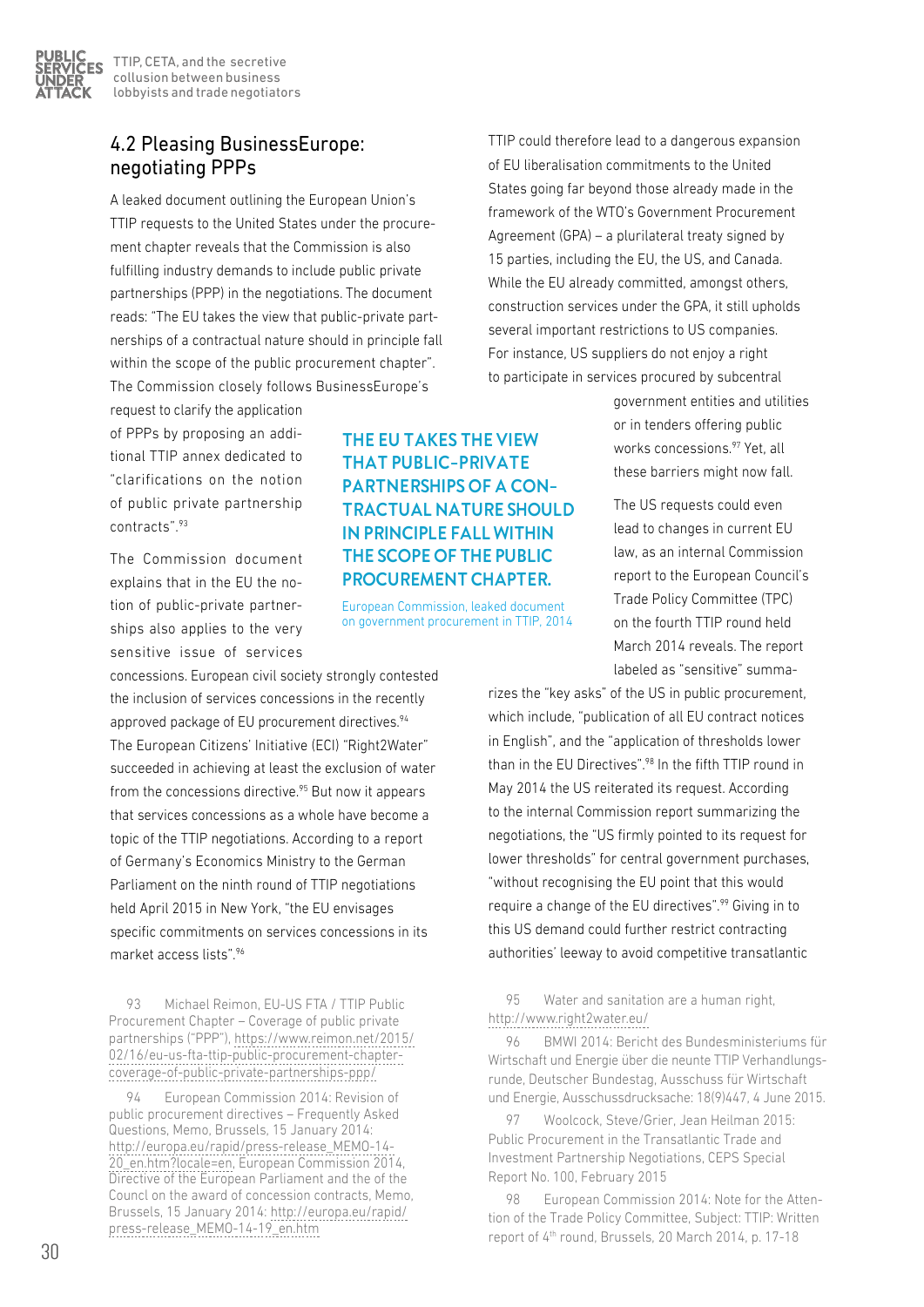tenders and to keep services within the public sector. Limiting the in-house option would accelerate the outsourcing of public sector jobs to private companies and the deterioration of working conditions.

## 4.3 Standstill: no backtracking from postal services liberalisation

The EU Commission also follows industry demands concerning the dangerous standstill and ratchet mechanisms locking in present and future liberalisations and privatisations (see box 7 on page 28).

The EU, for instance, included a very narrow market access reservation for postal services in its Annex I under CETA: "In the EU, the organisation of the siting of letter boxes on the public highway, the issuing of postage stamps, and the provision of the registered mail service used in the course of judicial or administrative procedures may be restricted in accordance with national legislation."100 Due to the

standstill mechanism, any legislation extending the activities of public postal operators beyond the activities mentioned here (ie siting of letter boxes, issuing of postage stamps, and the handling of judicial or administrative mail) may constitute a violation of CETA rules.

The EU's July 2015 draft TTIP schedule is even worse as it does not contain the extremely modest reservation used in CETA. In addition, the TTIP draft has a section on postal and courier services closely mirroring the wishes of the big courier companies keen to curb competition by public postal operators. Under this section, the treaty's parties commit to prevent "anti-competitive practices" such as "crosssubsidization" or "unjustified preferential treatment" of service providers, especially where those services are in competition with express delivery services.<sup>101</sup>

99 European Commission 2014: Note for the Attention of the Trade Policy Committee, Subject: TTIP: Written report of 5<sup>th</sup> round, Brussels, 3 June 2014, p. 20

100 Consolidated CETA Text, published on 26 September 2014, p. 1209

101 See the draft EU services and investment text: European Union 2015: Transatlantic Trade and Investment Partnership, Trade in Services, Investment

## US FIRMLY POINTED TO ITS REQUEST FOR LOWER THRESHOLDS FOR ANNEX I ENTITIES WITHOUT RECOGNI-SING THE EU POINT THAT THIS WOULD REQUIRE A CHANGE OF THE EU DIRECTIVES.

DG Trade report to the EU's Trade Policy Committee on fifth TTIP round, June 2014

This chapter also severely restricts the use of universal service obligations (USOs) imposed on postal companies in order to guarantee universal service delivery at affordable rates across the whole country. The extremely strict wording used says that USOs "will not be regarded as anti-competitive *per se*, provided they are administered in a transparent, non-discriminatory and competitively neutral manner and are not more burdensome than necessary". In addition, USOs have to be "proportional" and "the universal service obligation shall not include express delivery services".102 Based on this wording USOs could be subjected to a very

> demanding review assessing their necessity against less "burdensome" alternatives in the event of a dispute.

Given that a majority of EU member states continues to retain controlling stakes in their national post operators, it appears pretty risky to commit to such drastic limitations of policy space.<sup>103</sup> It cannot

be ruled out that a country changes its preferences, as might be the case after a change of government, and again wishes to extend the state's activities in the postal sector, for instance by allowing the national operator to expand its parcel services. But such policies would run counter to the TTIP commitments.

Fearing for their profitable parcel business, large express delivery companies could push the US government to initiate proceedings against the EU under TTIP's state-state dispute settlement mechanism. What is worse, UPS and FedEx could also sue the EU or a member state individually before private investment tribunals because both ISDS and the investment protection standards continue to apply to any of the reservations introduced in the schedule of commitments.

and E-commerce, Brussels, 31 July 2015, Section IV Postal and Courier Services, p. 29: [http://trade.ec.](http://trade.ec.europa.eu/doclib/docs/2015/july/tradoc_153669.pdf) [europa.eu/doclib/docs/2015/july/tradoc\\_153669.pdf](http://trade.ec.europa.eu/doclib/docs/2015/july/tradoc_153669.pdf) 102 Ibid.

103 WIK-Consult 2013: Main Developments in the Postal Sector (2010-2013), Final Report, Study for the European Commission, Bad Honnef, August 2013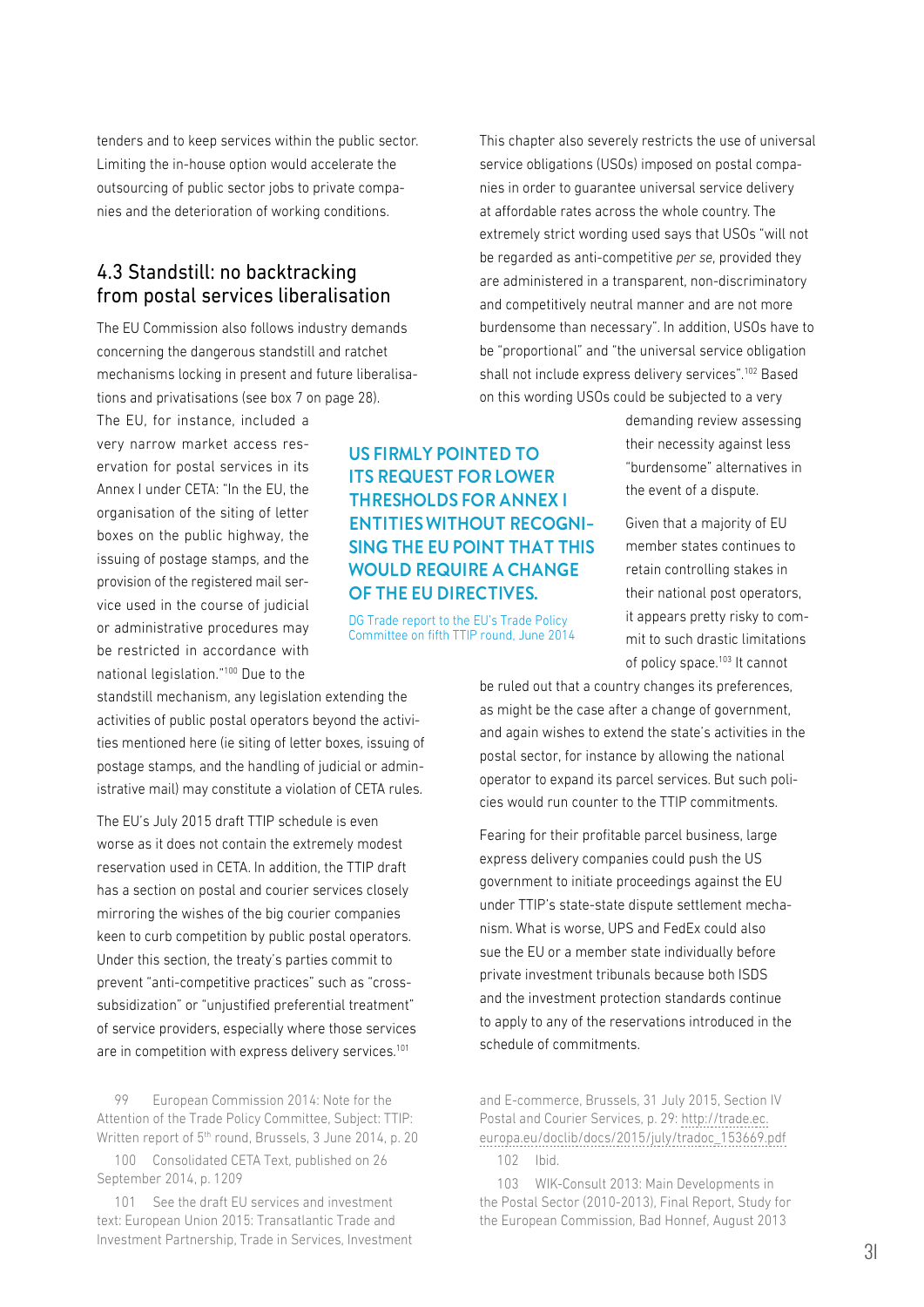

## 4.4 Water utilities unprotected

The EU's schedules of commitments under CETA and the latest TTIP offer both contain the so-called 'public utilities clause' intended to provide some protection to public services. In the July 2015 TTIP offer this reads: "EU: Activities considered as public utilities at a national or local level may be subject to public monopolies or to exclusive rights granted to private operators".104 But this reservation contains numerous loopholes. First, it refers only to some of TTIP's market access commitments, not to the equally important obligations to ensure nondiscrimination and investment protection (see box 7 on page 28). Second, the bulk of public services are provided neither as a "public monopoly" nor as the "exclusive right" of private suppliers. In fact, many services delegated to private operators are often delivered in competition, for example home care or waste disposal, and are therefore not provided as an "exclusive" right.

Regarding the water sector, the EU's services schedules contain a particular reservation. In the CETA and the draft TTIP schedule the EU reserves the right to adopt or maintain any measure "with respect to the provision of services relating to the collection, purification and distribution of water".105 But as this reservation is limited to drinking water it does not cover waste water treatment. By separating drinking water from sewerage, this clause effectively undermines interconnected multi-utilities providing both water and sewerage services. Multi-utilities are very widespread in the EU's water sector, but in CETA and the TTIP draft

104 See the EU's draft TTIP services and investment offer: European Union 2015: Transatlantic Trade and Investment Partnership, Trade in Services, Investment and E-commerce, Brussels, 31 July 2015, p. 119: [http://trade.ec.europa.eu/doclib/docs/2015/](http://trade.ec.europa.eu/doclib/docs/2015/july/tradoc_153670.pdf) [july/tradoc\\_153670.pdf](http://trade.ec.europa.eu/doclib/docs/2015/july/tradoc_153670.pdf)

105 Consolidated CETA Text, published on 26 September 2014, pp. 1502-1503. And: EU's draft TTIP services and investment offer: European Union 2015: Transatlantic Trade and Investment Partnership, Trade in Services, Investment and E-commerce, Brussels, 31 July 2015, p. 87

106 See Veolia webpage, About us, Locations in North America: [http://www.veoliawaterstna.com/about/](http://www.veoliawaterstna.com/about/locations-north-america/) [locations-north-america/;](http://www.veoliawaterstna.com/about/locations-north-america/) See Suez Environnement

their sewerage services do not enjoy the same protection as their drinking water services.

The reservation applying to drinking water contains another important loophole: it does not extend to the generalised obligation to guarantee investment protection (see box 7 on page 28). Thus, a company domiciled in Canada or the US could claim breaches of the 'fair and equitable treatment' standard or the prohibition of 'indirect expropriation' when local councils take measures potentially limiting its profits. This option can also be exercised by European multinationals established in the North American markets. For example, French companies Suez and Veolia, active in the municipal waste and water sector, have establishments in Canada and the US.106 Veolia is a member of the Corporate Advisory and Support Group of BusinessEurope, the umbrella organisation of European industry fiercely advocating for TTIP and against the exclusion of public services.<sup>107</sup>

Veolia could actually sue its own government via a foreign subsidiary before an ICSID tribunal, if it considers one of the many remunicipalisations happening in France as a violation of its "legitimate expectations" protected in the trade agreements' investment chapters. Equally, Suez Environnement, which holds a significant stake in Italy's major private water company Acea, could try to fight off Italian regulations by threatening recourse to ISDS.108 Acea has already been embroiled in many legal disputes over anti-competitive behaviour, illegal water tariffs, and evasion of tax payments and social security contributions.<sup>109</sup>

webpage: Group/ An international presence: [http://www.](http://www.suez-environnement.com/group/international-presence/) [suez-environnement.com/group/international-presence/](http://www.suez-environnement.com/group/international-presence/)

107 See BusinessEurope website, About us, ASGroup – our partner companies: [http://www.](http://www.businesseurope.be/content/default.asp?PageID=604) [businesseurope.be/content/default.asp?PageID=604](http://www.businesseurope.be/content/default.asp?PageID=604)

108 Regan, James, 2014: Suez Environnement buys GDF stake in Italy's Acea, reuters.com, 17 February 2014, [http://www.reuters.com/article/2014/02/19/](http://www.reuters.com/article/2014/02/19/suez-acea-idUSWEB00IP720140219) [suez-acea-idUSWEB00IP720140219](http://www.reuters.com/article/2014/02/19/suez-acea-idUSWEB00IP720140219)

109 Hall, David/Lobina Emanuele 2012: Water Companies and Trends in Europe 2012, EPSU, Public Utilities, August 2012. Hall, David/Lobina Emanuele 2010: Water Companies in Europe 2010, Public Services International Research Unit - PSIRU, September 2010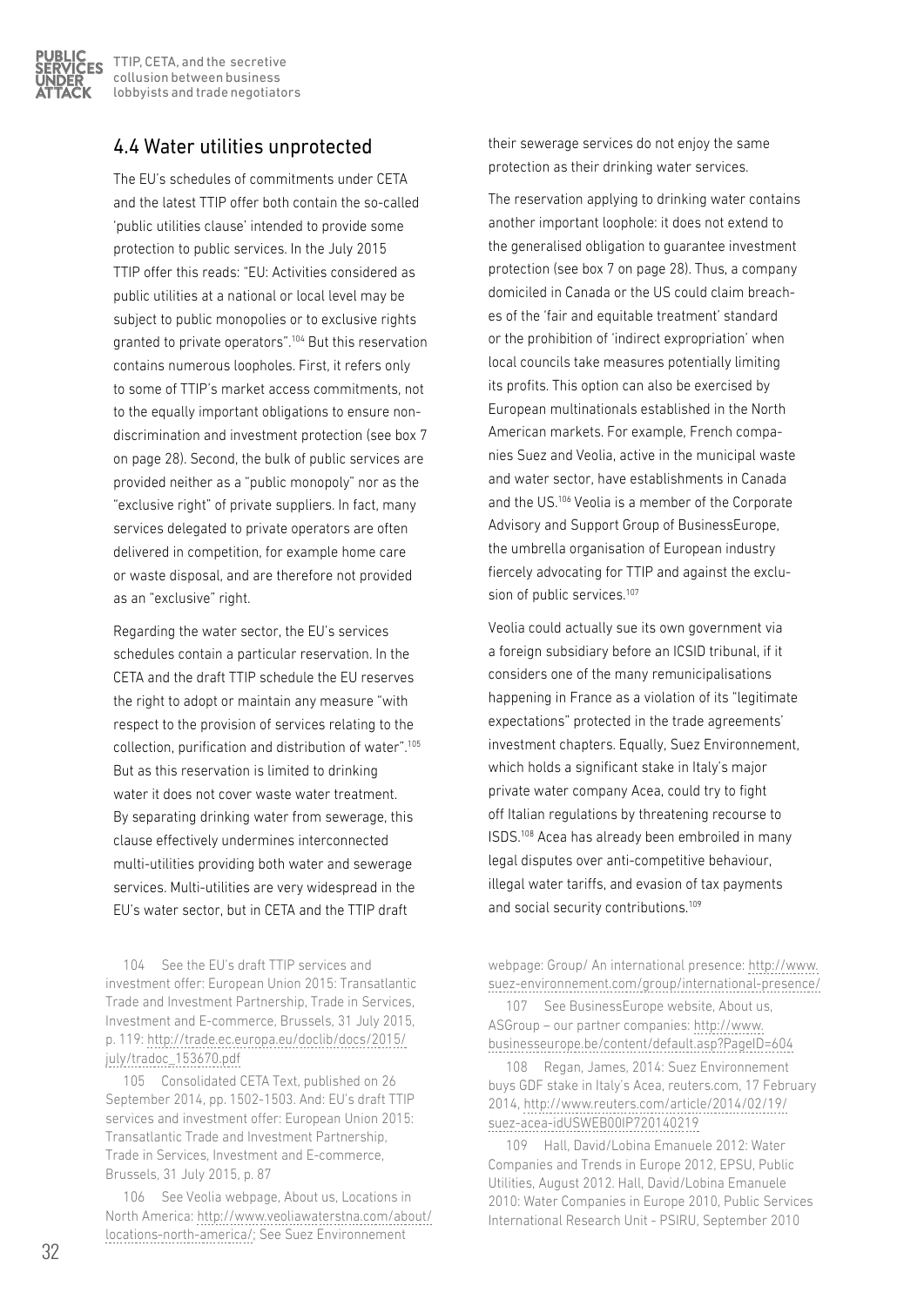## 4.5 Energy services: blocking policy space

The freedom of public utilities in the energy sector to produce and distribute energy according to public preferences by supporting renewables or remunicipalising services might also be affected by TTIP and CETA. An analysis of the latest draft TTIP offer shows that the freedom to shape local energy systems on the municipal level could be restricted. In order to defend their policy space, the EU or the member states would need to make specific reservations protecting energy production and distribution in the schedules' Annex II, providing some limited policy space for current and future state measures. However, these kinds of reservations are largely missing. Among the member states, only Belgium, Portugal, and Slovakia, for instance, explicitly reserve their rights to adopt measures with respect to the "production of electricity".110

Equally scarce are reservations concerning the local energy distribution networks, many of which are currently being remunicipalised, particularly in Germany. Only very few of the 28 EU member states (which include Belgium, Bulgaria, Hungary and Slovakia) reserved their right to adopt measures with respect to "energy distribution" or "services incidental to energy distribution" in Annex II of the latest EU TTIP schedule.<sup>111</sup> In all other member states lacking such clauses, measures affecting investor interests, such as promotion of renewables or remunicipalising the electricity grids, could be viewed as potential treaty violations.

110 See the EU's draft TTIP services and investment offer: European Union 2015: Transatlantic Trade and Investment Partnership, Trade in Services, Investment and E-commerce, Brussels, 31 July 2015, p. 105-111: [http://trade.](http://trade.ec.europa.eu/doclib/docs/2015/july/tradoc_153670.pdf) [ec.europa.eu/doclib/docs/2015/july/tradoc\\_153670.](http://trade.ec.europa.eu/doclib/docs/2015/july/tradoc_153670.pdf) [pdf.](http://trade.ec.europa.eu/doclib/docs/2015/july/tradoc_153670.pdf) The EU also inserted a reservation regarding production of energy. However, in brackets it says: "To be deleted if US undertakes mutually acceptable commitments on energy".

Moreover, all member states, including those having made some reservations, face the risk of investment disputes given the loophole in the EU's schedule of commitments allowing ISDS claims against any of the measures addressed under the reservations (see box 7 on page 28). These instruments could equally be used by US energy companies such as General Electric or ExxonMobil. Both US conglomerates are active on the North American and the European energy markets. European companies with subsidiaries in North America could also benefit. French companies EDF, GDF Suez, and Veolia, for instance, are established on both the European and the US energy services markets.112 Under TTIP they might be able to launch claims not only directed against the US but also against EU governments if they structure their investment accordingly through a foreign subsidiary. General Electric, ExxonMobil, EDF, and Veolia are all members of the Corporate Advisory and Support Group of BusinessEurope, the powerful industry alliance actively promoting TTIP.<sup>113</sup>

## 4.6 On the rise: privately funded services

In its schedule of commitments contained in CETA and the latest TTIP draft, the EU has included specific reservations for education and health services limiting the treaties' liberalisations to "privately funded" services. The reservation stipulates that the EU "reserves the right to adopt or maintain any measure" with regard to education, health and social services "which receive public funding

111 Ibid.

112 See webpages: EDF Trading, North American Power and Gas: [http://www.edftrading.](http://www.edftrading.com/commodities/north-american-power) [com/commodities/north-american-power,](http://www.edftrading.com/commodities/north-american-power) GDF Suez Energy North America: [http://www.gdfsuezna.com/,](http://www.gdfsuezna.com/) Veolia North America: [http://www.veolianorthamerica.](http://www.veolianorthamerica.com/en) [com/en](http://www.veolianorthamerica.com/en)

113 See BusinessEurope webpage, About us, ASGroup – our partner companies: [http://www.](http://www.businesseurope.be/content/default.asp?PageID=604) [businesseurope.be/content/default.asp?PageID=604](http://www.businesseurope.be/content/default.asp?PageID=604)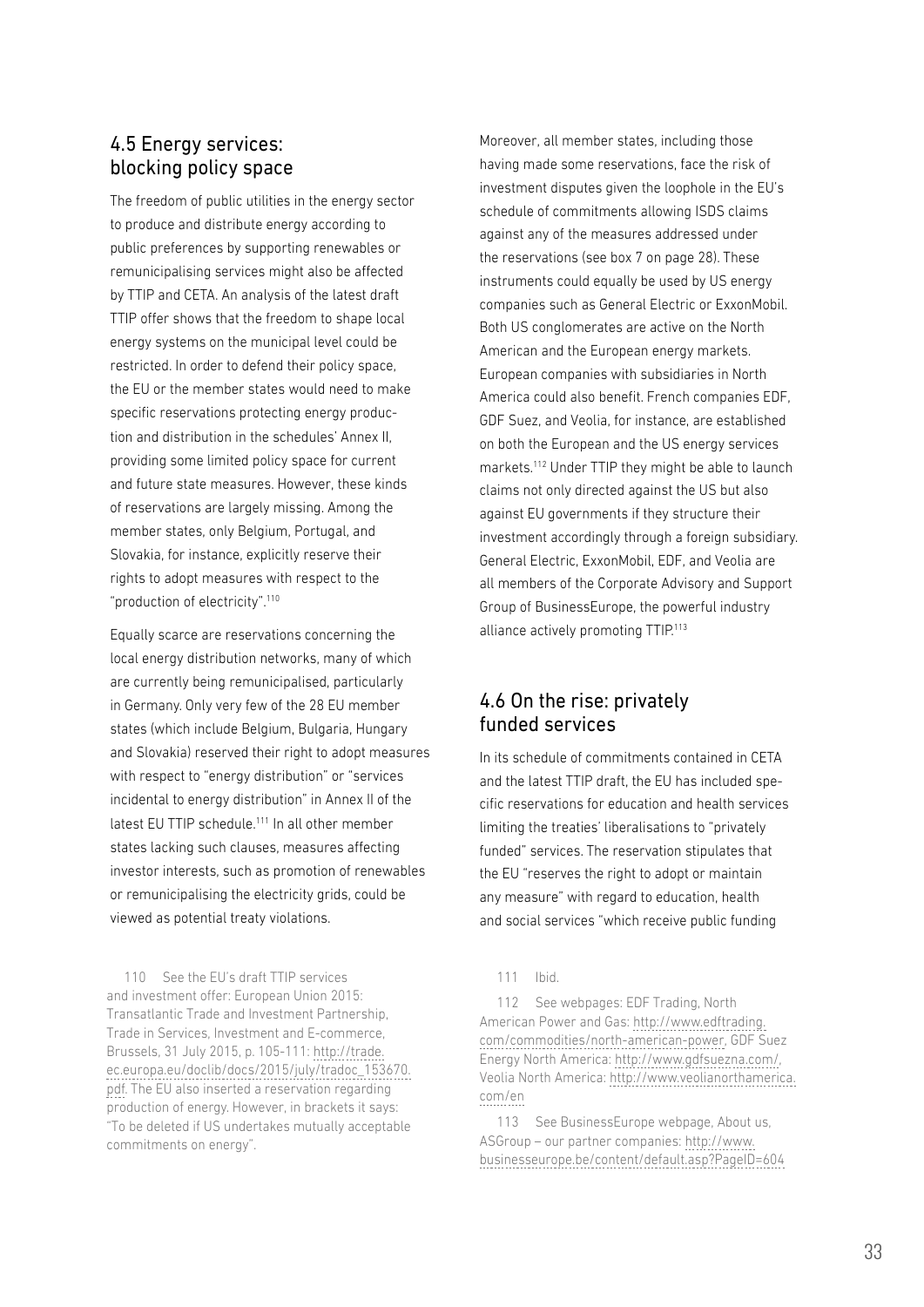

TTIP, CETA, and the secretive collusion between business collusion between business lobbyists and trade negotiators lobbyists and trade negotiators TTIP, CETA, and the secretive

or State support in any form, and are therefore not considered to be privately funded."114 At first consideration, the clause might appear to save publicly funded services from specific treaty rules. Nevertheless, there are some problems with this reservation that potentially limits its scope. These problems are mainly related to the fact that many public institutions receive mixed funding from public and private sources or generate some revenue from commercial activities.

1. The reservation does not determine the actual proportion of public financing which might be required to qualify as a public service outside the scope of the trade agreement. Thus, services receiving only small amounts of state support might still be regarded as privately funded.

2. The clause suggests that the support relates to specific services, not the institutions providing these services. As a consequence, fee-based services offered by public institutions (eg language courses at adult education centres, master's programmes at public universities, or contributions to statutory health insurance schemes) might be considered as privately funded, regardless of the providers' legal status as public sector institutions.

3. The particular wording of the provision excluding only services "not considered to be privately funded" could be interpreted as treating private funding as the ultimate criterion for the classification of a service. A legal assessment of the reservation commissioned by British trade union UNITE suggests that "even a small proportion of private funding may suffice for the purposes of subjecting said services to the material scope of the Treaty".<sup>115</sup>

114 Consolidated CETA Text, published on 26 September 2014, pp. 1508-15012. And: draft TTIP services and investment offer: European Union 2015: Transatlantic Trade and Investment Partnership, Trade in Services, Investment and E-commerce, Brussels, 31 July 2015, p. 85 and pp. 88-90: [http://trade.ec.europa.eu/](http://trade.ec.europa.eu/doclib/docs/2015/july/tradoc_153670.pdf) [doclib/docs/2015/july/tradoc\\_153670.pdf](http://trade.ec.europa.eu/doclib/docs/2015/july/tradoc_153670.pdf).

4. The fourth problem is probably the most severe, because it relates to democratic decision making. Once the privately funded parts of the public sector have been committed in a trade agreement, central governments and local authorities effectively lose the ability to change the particular mix of public and private elements in their services sectors. As a consequence, regaining equal and affordable access to basic services by increasing the proportion of publicly funded services would become impossible.

Thus the scope of publicly funded services protected by this reservation appears to be rather limited. In addition, it has to be kept in mind that privately funded services may still continue their expansion. According to another EU reservation, privately funded education or health providers may be required to obtain a "concession" or to pass an "economic needs test" subjecting an approval to criteria such as market saturation.<sup>116</sup> However, once admitted to the EU market, private education and health providers enjoy the farreaching protections of the trade agreements, including the investment standards.

## 4.7 TNCs and the commodification of education

As the weak EU reservations do not exclude public services, the corporate sector is increasingly eyeing the opening up of the education market via TTIP. The internal Commission report on the fifth TTIP round of negotiations says: "The US confirmed its interest in a segment of education services, i.e. adult and other education services as per its previous paper." But the EU member states were not made aware of this important US paper, as the

115 Raptapoulou, Kyriaki-Korina 2015: The legal implications for the NHS of Transatlantic Trade and Investment Partnership, commissioned by UNITE, pp. 19-20.

116 Consolidated CETA Text, published on 26 September 2014, pp. 1508-15012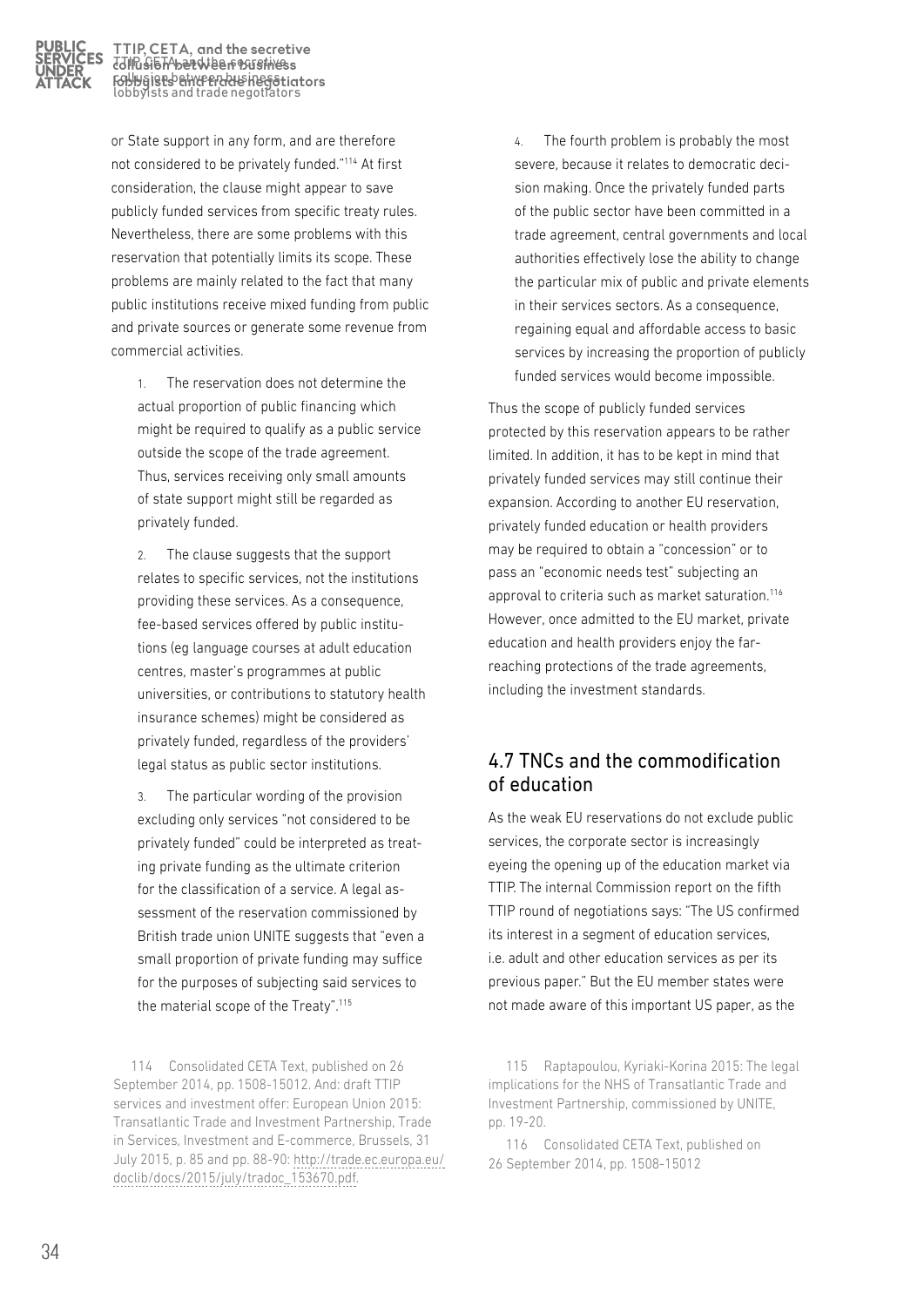report goes on to explain: "The EU regretted that the paper could not be shared with MS [member states] so far."117 It is disturbing to learn that the Commission is negotiating about US requests relating to the education sector whose details remain unknown to member states, and consequently also to their parliaments.

A report prepared by Germany's economics ministry about a meeting of the Council's Trade Policy Committee held in July 2014 mentions a few of the education sectors the US included in its request such as management trainings, language courses,

and high school admission tests. The report says it would be "urgently necessary that the Commission gets to know the potential flexibilities of the Member States".118 It also describes the different views of member states towards the US requests. The Netherlands and Sweden, for instance, consider US education services such as "online college courses" as "beneficial". However, others like Austria, Poland, the UK, and Germany

wanted to know what "other education services" actually mean, while Romania expressed a rather negative view on the US requests.

According to the German ministry report, some member states (France, Austria, Poland, and Portugal) were pretty upset with the Commission's decision to submit the EU services offer to the US and criticized an inadequate consultation of the Trade Policy Committee (TPC): "COM explained that

117 European Commission 2014: Note for the Attention of the Trade Policy Committee, Subject: TTIP: Written report of 5<sup>th</sup> round, Brussels, 3 June 2014, p. 17

118 BMWI 2014: Betr.: Sitzung des Handelspolitischen Ausschusses (Dienstleistungen und Investitionen) am 9.7. 2014 – Teil 1 -, Email, 17 July 2014

119 Ibid.

120 See Laureate International Universities webpage, Our Network: [http://www.laureate.net/](http://www.laureate.net/OurNetwork) **[OurNetwork](http://www.laureate.net/OurNetwork)** 

COMMISSION EXPLAINED THAT THE OFFER HAD AL-READY BEEN SENT TO THE US, PROVOKING HUGE AN-NOYANCE AMONG SEVERAL MEMBER STATES CLAIMING THAT THE PARTICIPATION RIGHTS OF THE TRADE POLICY COMMITTEE HAD BEEN RESTRICTED.

Germany's Economics Ministry reporting on a meeting of the European Council's Trade Policy Committee (TPC), July 2014

the offer had already been sent to the US, provoking huge annoyance among several MS claiming that the participation rights of the TPC had been restricted."119

While the concrete commitments are still under negotiation, there are already several US education companies on the European market that would potentially profit from TTIP rules covering market access, national treatment, and investment protection. Laureate Education, for instance, maintains a broad network of vocational and higher education institutions across Europe cover-

> ing Cyprus, France, Germany, Italy, Portugal, and Spain.<sup>120</sup> The US-based Apollo Group, which acquired the British private education provider BPP Holdings, could equally profit from TTIP121, as well as the Kaplan Group with vocational education establishments in the UK and Ireland.<sup>122</sup>

> Allowing further US expansion into the European education system is particularly risky as US private education firms are

known for aggressively fighting against regulations potentially limiting their profits. For example in 2014 a lobby group of 1,400 for-profit colleges filed a lawsuit against the US Government over planned regulations cracking down on institutions charging excessive tuition fees and exploiting federal student loans.123 US for-profit colleges have come under government scrutiny for deceptive practices such as false advertisement and misrepresentation of their job placement success, thereby luring low-income

121 See Apollo Education Group webpage: [http://www.apollo.edu/](http://www.apollo.edu/http://)

122 See Kaplan webpage, About Kaplan, Global Operations: [http://www.kaplan.com/about-kaplan/](http://www.kaplan.com/about-kaplan/global-operations/) [global-operations/](http://www.kaplan.com/about-kaplan/global-operations/)

123 Kamenetz, Anya 2014: For-profit colleges sue the federal government over student loan rules, npr.org, 7 November 2014: [http://www.](http://www.npr.org/sections/ed/2014/11/07/362069843/for-profit-colleges-sue-the-federal-government) [npr.org/sections/ed/2014/11/07/362069843/](http://www.npr.org/sections/ed/2014/11/07/362069843/for-profit-colleges-sue-the-federal-government) [for-profit-colleges-sue-the-federal-government](http://www.npr.org/sections/ed/2014/11/07/362069843/for-profit-colleges-sue-the-federal-government)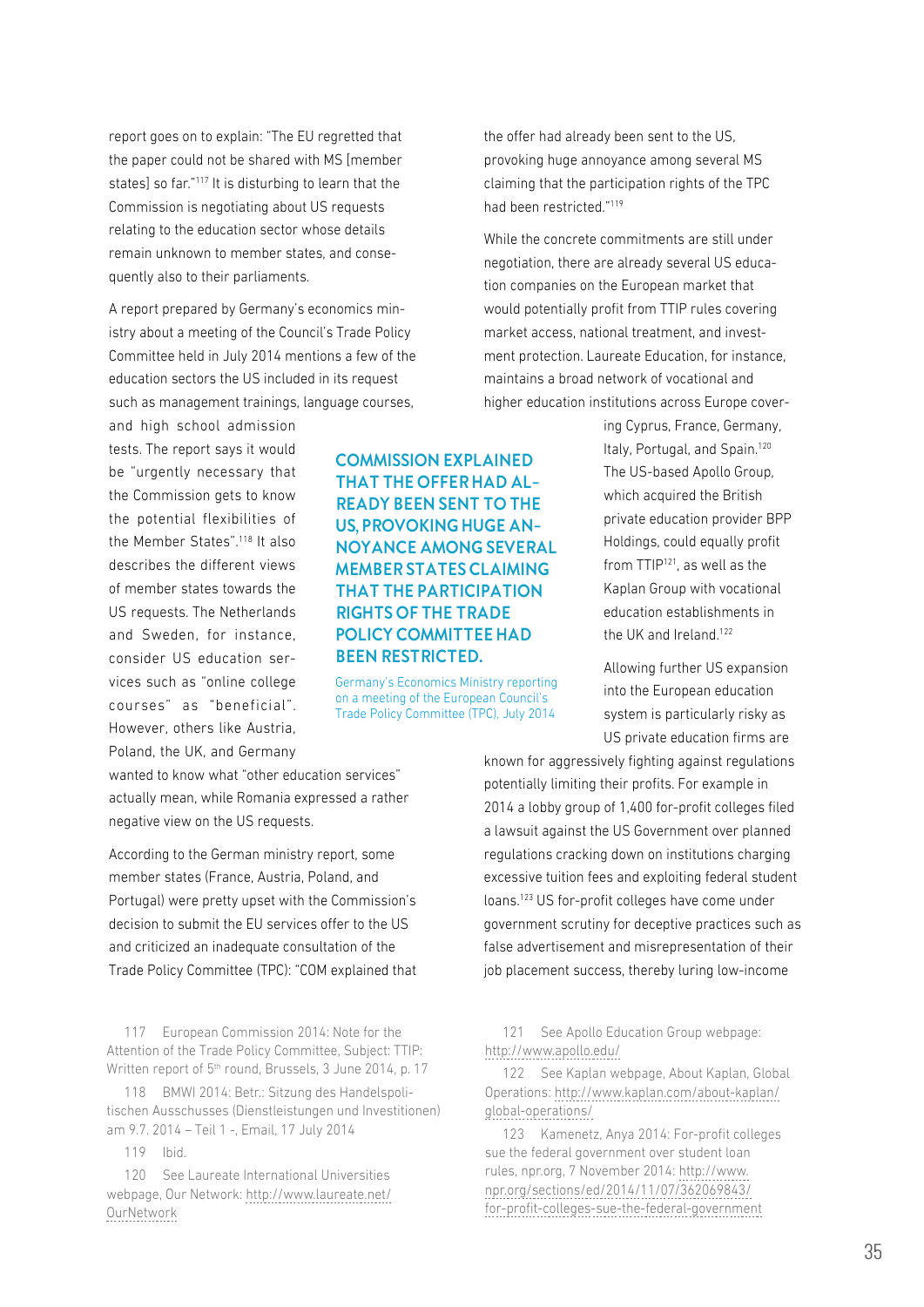

students to take out student loans enabling them to attend the fee-based courses.124 These companies could also use investment protections granted by TTIP and CETA to counter unfavourable regulations they might face in Europe.

European corporations could also benefit. The planned rules on the liberalisation of e-commerce and digital trade in order to "future proof" TTIP would support business models aimed at profiting from online education. For instance, German media conglomerate Bertelsmann, fiercely advocating for TTIP via its Bertelsmann Foundation, recently bought a stake in Udacity, a controversial US online education provider (see box 8).125

Bertelsmann Foundation, which holds 77.6 percent of the shares of the Bertelsmann group, $126$  is actively promoting TTIP by conducting surveys, commissioning reports and organising numerous events, including a "TTIP Roadshow" demonstrating the alleged benefits of the agreement.<sup>127</sup> According to the Foundation's Executive Director, Annette Heuser, one of the key areas "that should be included in TTIP negotiations is the digital economy and e-commerce." The foundation's executive advocates for the inclusion of precisely those areas where the Bertelsmann group is invested. Unsurprisingly, Heuser asserts that "TTIP is of limited value if it fails to address the 'new economy'".128

#### Box 8

## Udacity: how profit destroys quality

In 2014, Bertelsmann announced it had acquired a stake in Udacity, the US-based commercial online education provider specialising in vocational training courses. The US company, founded in Silicon Valley in 2011, provides an example of how profit can impair quality in the education sector. In 2013, San Jose State University in the United States put its collaboration with Udacity on hold because of "disappointing student performance". According to findings presented by the University, students participating in Udacity's fee-based courses, designed to replace classroom teaching, "fared significantly worse than their in-class mates".129

Udacity's business model represents a commercialisation of so-called MOOCs (Massive Open Online Courses), originally intended to provide free and unlimited access to online courses for everyone. Yet for Bertelsmann investing in online education is ordinary business. "The investment in Udacity is an important step for Bertelsmann", said Thomas Rabe, the group's chairman and CEO. "We will continue to invest in education businesses, with the aim of turning education into a third mainstay of revenues for Bertelsmann, alongside media and services."130

124 Elias, Paul, 2013: Major for-profit college chain systematically deceived students, huffingtonpost.com, 10 October 2013: [http://www.huffingtonpost.com/](http://www.huffingtonpost.com/
2013/10/10/corinthian-colleges-for-profit-lawsuit_n_4081000.html) [2013/10/10/corinthian-colleges-for-profit](http://www.huffingtonpost.com/
2013/10/10/corinthian-colleges-for-profit-lawsuit_n_4081000.html)[lawsuit\\_n\\_4081000.html](http://www.huffingtonpost.com/
2013/10/10/corinthian-colleges-for-profit-lawsuit_n_4081000.html)

125 Shaffi, Sarah, 2014: Bertelsmann buys stake in Udacity, thebookseller.com, 24 September 2014: [http://www.thebookseller.com/news/](http://www.thebookseller.com/news/bertelsmann-buys-stake-udacity) [bertelsmann-buys-stake-udacity](http://www.thebookseller.com/news/bertelsmann-buys-stake-udacity)

126 Institut für Medien und Kommunikationspolitik (IfM), Mediendatenbank, Deutsche Medienkonzerne, Bertelsmann: [http://www.mediadb.eu/datenbanken/](http://www.mediadb.eu/datenbanken/deutsche-medienkonzerne/bertelsmann.html) [deutsche-medienkonzerne/bertelsmann.html](http://www.mediadb.eu/datenbanken/deutsche-medienkonzerne/bertelsmann.html)

127 Bertelsmann Foundation 2014: Bertelsmann Foundation Receives EU Grant for "TTIP Roadshow",

Washington/DC, 13 January 2014: [http://www.bfna.](http://www.bfna.org/article/bertelsmann-foundation-receives-eu-grant-for-ttip-roadshow) [org/article/bertelsmann-foundation-receives-eu](http://www.bfna.org/article/bertelsmann-foundation-receives-eu-grant-for-ttip-roadshow)[grant-for-ttip-roadshow](http://www.bfna.org/article/bertelsmann-foundation-receives-eu-grant-for-ttip-roadshow)

128 Heuser, Annette 2015: Making TTIP a 21st-Century Agreement, Bertelsmann Foundation, Brief, April 21, 2015, Washington/DC

129 Rivard, Ry, 2013: Udacity Project on 'Pause', Inside Higher Ed, 18 July 2013: [https://](https://www.inside
highered.com/news/2013/07/18/citing-disappointing-student-outcomes-san-jose-state-pauses-work-udacity) [www.insidehighered.com/news/2013/07/18/citing](https://www.inside
highered.com/news/2013/07/18/citing-disappointing-student-outcomes-san-jose-state-pauses-work-udacity)[disappointing-student-outcomes-san-jose-state](https://www.inside
highered.com/news/2013/07/18/citing-disappointing-student-outcomes-san-jose-state-pauses-work-udacity)[pauses-work-udacity](https://www.inside
highered.com/news/2013/07/18/citing-disappointing-student-outcomes-san-jose-state-pauses-work-udacity)

130 Shaffi, Sarah, 2014: Bertelsmann buys stake in Udacity, thebookseller.com, 24 September 2014: [http://www.thebookseller.com/news/](http://www.thebookseller.com/news/bertelsmann-buys-stake-udacity) [bertelsmann-buys-stake-udacity](http://www.thebookseller.com/news/bertelsmann-buys-stake-udacity)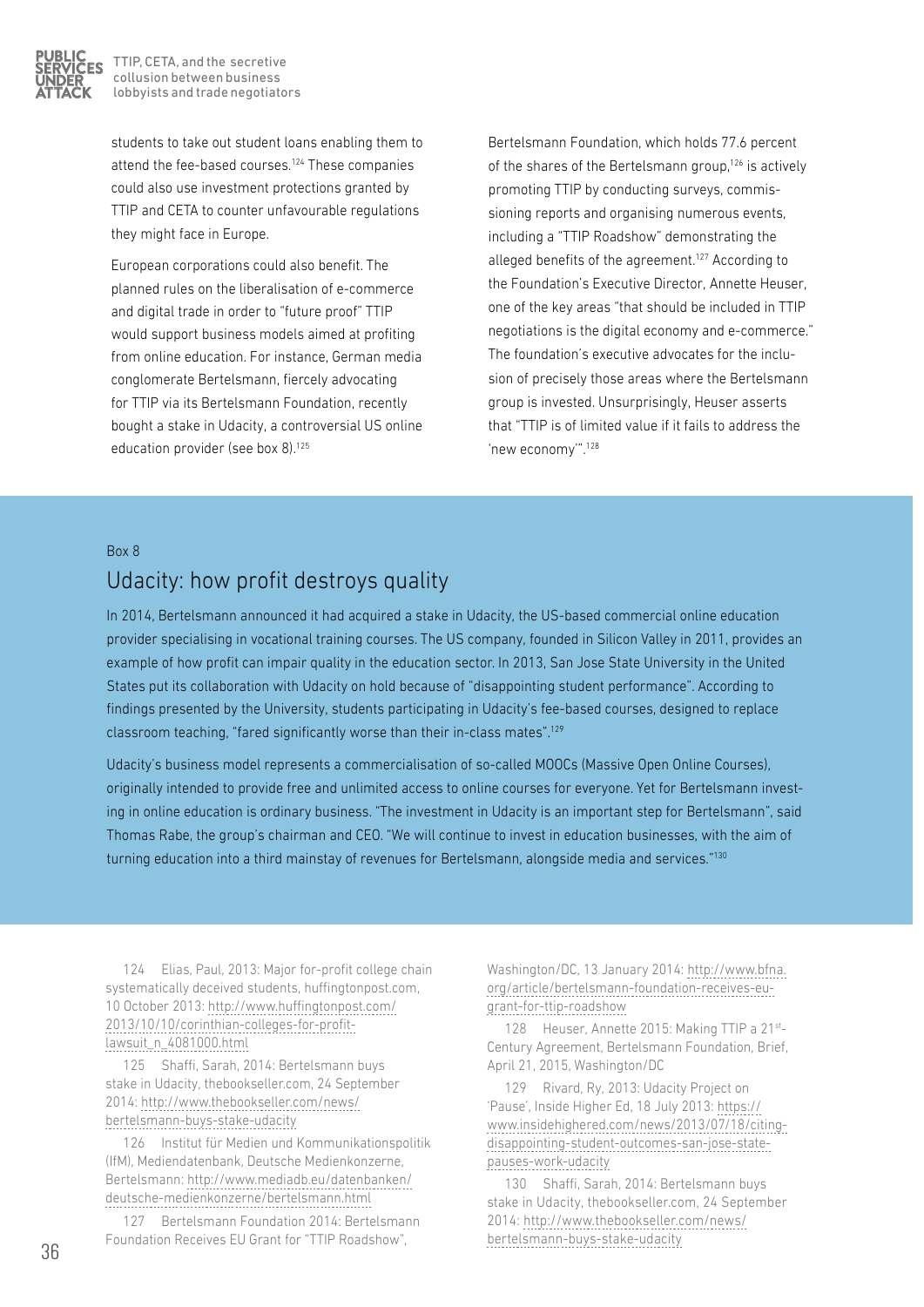## 4.8 NHS: the sell-off of public health

TTIP and CETA will allow investors domiciled in North America to exploit liberalisations already undertaken in Europe's public health sectors to force through further market openings and to lock in past privatisations. The UK's National Health Service (NHS) is an important case in point having suffered from market-based reforms beginning in the 1980s, such as the outsourcing of support services (catering, cleaning, facilities management) and the creation of an internal market where local NHS agencies purchase clinical services not only from NHS hospitals but increasingly from private

providers as well. Through the UK's Private Finance Initiative (PFI) – a particular form of public-private partnerships – consortia of private companies raised money on the financial markets to construct and operate hospitals, subsequently rented back to the NHS under often over-priced lease contracts.131

The latest and most radical move

has been the Health and Social Care Act (HSCA) passed in 2012 stipulating that all NHS services have to be commissioned by competitive tenders, while any "qualified providers", including private companies, are entitled to bid. Since the act came into effect in April 2013 the amount of NHS care awarded through the market has skyrocketed. In the two-year period April 2013-April 2015, £9.6 billion worth of NHS contracts were awarded by competitive tenders, compared to £1.2 billion in the year before the HSCA came into effect. The big winner is the private sector: of the 252 NHS

131 Coote, Anna/Penny, Joe 2014: The wrong medicine. A review of the impacts of NHS reforms in England, New Economics Foundation, November 2014

132 NHS Support Federation 2015: Contract Alert, Report, April 2015

133 See HCA Hospitals webpage: <http://www.hcahospitals.co.uk/>

134 Unite 2015: Tax Avoiders bying up the NHS and how TTIP could "lock in" tax avoidance, March 2015. contracts awarded, about 66 percent (165) went to non-NHS providers.<sup>132</sup>

Many of the private companies profiting from NHS contracts maintain investment links with the US. The world's largest health care provider, Hospital Corporation of America (HCA), for instance, is expanding in the UK.<sup>133</sup> Care UK, running many treatment centres and residential care homes, is largely owned by private equity firm Bridgepoint, the majority of whose investors are from the US.134 International private equity firm Apax Partners with offices in London and New York is a shareholder in the largest private hospital chain in the UK, General Healthcare Group (GHG).<sup>135</sup>

### PRIVATE FINANCE HAS ALWAYS BEEN MORE EXPENSIVE THAN PUBLIC BORROWING.

UK's House of Commons Treasury Committee, report on the Private Finance Initiative, 2011

So far, the market-based reforms introduced in the NHS have proved to be either negative or ineffective for the quality of care. Outsourcing of clinical services produced poor value for money as private treatment centers cherry-

picked those patients with better health while referring the more complicated and expensive cases back to the NHS. Financing hospital construction through the Private Finance Initiative (PFI) left many local NHS organisations burdened with debt whereas investors generated huge returns. In a 2011 report, the UK's House of Commons Treasury Committee analysed the reasons: "Private finance has always been more expensive than public borrowing.... The difference in finance costs means that PFI projects are significantly more expensive to fund over the life of a project."<sup>136</sup>

And: Bridgepoint webpage, Investor profile: [http://www.](http://www.bridgepoint.eu/en/investors/investor-profile/) [bridgepoint.eu/en/investors/investor-profile/](http://www.bridgepoint.eu/en/investors/investor-profile/)

135 See Apax Partners webpage, Investments, Healthcare: [http://www.apax.com/investments/](http://www.apax.com/investments/healthcare/) [healthcare/](http://www.apax.com/investments/healthcare/)

136 House of Commons Treasury Committee 2011: Private Finance Initiative, Seventeeth Report of Session 2010-2012, Volume I, August 2011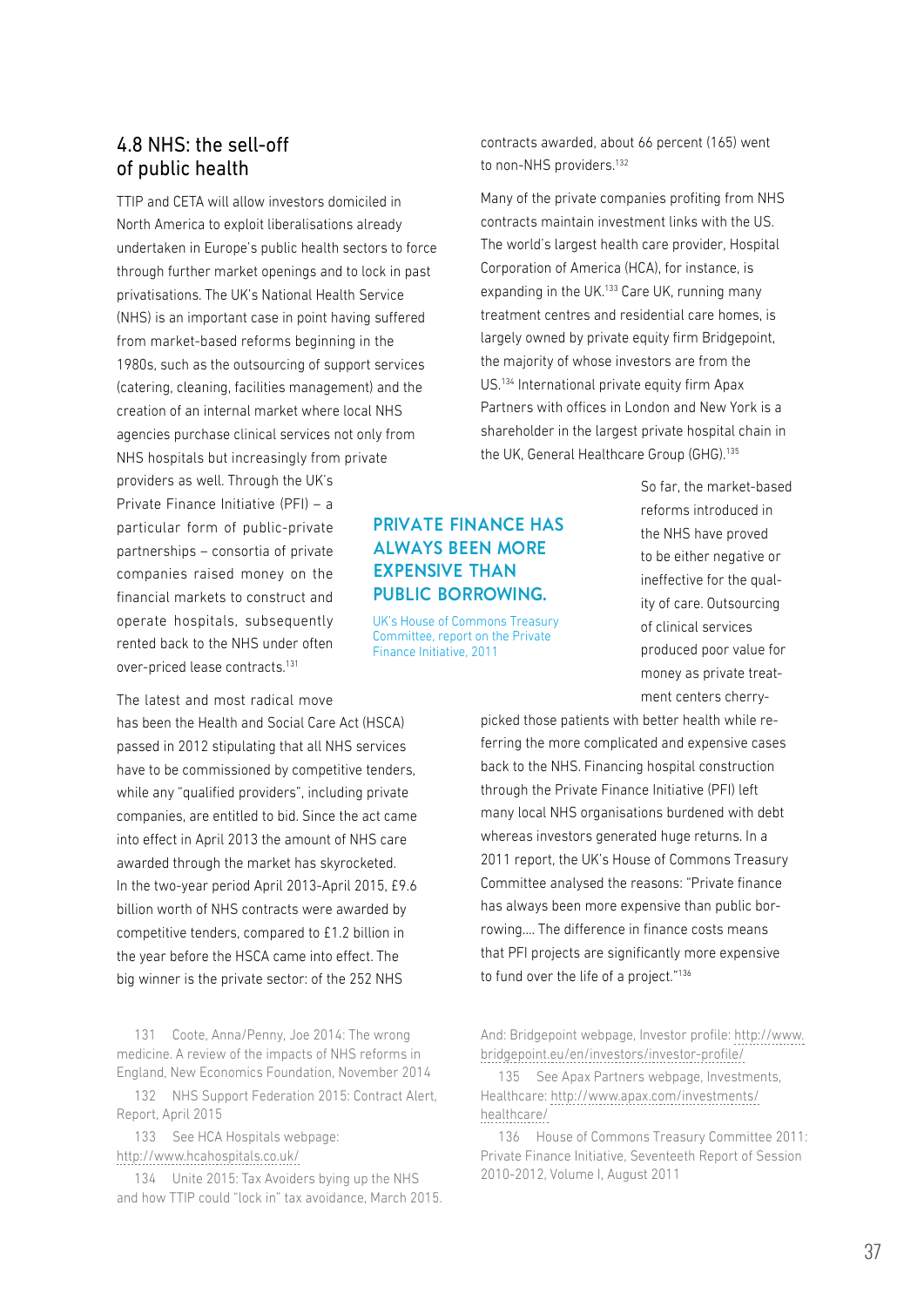

Finally, the market-based reforms themselves produced huge costs: subsidising private providers to create competition where it did not exist; creation of new institutions governing the NHS market; negotiating and monitoring contracts; managing invoicing and billing; and resolving disputes when for-profit contractors failed. The NHS's additional costs for servicing the market have been estimated at more than £4.5 billion per year – "enough to pay for 10 specialist hospitals"<sup>137</sup> or for covering the annual costs for some 175,000 extra nurses.138

With TTIP and CETA, learning from past failures (see box 9) and reversing even a few of the NHS privatisations might become impossible. Backtracking from the now generalised tendering requirements could run counter to the commitments under the respective government procurement chapters of the trade agreements. Under CETA, for example, the UK added purchases of the Department of Health to its procurement commitments, including all NHS trusts, the public corporations running NHS

hospitals, mental health facilities, community care, and ambulance services.<sup>139</sup> In addition, regional and local authorities as well as public hospitals must issue transatlantic tenders for purchases of supplies and services above 200,000 SDR (special drawing rights) and for all works above 5 million SDR (at the time of writing, 15 July 2015, 1 SDR corresponds to 1.27 Euros).<sup>140</sup> With TTIP these thresholds could even be lower given the pressure of powerful US industry groups such as the Alliance for Healthcare Competitiveness (AHC) demanding a drastic lowering of these thresholds to 1,000 SDR as well as the US request to lower the thresholds for purchases of central government entities (see chapter 3.3).

Furthermore, the construction of about three quarters of NHS hospitals has been funded through the Private Finance Initiative (PFI) and not by the government which funds the daily operations of these hospitals.141 Given the EU's very limited reservation only excluding some publicly funded services from TTIP and CETA (see chapter 4.6), existing private

#### Box 9

## Circle and the failure of hospital privatisation

American financial investors have also been involved in some of the costly failures of the market-based reforms in the UK's National Health Service (NHS). US investment company Invesco, for instance, holds a stake in Circle Holdings which in 2010 acquired a franchise contract to manage Hinchingbrooke Hospital in the East of England. Hinchingbrooke was the first NHS hospital to have its management contracted out to a private company. However, Circle dramatically failed and withdrew from the contract in early 2015 admitting huge losses and inability to cope with increasing demand for emergency services.<sup>142</sup> Circle's chairman, Michael J Kirkwood, serves as Advisory Director of BritishAmerican Business, a powerful transatlantic business group advocating for TTIP.<sup>143</sup>

137 Patom, Calum 2014: At what cost? Paying the price for the market in the English NHS, Centre for Health and the Public Interest, February 2014

138 Coote, Anna/Penny, Joe 2014: The wrong medicine. A review of the impacts of NHS reforms in England, New Economics Foundation, November 2014

139 Consolidated CETA Text, published on 26 September 2014, p. 708f. [http://trade.ec.europa.eu/](http://trade.ec.europa.eu/doclib/docs/2014/september/tradoc_152806.pdf) [doclib/docs/2014/september/tradoc\\_152806.pdf](http://trade.ec.europa.eu/doclib/docs/2014/september/tradoc_152806.pdf)

140 Ibid, p. 714

141 Coote, Anna/Penny, Joe 2014: The wrong medicine. A review of the impacts of NHS reforms in England, New Economics Foundation, November 2014

142 Lethbridge, Jane 2015: Circle and Hinchingbrooke Hospital, PSIRU, January 2015

143 BritishAmerican Business webpage, About us, Board of Directors: [http://www.babinc.org/aboutus/](http://www.babinc.org/aboutus/boardofdirectors) [boardofdirectors](http://www.babinc.org/aboutus/boardofdirectors), BritishAmerican Business webpage, Policy, Policy Initiatives: [http://www.babinc.org/policy/](http://www.babinc.org/policy/policyinitiatives) [policyinitiatives](http://www.babinc.org/policy/policyinitiatives)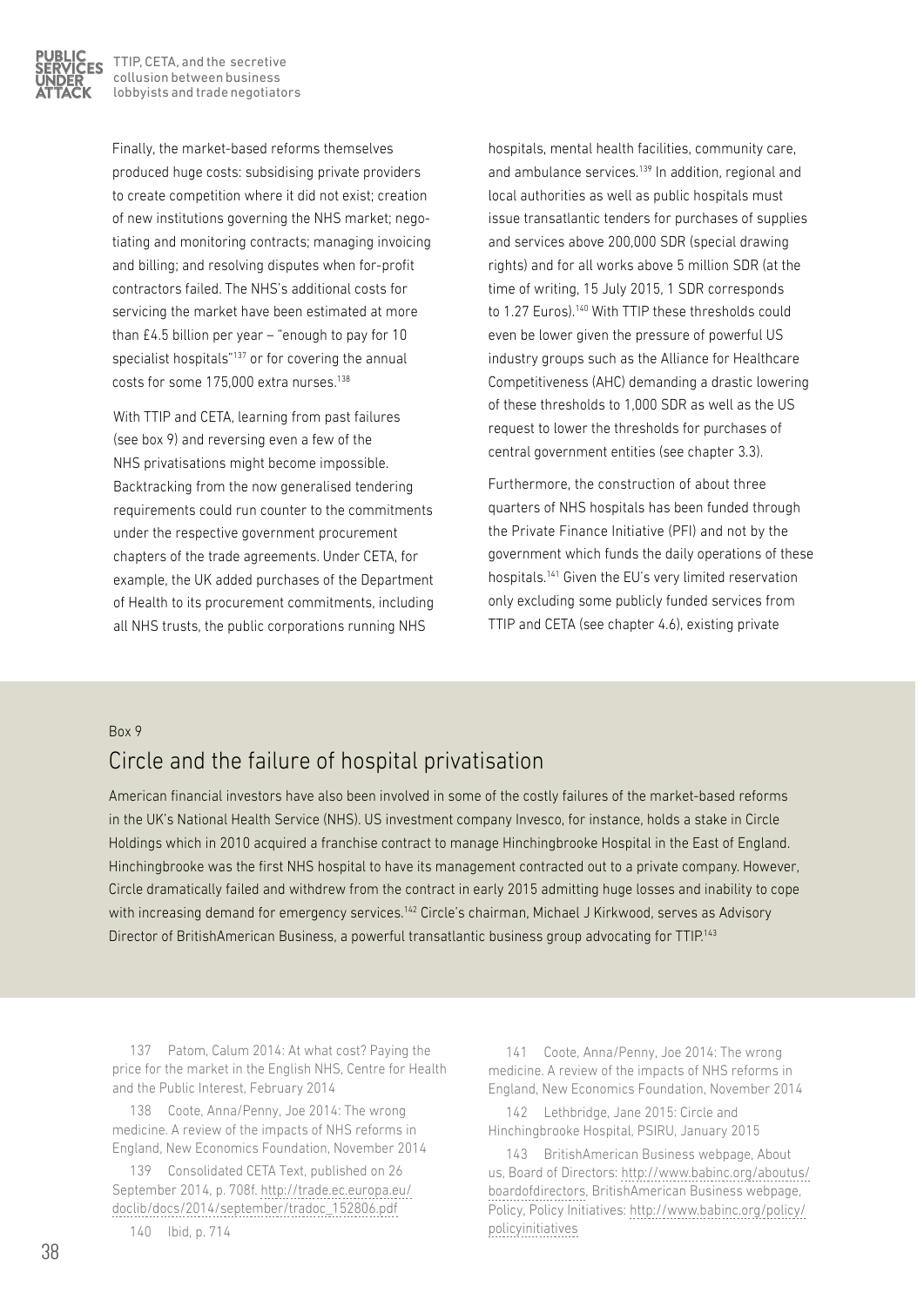involvement means the full range of the trade agreements' liberalisation provisions would probably apply to these hospitals. The poorly structured reservations taken out by the UK do not protect NHS hospitals either. Quite the contrary: the respective UK reservation taken out in the latest TTIP draft only applies to privately funded ambulance services and residential health facilities while hospital services remain fully committed. The reservation explicitly says that the UK only reserves the right to adopt measures "with

regard to the establishment of privately funded ambulance and residential health services other than hospital services".144

The worst deficit, however, relates to the loophole in the schedule of commitments potentially enabling ISDS claims based on the fair and equitable treatment standard and the prohibition of expropriation. Therefore, all private NHS providers with US

investment links may challenge any future attempts to roll back past privations and strengthen public and non-profit healthcare providers in the NHS.

#### 4.9 Audiovisual services: nixing an exemption

Much to the annoyance of the US film industry and the European Commission, the TTIP negotiating mandate that the European Council gave to the Commission in June 2013 excluded audiovisual services. Referring to the planned chapter on trade in services and establishment the mandate says: "Audiovisual services will not be covered by this chapter".145 However, at a hearing in the US congress

144 See draft TTIP services and investment offer: European Union 2015: Transatlantic Trade and Investment Partnership, Trade in Services, Investment and E-commerce, Brussels, 31 July 2015, p. 89: [http://trade.](http://trade.ec.europa.eu/doclib/docs/2015/july/tradoc_153670.pdf) [ec.europa.eu/doclib/docs/2015/july/tradoc\\_153670.pdf](http://trade.ec.europa.eu/doclib/docs/2015/july/tradoc_153670.pdf).

145 Council of the European Union 2013: Directives for the negotiation on the Transatlantic Trade and Investment Partnership between the European Union and the United States of America, Brussels, 17 June 2013, 11103/13

WE WILL ADVOCATE AGGRESSIVELY IN THESE NEGOTIATIONS FOR ALL OF OUR SERVICE PROVIDERS, INCLUDING THOSE IN THE FILM AND TELEVISION INDUSTRY.

Michael Froman, United States Trade Representative, at a hearing in the US congress, July 2013

in July 2013, the United States Trade Representative, Michael Froman, stressed that the US would not back down: "We will advocate aggressively in these negotiations for all of our service providers, including those in the film and television industry.… We raised audiovisual services with the EU in our first negotiating round in July, and will continue to raise it in future rounds."146

The European Commission, too, made unmistakably clear that it would not give up the fight. In a memo on the endorsement of the mandate it declared: "There

> is no carve-out on audiovisual services.… As the EU legislation in this area still has to be developed, it has been agreed that audiovisual services are presently not part of the mandate, but that the Commission has the possibility to come back to the Council with additional negotiating directives at a later stage."147 Apparently, the Commission hopes at some point public atten-

tion could wane allowing an opportunity for them to reintroduce audiovisual services to the TTIP table.

Meanwhile, negotiators are debating the actual scope of the exemption as there is no consensus on what constitutes audiovisual services. Defining and classifying this sector in order to enable proper regulation is extremely difficult because due to technological progress the audiovisual market is constantly changing and new services keep emerging. Here, two trends are particularly important: 1) the convergence of telecommunication and audiovisual services; 2) the convergence of audiovisual content production and its transmission, for instance, Smart TV integrating television and internet features enabling customers to assemble their own programmes.

146 Questions for the Record for Committee on Ways and Means Full Committee Hearing on President's Trade Policy Agenda with Ambassador Michael Froman, 18 July 2013: [http://big.assets.huffingtonpost.com/](http://big.assets.huffingtonpost.com/FromanWaysandMeansResponse.pdf) [FromanWaysandMeansResponse.pdf](http://big.assets.huffingtonpost.com/FromanWaysandMeansResponse.pdf)

147 European Commission 2013: Member States endorse EU-US trade and investment negotiations, Memo, Brussels, 14 June 2013: [http://europa.eu/rapid/](http://europa.eu/rapid/press-release_MEMO-13-564_en.htm) [press-release\\_MEMO-13-564\\_en.htm](http://europa.eu/rapid/press-release_MEMO-13-564_en.htm)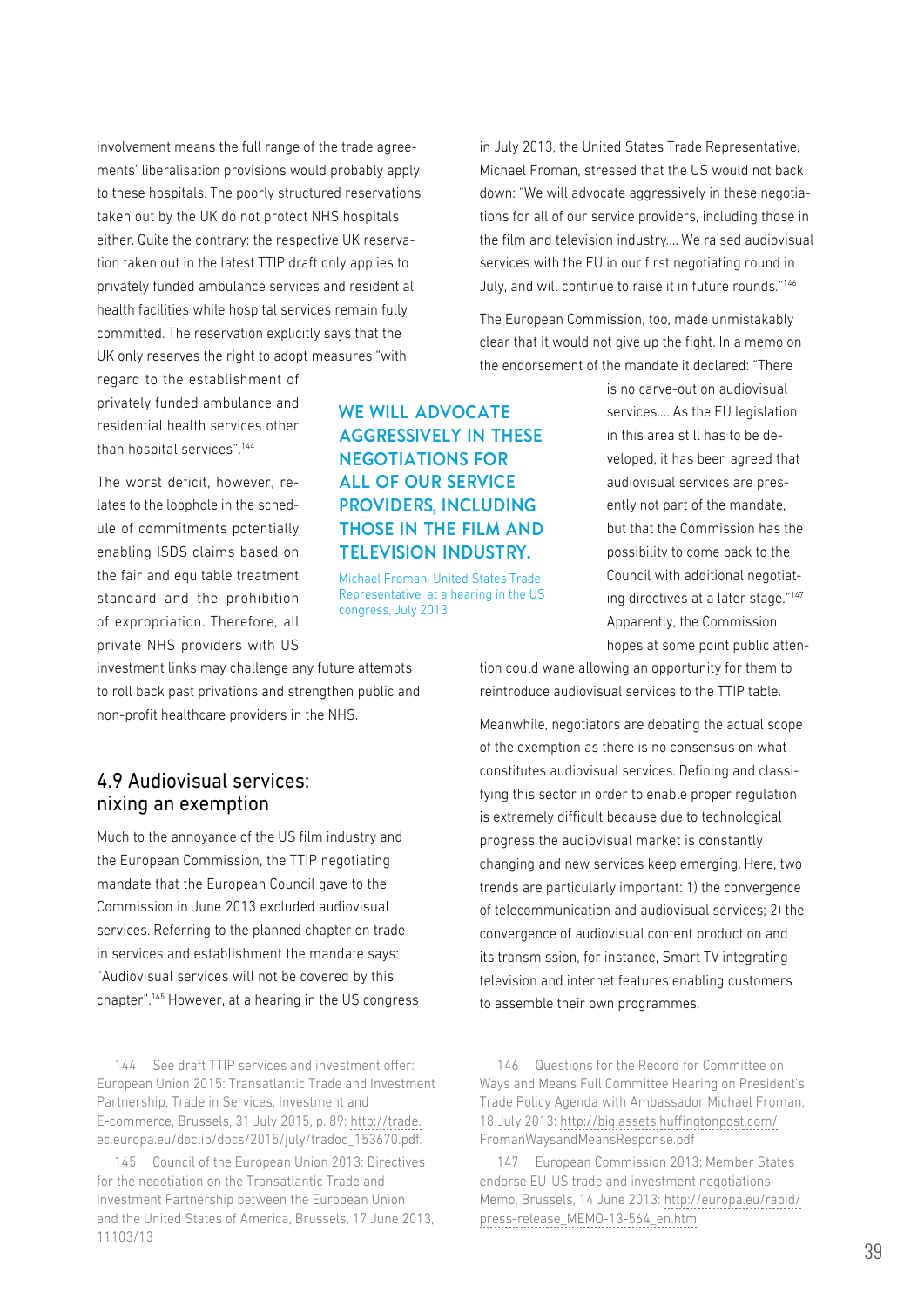

In an internal report to the Council's Trade Policy Committee on the fourth TTIP negotiation round, the Commission admits that the scope of the audiovisual exemption is largely unclear: "EU explained that it could not provide an abstract definition of what is covered by the concept of 'audiovisual service' and that a case-by-case assessment is required."148 But such a case-by-case approach could enable the Commission to grant concessions to the US in specific audiovisual sectors despite the exemption. This approach may also please the US negotiators whose main interest is "to delineate the borders of the EU exclusions", according to the report.<sup>149</sup>

Internal Commission documents summarizing meetings with industry prove that DG Trade has indeed tried to limit the audiovisual exemption as far as possible. The tendency is to only exempt a limited set of services engaged in audiovisual content production, leaving any aspects relating to the transmission,

distribution, or broadcast of these contents to be liberalised.150 In a Commission report of a meeting with the European Services Forum (ESF) in May 2012, a DG Trade official refers to ESF's questions on broadcasting: "Interested by the inclusion of broadcasting. I made it clear that this would remain

outside the scope of AV [audiovisual services]". The official added that broadcasting "should stay outside of any future debate on AV".151

However, the Commission approach poses a severe risk to cultural diversity in Europe. Liberalising

148 European Commission 2014: Note for the Attention of the Trade Policy Committee, Subject: TTIP: Written report of 4<sup>th</sup> round, Brussels, 20 March 2014, p. 17-18

149 Ibid.

150 DG Trade 2013: Report Meeting FTA working group BusinessEurope 17 May 2013, 14h00 – 16h00

151 DG Trade 2012: Subject: Short discussion with ESF, 31 May 2012

152 European Commission 2014: Note for the Attention of the Trade Policy Committee, Subject: TTIP: Written report of 4<sup>th</sup> round, Brussels, 20 March 2014, p. 17

might lead to questioning the quotas in EU member states reserving specific percentages of TV and cinema screenings to movies produced in Europe. Opening transmission and broadcasting would undoubtedly be an important concession to the US. According to the Commission report on the fourth TTIP round, the US Government insists on the "coverage of broadcasting material and contracts for broadcasting time" under the public procurement chapter of the agreement.<sup>152</sup>

transmission of audiovisual content to the public

## 4.10 Cashing in: the financialisation of social services

Financial investors engaged in public services may benefit from particular TTIP and CETA provisions fostering market access for new financial services and protecting investments. The CETA text and

EACH PARTY SHALL PERMIT A FINANCIAL SERVICE SUPPLIER OF THE OTHER PARTY TO PROVIDE ANY NEW FINANCIAL SERVICE.

TTIP, draft services and investment text, 31 July 2015 the TTIP draft have many provisions also affecting financial investments in public services. The latest TTIP draft, for instance, explicitly mentions "capital participation in a juridical person" as an activity covered by the treaty, alongside many financial services including "lending of

all types" and "financial leasing".153 Furthermore, the TTIP draft requires a party to approve any new financial service: "Each Party shall permit a financial service supplier of the other Party to provide any new financial service."154

153 See the draft EU services and investment text: European Union 2015: Transatlantic Trade and Investment Partnership, Trade in Services, Investment and E-commerce, Brussels, 31 July 2015, p. 3 footnote 7, and p. 38: [http://trade.ec.europa.eu/doclib/](http://trade.ec.europa.eu/doclib/docs/2015/july/tradoc_153669.pdf) [docs/2015/july/tradoc\\_153669.pdf.](http://trade.ec.europa.eu/doclib/docs/2015/july/tradoc_153669.pdf) Examples for "capital participation in a juridical person" would be: US financial investors acquiring equity stakes in public "juridical persons" (i.e. legal entities) such as utilities, hospitals, national railway enterprises or postal operators, thereby partly or wholly privatising the said public services.

154 Ibid, p. 39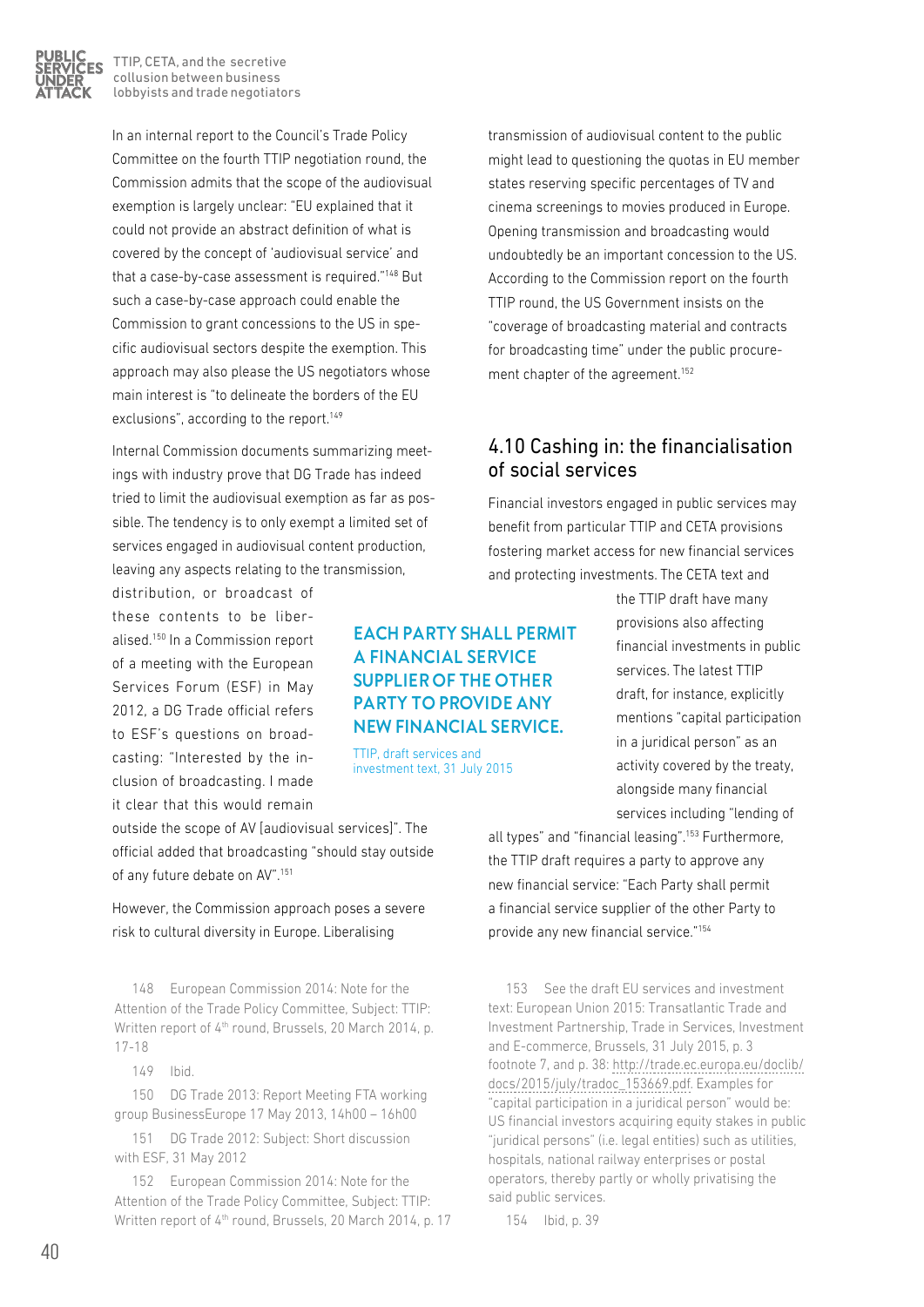These provisions could be used by many US financial investors to defend their interests against burdensome regulations threatening their profits, for instance, in the health and social services sector. With their home market saturated, US real estate investment trusts (REITs) are increasingly turning to Europe, particularly France, Germany, and the UK.155 In the UK, US investors such as the Griffin-American Healthcare REIT are buying care homes for the elderly.156 Medical Properties Trust, another USbased healthcare REIT, recently announced the take over of the properties of MEDIAN Kliniken, a private company in Germany operating a network of clinics specialised in rehabilitation and care.<sup>157</sup>

Similar to Blackstone's Southern Cross engagement (see box 4 page 19), these REITs are also using sale and leaseback deals to maximize their profits in the shortest possible time. This raised fears of a repeat of failures like the Southern Cross collapse. However, regulating REITs more

effectively could violate the trade agreements' investment protection standards requiring the maintenance of a stable business environment in order not to breach investors' "legitimate expectations".

Should TTIP and CETA come into force, adopting new regulations protecting the long-term care sector against asset-stripping strategies of financial investors (see box 4 on page 19) could prove particularly difficult when governments continue their lax scheduling approach. Under CETA and the recent TTIP draft 11 EU Member States (Belgium, Cyprus, Denmark, France, Germany, Greece, Ireland, Italy, Portugal, Spain, the UK) introduced a reservation in their schedule of commitments *de facto* liberalising long-term care such as residential homes for the elderly. According to this clause, these countries reserve their right to adopt or maintain any measure regarding "privately funded social services other than services relating to Convalescent and Rest Houses and Old People's Homes."158

#### Box 10

## Working conditions in long-term care: pitting pensioners against pensioners

Exposing old people's homes to unfettered competition, as it is planned with CETA and probably also TTIP, could impair efforts to improve working conditions by increasing the mandatory minimum number of staff per resident. European trade unions such as Ver.di in Germany are currently campaigning for regulations defining rules for minimum rates of staff in the care sector.

The Canadian pension fund CPPIB, for instance, holds a sizeable share of French Orpea Group, a large provider of residential care throughout Europe operating facilities in France, Belgium, Germany, the Czech Republic, Italy, and Austria.159 The Canadians could launch claims under CETA should governments try to enact legislation improving the working conditions or increasing the number of staff in Orpea's care homes. The pension fund could justify international arbitration with the imminent risk of decreasing dividends expected by its clients. In this way, the financial interests of Canadian pensioners could clash with the interests of European pensioners expecting decent treatment by a well paid and caring staff.

155 CBRE 2014: Presentation, Jefferies Healthcare REIT Conference, 8 April 2014

156 Plimmer, Gill 2014: UK care homes lure reits across Atlantic, ft.com, June 16, 2014: [http://www.ft.com/](http://www.ft.com/cms/s/0/dbf4b976-f538-11e3-91a8-00144feabdc0.html#axzz3dJmpzrVx) [cms/s/0/dbf4b976-f538-11e3-91a8-00144feabdc0.](http://www.ft.com/cms/s/0/dbf4b976-f538-11e3-91a8-00144feabdc0.html#axzz3dJmpzrVx) [html#axzz3dJmpzrVx](http://www.ft.com/cms/s/0/dbf4b976-f538-11e3-91a8-00144feabdc0.html#axzz3dJmpzrVx)

157 Kingston, Charles, 2014: US REIT in \$900 million takeover of leading German healthcare provider, German Real Estate Finance, REFIRE, 10 November 2014: [http://www.refire-online.com/features/investment/](http://www.refire-online.com/features/investment/us-reit-in-usd900m-takeover-of-leading-german-healthcare-provider/)

[us-reit-in-usd900m-takeover-of-leading-german](http://www.refire-online.com/features/investment/us-reit-in-usd900m-takeover-of-leading-german-healthcare-provider/)[healthcare-provider/](http://www.refire-online.com/features/investment/us-reit-in-usd900m-takeover-of-leading-german-healthcare-provider/)

158 See the draft TTIP services and investment offer: European Union 2015: Transatlantic Trade and Investment Partnership, Trade in Services, Investment and E-commerce, Brussels, 31 July 2015, p. 90: [http://](http://trade.ec.europa.eu/doclib/docs/2015/july/tradoc_153670.pdf) [trade.ec.europa.eu/doclib/docs/2015/july/tradoc\\_](http://trade.ec.europa.eu/doclib/docs/2015/july/tradoc_153670.pdf) [153670.pdf.](http://trade.ec.europa.eu/doclib/docs/2015/july/tradoc_153670.pdf) And: Consolidated CETA Text, published on 26 September 2014, Annex II, pp. 1524-1624.

159 See Orpea Group's webpage: <http://www.orpea-corp.com/index.php/en/>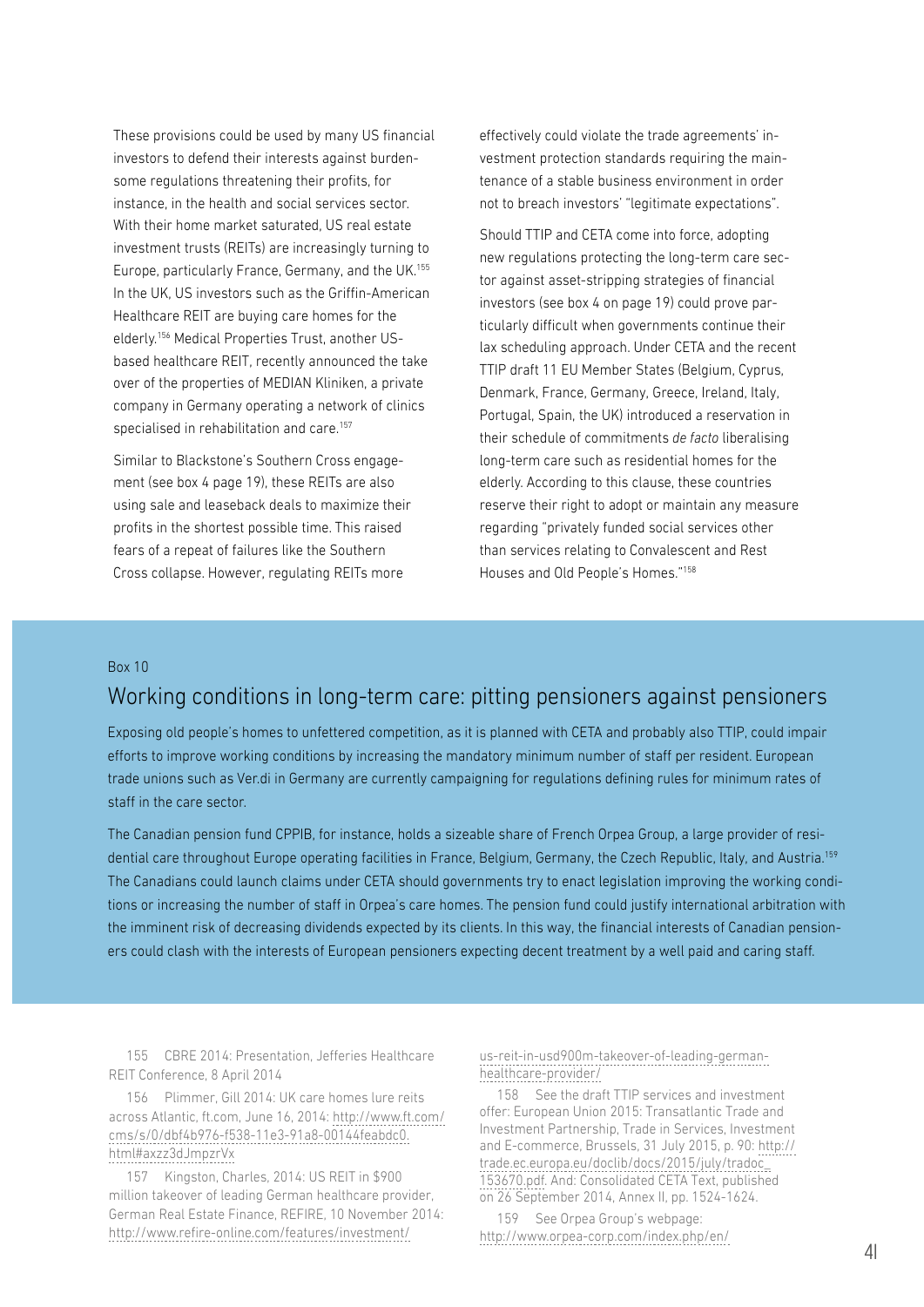

However, completely liberalising old people's homes is at odds with the recently published joint report of the European Commission and the Social Protection Committee recommending the integration of long-term care in national social protection systems.<sup>160</sup>

## 4.11 ISDS: defending a corporate privilege

The European Commission is set to fulfill probably one of the most important demands of the corporate sector by including far-reaching investment protections in its transatlantic trade agreements. With the entry into force of the Lisbon Treaty in December 2009, foreign direct investment became an EU competency allowing the Commission to integrate investment protection including Investor-State Dispute Settlement (ISDS) mechanisms in its FTAs. Already a common feature of bilateral investment treaties (BITs), ISDS is increasingly being integrated into trade agreements as well. However, to date, neither the EU nor any of the Western European Member States has a BIT with Canada or the United States. Only several Eastern European countries signed BITs with Canada (7 EU Member States) and the United States (9 EU Member States).<sup>161</sup>

Despite growing public opposition to the private investment arbitration system, CETA already contains a comprehensive investment protection chapter including ISDS. To safeguard a similar chapter foreseen in TTIP, the Commission recently

160 European Union 2014: Adequate social protection for long-term care needs in an aging society – Report jointly prepared by the Social Protection Committee and the European Commission, Luxembourg 2014

161 EU Member States having BITs with Canada: Croatia, Czech Republic, Hungary, Latvia, Poland, Romania and Slovakia, see: [http://](http://investmentpolicyhub.unctad.org/IIA/CountryBits/35) [investmentpolicyhub.unctad.org/IIA/CountryBits/35.](http://investmentpolicyhub.unctad.org/IIA/CountryBits/35) EU Member States having BITs with the United States: Bulgaria, Croatia, Czech Republic, Estonia, Latvia, Lithuania, Poland, Romania and Slovakia, see: [http://](http://investmentpolicyhub.unctad.org/IIA/CountryBits/223) [investmentpolicyhub.unctad.org/IIA/CountryBits/223](http://investmentpolicyhub.unctad.org/IIA/CountryBits/223)

162 Seattle to Brussels Network 2015: ISDS: Spreading the disease instead of looking for a cure tabled some limited reform proposals unsuitable to address the fundamental shortcomings of these procedures, above all the unjustifiable privilege granted exclusively to foreign investors to bypass national courts by taking recourse to international investment tribunals.<sup>162</sup>

Should TTIP come into force, thousands of US corporations' European subsidiaries could provide the basis for ISDS claims against EU member states. According to research conducted by Public Citizen, a consumer rights advocacy group, US corporations own some 51,400 subsidiaries in the EU. Yet, the nine BITs between the US and Eastern European member states cover only eight percent of the USowned firms operating in the EU. Thus, 92 percent of US subsidiaries in the EU would gain new rights to attack public policies through ISDS. Moreover, as 81 percent of US corporations operating in the EU also have subsidiaries in Canada, they could already use the ISDS mechanism foreseen in CETA, if they structure their investments accordingly.<sup>163</sup>

ISDS has evolved into a lucrative business dominated by a handful of international law firms and a small club of elite lawyers presiding over a large part of the cases. An investment tribunal typically consists of three arbitrators, two of whom are appointed by each disputing party, and the third by mutual consent. But unlike an ordinary court composed of independent judges, the majority of arbitrators are private lawyers with a commercial interest in attracting as many cases as possible.<sup>164</sup>

– Why the Commission's alleged 'reforms' fail to address the key problems, Analysis by the Seattle to Brussels Network (S2B), 6 May 2015: [http://www.](http://www.s2bnetwork.org/isds-statement/) [s2bnetwork.org/isds-statement/](http://www.s2bnetwork.org/isds-statement/)

163 Public Citizen 2014: Tens of Thousands of U.S. Firms Would Obtain New Powers to Launch Investor-State Attacks Against European Policies via CETA and TTIP, 9 December 2014: [http://www.](http://www.citizen.org/documents/EU-ISDS-liability.pdfhttp://) [citizen.org/documents/EU-ISDS-liability.pdf](http://www.citizen.org/documents/EU-ISDS-liability.pdfhttp://)

164 Eberhardt, Pia/Olivet, Cecilia 2012: Profiting from injustice – How law firms, arbitrators and financiers are fuelling an investment arbitration boom, Corporate Europe Observatory/Transnational Institute, Brussels/Amsterdam, November 2012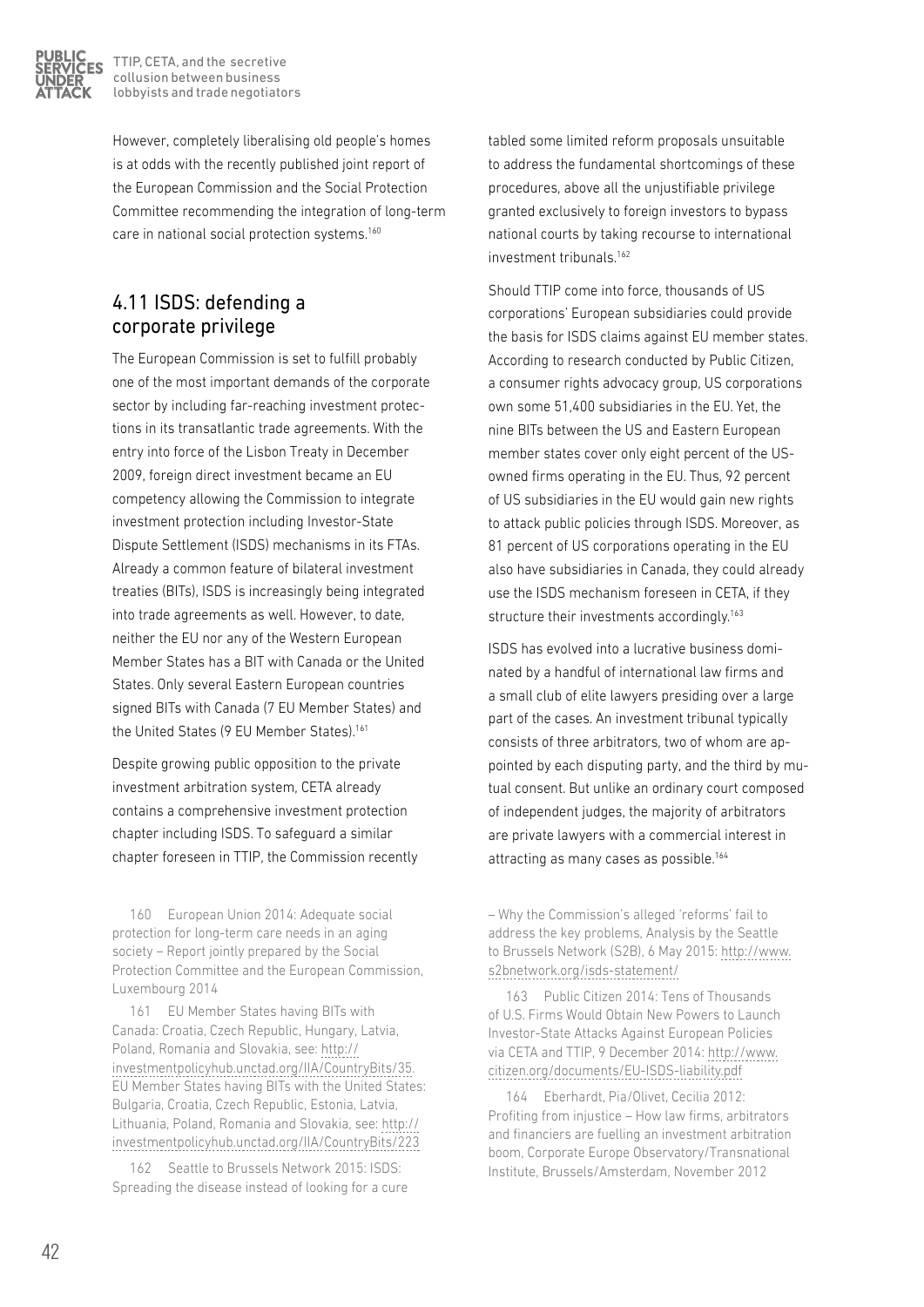## 4.12 Private tribunals adjudicating on public services

The vague investment rules contained in the treaties allow arbitrators expansive interpretations of individual clauses. The main clauses regularly invoked by claimants are the standard of "fair and equitable treatment" and the duty to compensate "indirect expropriations", both of which feature in CETA and are also very likely to appear in TTIP. Investor attacks on states thus far have relied most often upon the fair and equitable treatment (FET) clause.<sup>165</sup> Requiatory changes, such as new laws or taxes diminishing private profits, may be seen as breaches of an investor's "legitimate expectations" justifying multibillion euro payouts in compensation. Moreover, some arbitration tribunals have interpreted the FET standard as a state obligation to maintain a "stable and predictable business environment".<sup>166</sup>

The second important standard, "protection against indirect expropriation", refers to state measures depriving investors of the economic value of their assets by limiting the ability to profit from their property. Unlike direct expropriations, this standard does not involve an outright seizure of property as,

for example, in the case of nationalizations of land or a factory. Thus, "indirect expropriation" lends itself to an extremely broad range of interpretation. For example, tribunals have already denounced many public interest regulations as measures "tantamount" or "equivalent" to expropriation – and ordered states to pay multimillions of euros in compensation (see box 11).167

Due to the risk of paying hefty compensations even the threat of investment arbitration may deter governments from taking necessary measures, a phenomenon called "regulatory chill".168 In some cases governments succeeded in avoiding a costly payout by entering into a settlement agreement with the investors. However, the terms of a settlement may also oblige them to modify or abandon planned regulations.

Policies regulating public services have been a frequent target of ISDS claims launched by foreign investors using either existing BITs or the ISDS mechanism of the Energy Charter Treaty, a plurilateral agreement on energy cooperation signed by the EU and all its member states. The experiences so far highlight the imminent threats for public services emanating from investment protection and ISDS (see box 11).

## Box 11 ISDS claims targeting public services

#### United Utilities vs Estonia: Investors against rate caps

In October 2014, water company AS Tallinna Vesi together with its shareholder United Utilities B.V., a holding company registered in the Netherlands belonging to the UK's United Utilities group, brought a claim against Estonia before ICSID (International Centre for Settlement of Investment Disputes), an entity of the World Bank Group. Tallinna Vesi is the water utility of the Estonian capital Tallin, which was privatised in 2001 when United Utilities B.V. became its largest shareholder. The claimants allege that Estonia violated the 'fair and equitable treatment' standard by refusing Tallinna Vesi's application to increase the water rates. They are seeking "compensation for potential damages over 90 million euros for total losses over the lifetime of the contract to 2020".<sup>169</sup> The Dutch holding company enabled the claimants to use the ISDS mechanism included in the BIT between the Netherlands and Estonia.

165 UNCTAD 2012: Fair and Equitable Treatment: A sequel, UNCTAD Series on Issues in International Investment Agreements II, New York and Geneva, 2012

166 Ibid, p. 66

167 UNCTAD 2012: Expropiation: A sequel,

UNCTAD Series on Issues in International Investment Agreements II, New York and Geneva, 2012

168 Tienhaara, Kyla 2010: Regulatory Chill and the Threat of Arbitration: A View from Political Science

169 Tallinna Vesi 2014: AS Tallinna Vesi has commenced international arbitration proceedings against the Republic of Estonia: [http://www.tallinnavesi.ee/en/](http://http://www.tallinnavesi.ee/en/Investor/695-AS-Tallinna-Vesi-alustas-rahvusvahelist-arbitraa%C5%BEimenetlust-Eesti-Vabariigi-vastu) [Investor/695-AS-Tallinna-Vesi-alustas-rahvusvahelist](http://http://www.tallinnavesi.ee/en/Investor/695-AS-Tallinna-Vesi-alustas-rahvusvahelist-arbitraa%C5%BEimenetlust-Eesti-Vabariigi-vastu)[arbitraa%C5%BEimenetlust-Eesti-Vabariigi-vastu](http://http://www.tallinnavesi.ee/en/Investor/695-AS-Tallinna-Vesi-alustas-rahvusvahelist-arbitraa%C5%BEimenetlust-Eesti-Vabariigi-vastu)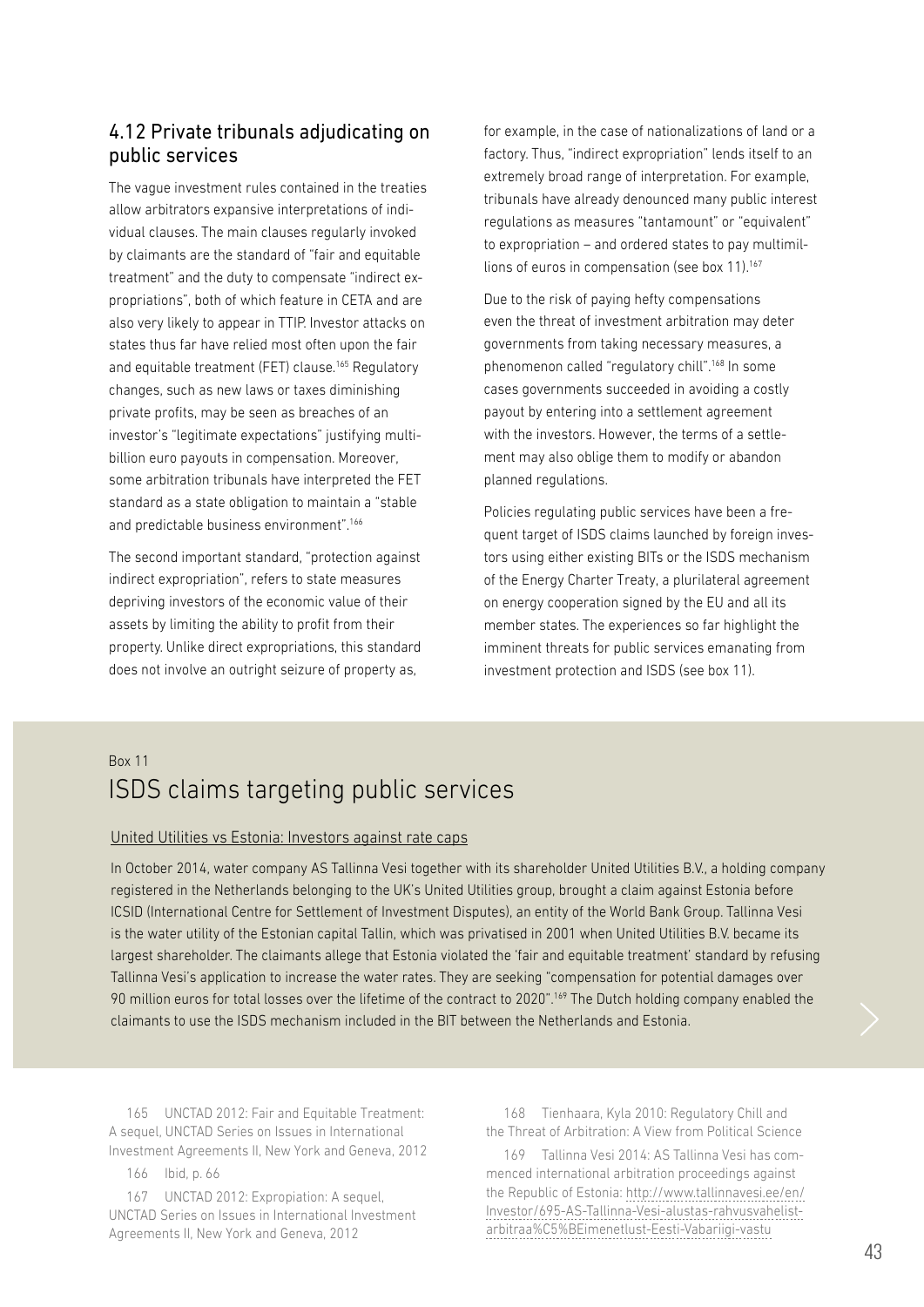

#### Veolia vs Egypt: Investors against minimum wage

In 2012, French company Veolia Propreté filed an ICSID claim against Egypt over an alleged violation of a concession contract to provide waste management services in the port city of Alexandria. The city refused to agree to contract changes Veolia had requested to compensate for increasing costs. One of the causes driving Veolia's costs was the government's decision to introduce new labour legislation increasing the minimum wage. The case has been filed under the BIT between France and Egypt.170

#### Achmea vs Slovakia: Investors against public health insurance

In December 2012, the Permanent Court of Arbitration (PCA) in The Hague ruled that Slovakia had to pay €22 million plus interest and legal fees to Dutch health insurer Achmea for a violation of the BIT between the Netherlands and the Slovak Republic. Achmea filed its claim in reaction to a law passed by the Slovak government in 2006 banning private health insurers from retaining profits or distributing them to their shareholders.<sup>171</sup> While Slovakia continues to fight the PCA ruling, Achmea achieved another verdict by a Luxembourg court in 2013 ordering the seizure of €29.5 million of Slovakian government assets invested in Luxembourg.172

#### Eureko vs Poland: Investors fighting for privatisation

In 1999, Poland allowed Dutch health insurer Eureko to acquire 30 percent of the shares of PZU, the Polish insurance company operating large parts of the mandatory health insurance and pension system, which until then had been 100 percent state-owned. In 2001, the government committed itself to floating further PZU shares which would have allowed Eureko to acquire a controlling stake. But as the planned floatation was later cancelled, Eureko initiated arbitration proceedings claiming breaches of the BIT between Poland and the Netherlands and demanding hefty compensations of about €2 billion. After winning two awards, Eureko reached a settlement with Poland in 2009 requiring PZU to pay a special dividend of €1.8 billion to Eureko.<sup>173</sup>

170 Rey, Fanny, 2012: Veolia assigne l'Égypte en justice, Jeune Afrique, 11 July 2012: [http://www.](http://www.jeuneafrique.com/27151/economie/veolia-assigne-l-gypte-en-justice/) [jeuneafrique.com/27151/economie/veolia-assigne](http://www.jeuneafrique.com/27151/economie/veolia-assigne-l-gypte-en-justice/)[l-gypte-en-justice/](http://www.jeuneafrique.com/27151/economie/veolia-assigne-l-gypte-en-justice/)

171 Balogová, Beata 2012: Slovakia owes Achmea millions, court rules, The Slovak Spectator, 17 December 2012: [http://spectator.sme.sk/c/20045559/slovakia](http://spectator.sme.sk/c/20045559/slovakia-owes-achmea-millions-court-rules.html)[owes-achmea-millions-court-rules.html](http://spectator.sme.sk/c/20045559/slovakia-owes-achmea-millions-court-rules.html)

172 Liptáková, Jana, 2013: Slovak assets seized in disupte between state and Achmea, 24 May 2013: [http://](http://spectator.sme.sk/c/20047077/slovak-assets-seized-in-dispute-between-state-and-achmea.html) [spectator.sme.sk/c/20047077/slovak-assets-seized-in](http://spectator.sme.sk/c/20047077/slovak-assets-seized-in-dispute-between-state-and-achmea.html)[dispute-between-state-and-achmea.html](http://spectator.sme.sk/c/20047077/slovak-assets-seized-in-dispute-between-state-and-achmea.html)

173 Hall, David, 2010: Challenges to Slovakia and Poland health policy decisions: use of investment treaties to claim compensation for reversal of privatisation/liberalisation policies, PSIRU, January 2010. Borowski, Chris: Factbox – Poland, Eureko meet to settle PZU dispute, Reuters, 17 January 2008: [http://www.reuters.com/article/2008/01/17/](http://www.reuters.com/article/2008/01/17/pzu-idUSL174991720080117) [pzu-idUSL174991720080117.](http://www.reuters.com/article/2008/01/17/pzu-idUSL174991720080117) Henderson, Julie, 2009: Eureko secures exit from Polish PZU row, Investment & Pensions Europe (I&PE), 2 October 2009: [http://](http://www.ipe.com/eureko-secures-exit-from-polish-pzu-row/32881.fullarticle) [www.ipe.com/eureko-secures-exit-from-polish-pzu](http://www.ipe.com/eureko-secures-exit-from-polish-pzu-row/32881.fullarticle)[row/32881.fullarticle](http://www.ipe.com/eureko-secures-exit-from-polish-pzu-row/32881.fullarticle)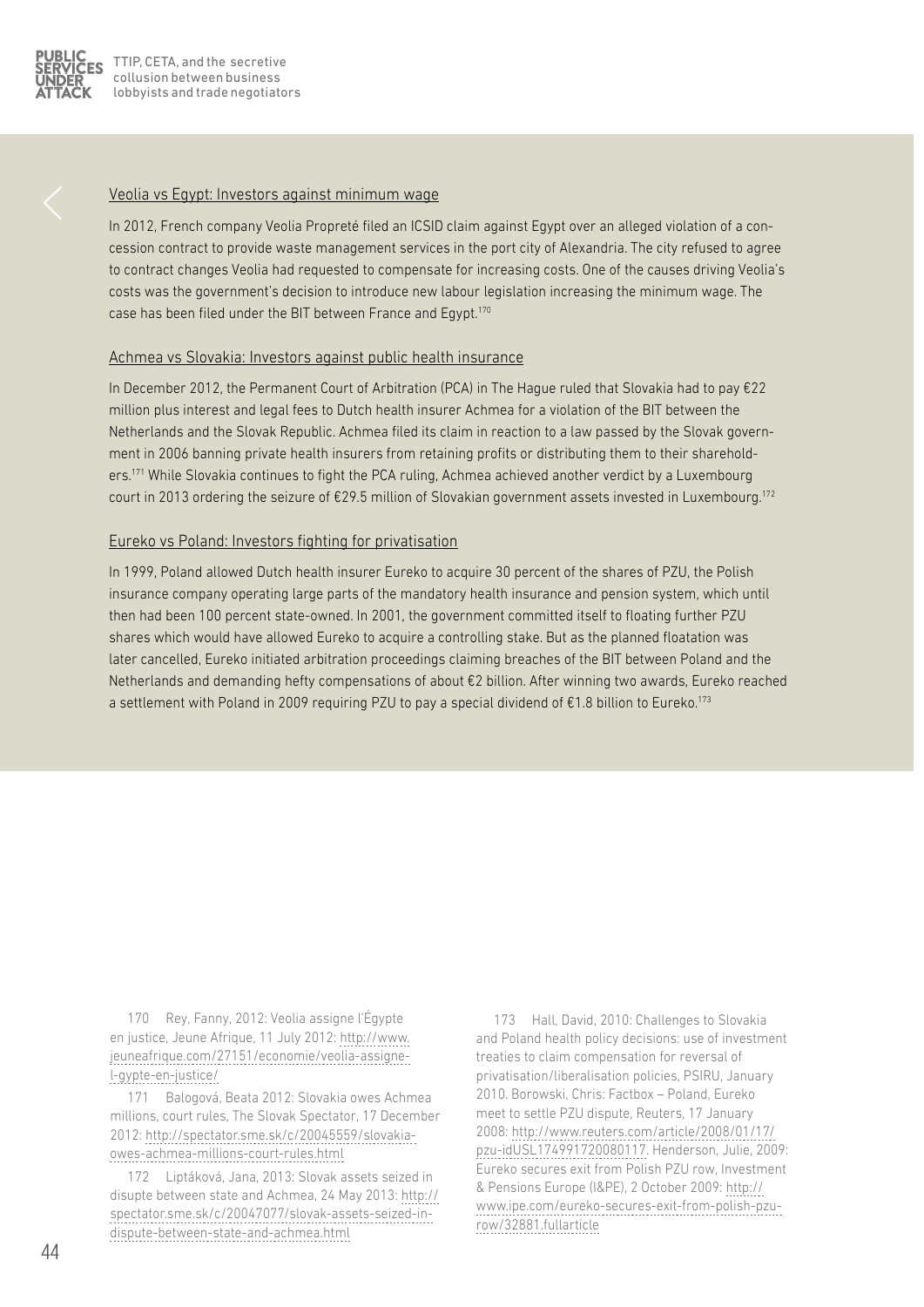## 5. CONCLUSION: DEMOCRACY AND<br>SOCIAL JUSTICE **STICE,<br>EDEA** ADE DEALS THREATENING PUBLIC SERVICES

TTIP and CETA pose an enormous threat to public services in the EU, as evidenced by the far reaching requests made by corporate lobby groups and the fact that large numbers of their demands have found their way into trade negotiations. If they are successful ever more public sectors will be exposed to private competition, transnational tenders of state purchases will be mandatory, past privatisations will be locked in, and future deregulations made permanent commitments.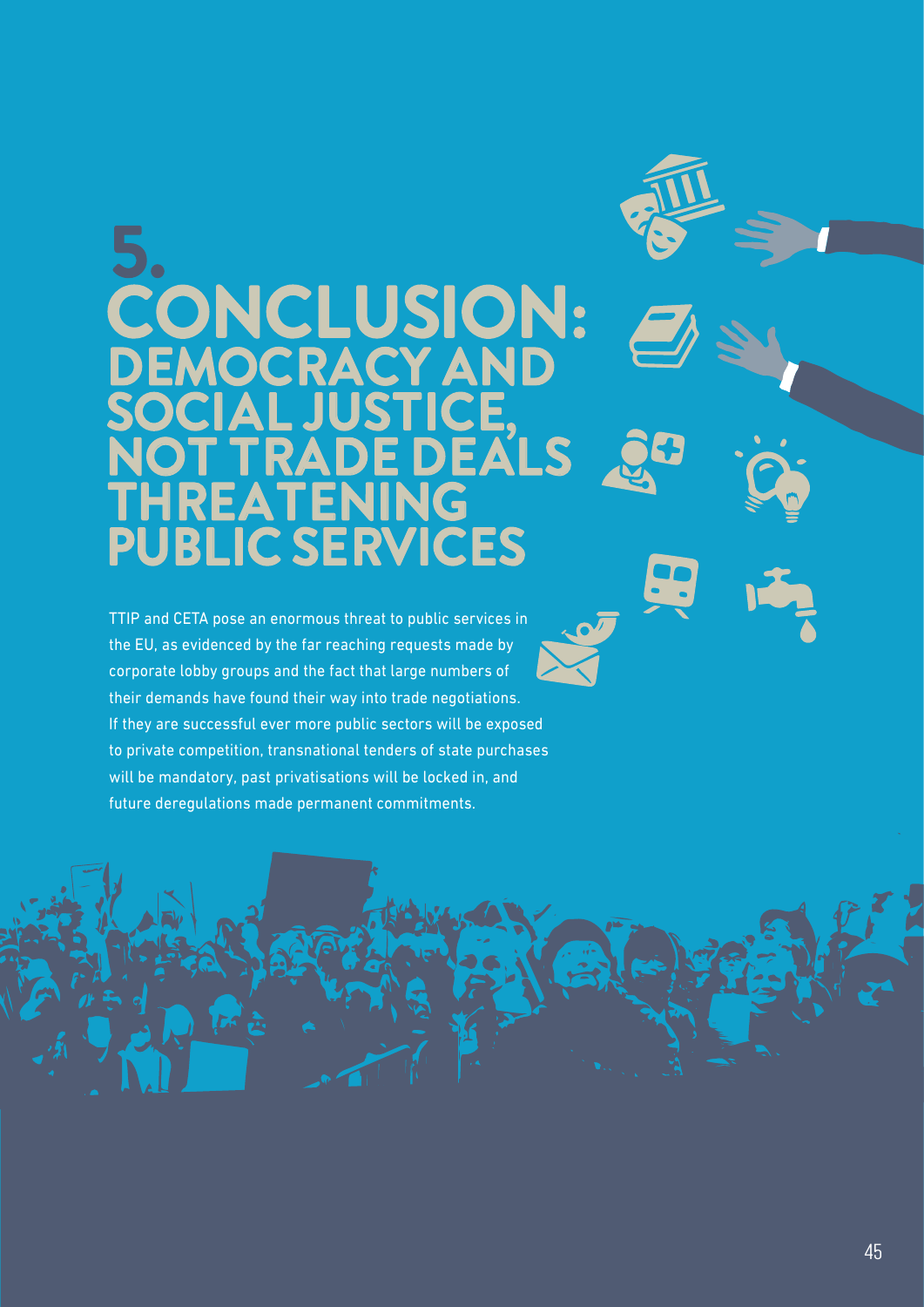

The losers will be all those who depend on quality public services such as healthcare, education, water, energy as well as social, cultural and communication services. While private profits will grow, workers face the risk of deteriorating labour standards and the public of impaired access to essential services. People already marginalised may end up unserved if ever more public services will be converted to for-profit enterprises.

The analysis also shows that the many official assurances public services will remain unaffected by the transatlantic trade agreements are simply wrong. The different reservations introduced into the agreements, both in the rules part and the schedules of commitments, are inadequate to effectively protect the public sector and democratic decision making over how to organise it. By committing any privately funded services to be covered by these trade treaties, governments effectively also include those welfare and public sectors currently run with a public-private mix.

By restricting our policy space, TTIP and CETA undermine many efforts aimed at fostering social cohesion, job creation, the redistribution of wealth, the protection of health, and the preservation of a sound natural environment.

The only measure to effectively protect public services from the great trade attack would be a full and unequivocal exclusion of all public services from any EU trade agreements and the ongoing trade negotiations. Decisions on the adequate organisation, funding and provision of public services can only be taken at the national and local levels. They require transparent and democratic deliberations involving all groups potentially affected. As trade negotiations do not guarantee any of these requirements they are completely inappropriate fora to deal with these essential elements of any social and democratic society.

A carve-out of public services is completely in line with the EU's Lisbon treaty, whose Protocol on Services of General Interest emphasizes the "essential role

and the wide discretion of national, regional and local authorities" in organising and providing public services.<sup>174</sup> In this respect, it is encouraging to see that the European Parliament's TTIP resolution voted in July 2015 asks for the exclusion of public services from the agreement's scope of application.<sup>175</sup>

Today we can see that governments and local authorities who have learned their lessons from failed experiments are starting to reverse liberalisations and privatisations decided in the past. Re-municipalisations are taking place in the water, energy and transport sectors, insourcing happens in catering, cleaning, and waste services. Some governments are even trying to reverse fatal privatisations of pensions systems. Trade agreements should not get in the way of these democratic processes. A full and unequivocal exclusion of all public services would preserve our ability to change course if needed and reorganise our essential services according to the needs of society.

Nonetheless, a potential carve-out of public services alone would certainly not be sufficient to undo the manifold threats posed by CETA and TTIP. These agreements are ushering in many more provisions endangering democracy and the well-being of citizens. An ISDS mechanism, including a reformed one, granting foreign investors the exclusive privilege to bypass national courts remains unacceptable as it undermines core principles of the rule of law such as equal access to justice for all. Equally undemocratic would be the implementation of regulatory cooperation bodies enabling bureaucrats together with business stakeholders to devise regulations and laws, even before parliaments could have a say. As long as these trade agreements do not unambiguously protect the ability to regulate in the public interest, they have to be rejected. TTIP and CETA, as they are shaped now, do not satisfy the real needs of our societies still struggling with the ongoing financial crisis. Not unfettered liberalisation, but bold measures fostering democracy, social justice, and wellbeing for all should be on the agenda now.

175 European Parliament 2015: European Parliament resolution of 8 July 2015 containing the European Parliament's recommendations to the European Commission on the negotiations for the Transatlantic Trade and Investment Partnership (TTIP) (2014/2228(INI)).

<sup>174</sup> See Lisbon Treaty, Protocol on Services of General Interest, Article 1: [http://www.lisbon-treaty.](http://www.lisbon-treaty.org/wcm/the-lisbon-treaty/protocols-annexed-to-the-treaties/679-protocol-on-services-of-general-interest.html) [org/wcm/the-lisbon-treaty/protocols-annexed-to-the](http://www.lisbon-treaty.org/wcm/the-lisbon-treaty/protocols-annexed-to-the-treaties/679-protocol-on-services-of-general-interest.html)[treaties/679-protocol-on-services-of-general-interest.](http://www.lisbon-treaty.org/wcm/the-lisbon-treaty/protocols-annexed-to-the-treaties/679-protocol-on-services-of-general-interest.html) [html](http://www.lisbon-treaty.org/wcm/the-lisbon-treaty/protocols-annexed-to-the-treaties/679-protocol-on-services-of-general-interest.html)